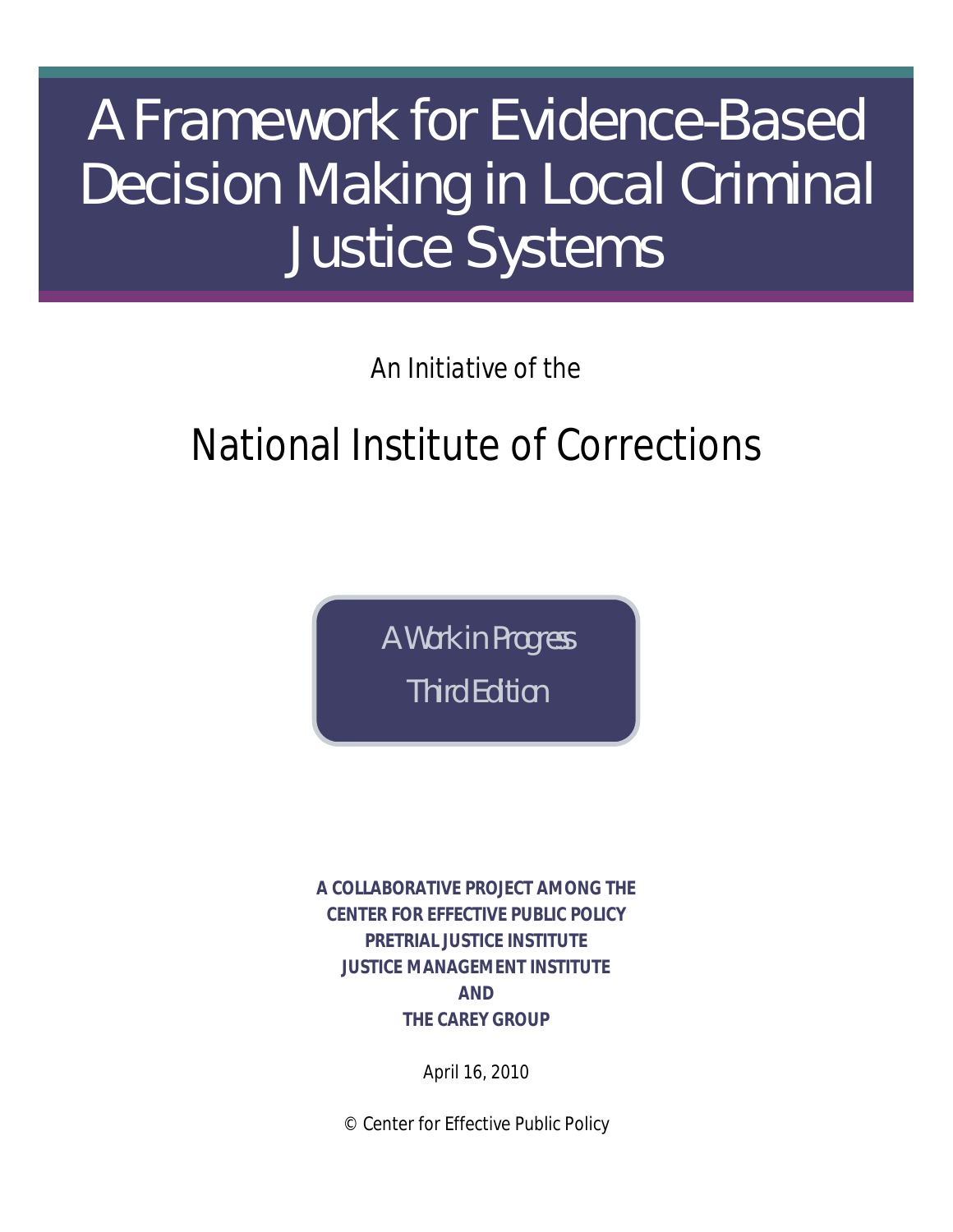# *FOREWORD*

As we stand at the beginning of a new decade, justice system professionals are challenged by the rising costs of criminal justice, the stories of victims harmed by crime, and the failure of too many offenders who pass through our gates and doors. We at NIC, like our colleagues across the country, are keenly aware of the new opportunities recent research offers regarding clear and specific strategies that will reduce crime, ease rising costs, and, most importantly, prevent future victims.

In 2008, we launched the Evidence-Based Decision Making in Local Criminal Justice Systems initiative. In doing so, we sought to encourage and facilitate advancements in the criminal justice field in this new decade—to build upon the experiences of those who have worked hard to use new skills, approaches, and research to engineer systems that are vision-driven, efficient, and effective. But even more, we sought to draw upon and draw together the strongest of the research findings and the best of the practices, and construct new ways of working together towards the goal we all share—fewer victims, safer communities.

Our underlying belief is that we can improve outcomes if criminal justice decisions are informed by research. We called for the construction of a "framework" for evidence-based decision making at the system level. Because it does not attempt to answer all questions, provide all details, or call for implementation in precisely the same way in every community, it is not a model. It is instead intended to frame a purpose and a process for decision making that can be applied to the system as a whole—to all those entering the system, regardless of their justice system status; to all types of cases, regardless of their severity; and to all stakeholders, regardless of their role.

The Framework identifies the key structural elements of a system informed by evidence. It defines a vision of safer communities. It puts forward the belief that risk and harm reduction are fundamental goals of the justice system, and that these can be achieved without sacrificing offender accountability or other important justice system outcomes. It both explicates the premises and values that underlie our justice system and puts forward a proposed set of principles to guide evidence-based decision making at the local level—principles that are, themselves, evidence-based. The Framework also highlights some of the most groundbreaking of the research—evidence that clearly demonstrates that we can reduce pretrial misconduct and offender recidivism. It identifies the key stakeholders who must be actively engaged in a collaborative partnership if an evidence-based system of justice is to be achieved. It also sets out to begin to outline some of the most difficult challenges we will face as we seek to deliberately and systematically implement such an approach in local communities.

In sharing this Framework, we celebrate all that has come before it and all those laboring so hard on our streets, in our courtrooms, and in our jails and prisons. We build upon a foundation of research and noteworthy practice from jurisdictions around the country that share a vision of the communities of tomorrow—stronger and more vibrant as a result of less crime, fewer victims, restored families, and offenders engaged in healthy lifestyles.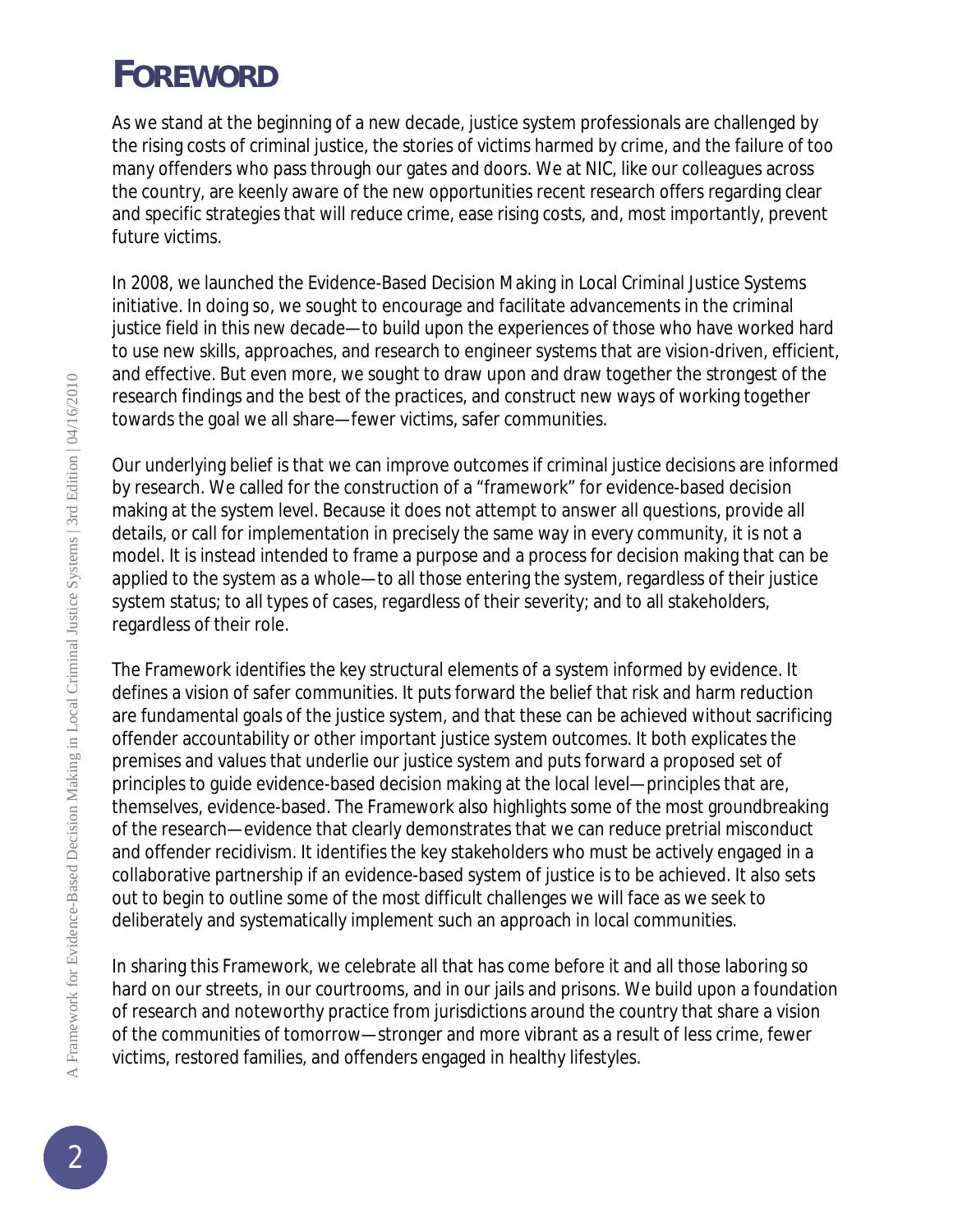At the same time, we openly acknowledge that there is much work to be done. An earnest review of the research reveals large bodies in some areas and significant deficits in others, particularly in pretrial justice and prosecution. We must work to fill these. Early reviewers of the Framework have suggested it is incomplete in other ways, including insufficient guidance around important implementation issues. We agree and seek to answer these concerns in the next phase of our work. These are but a few of the challenges that lie ahead.

In the second phase of this initiative, we will seek to identify jurisdictions that are interested in piloting the Framework. In so doing, we will work together to build information and tools to support its implementation and to struggle through the thorny issues this Framework will surface. It will undoubtedly challenge our processes, our policies, and even our philosophies. Experiences from earlier criminal justice reform efforts, such as community policing, demonstrate that major shifts in approach are often confronted by challenges and met with resistance. In time, however, those that are well conceived, well documented, and that produce measurable outcomes take root and grow. It is our intention, therefore, to engage in a deliberate process of documenting and evaluating the efforts of pilot sites. This is, after all, the essence of this initiative: to use research to inform our approaches and to evaluate and learn from their results. These lessons will offer valuable information to guide us to a safer future.

-Morris Thigpen, Director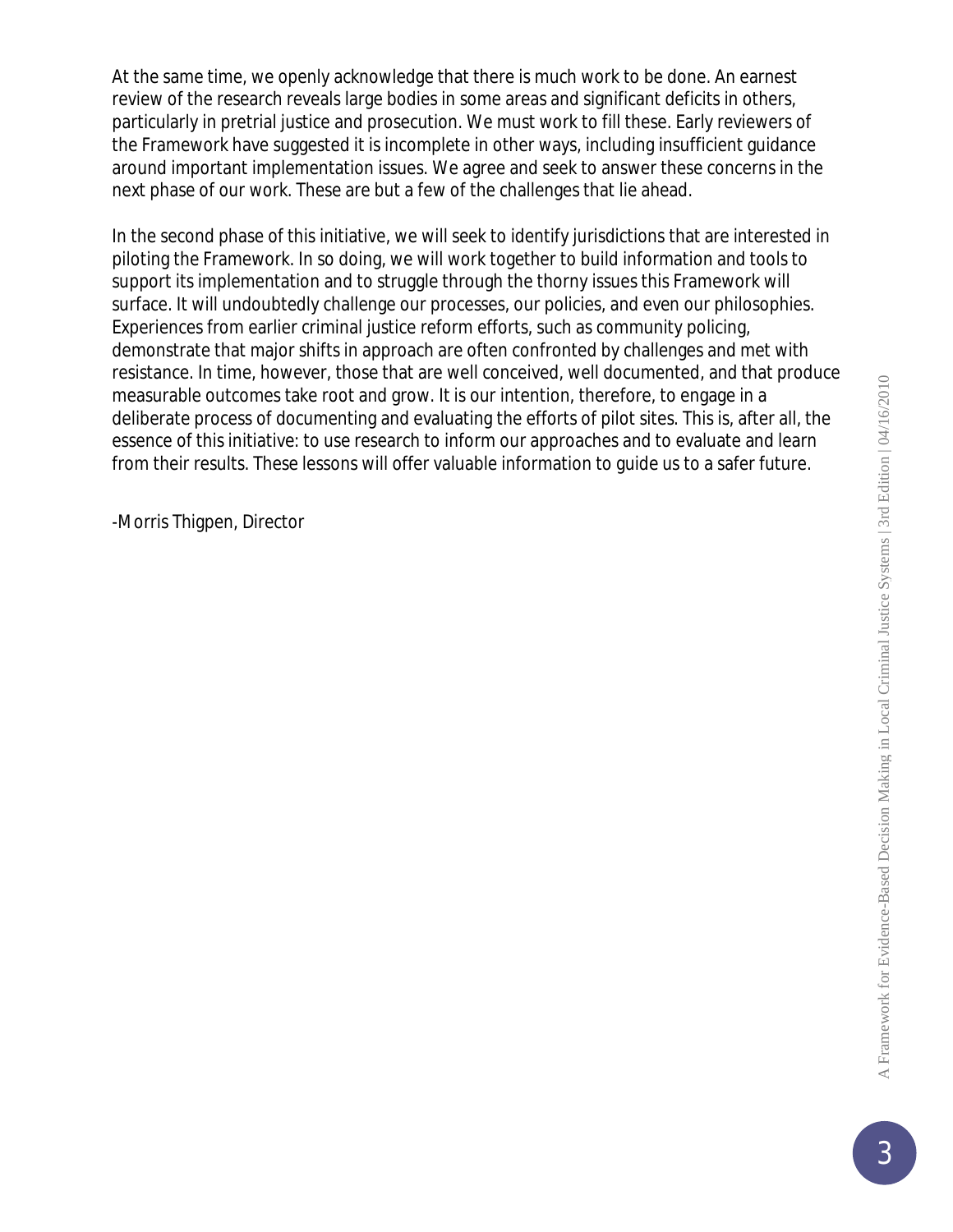# *TABLE OF CONTENTS*

| Preface: The Evidence-Based Decision Making in Local Criminal Justice                                                                                                                     |  |
|-------------------------------------------------------------------------------------------------------------------------------------------------------------------------------------------|--|
|                                                                                                                                                                                           |  |
|                                                                                                                                                                                           |  |
|                                                                                                                                                                                           |  |
|                                                                                                                                                                                           |  |
|                                                                                                                                                                                           |  |
|                                                                                                                                                                                           |  |
|                                                                                                                                                                                           |  |
|                                                                                                                                                                                           |  |
|                                                                                                                                                                                           |  |
|                                                                                                                                                                                           |  |
| An Overview of Key Research Findings Related to Risk Reduction and Their Implications                                                                                                     |  |
|                                                                                                                                                                                           |  |
|                                                                                                                                                                                           |  |
|                                                                                                                                                                                           |  |
|                                                                                                                                                                                           |  |
| Section 2: The Key Decision Points, Decision Makers, and Stakeholders in the Criminal                                                                                                     |  |
|                                                                                                                                                                                           |  |
|                                                                                                                                                                                           |  |
|                                                                                                                                                                                           |  |
| Section 3: Examining Justice System Decision Making Through the Lens of                                                                                                                   |  |
|                                                                                                                                                                                           |  |
|                                                                                                                                                                                           |  |
|                                                                                                                                                                                           |  |
|                                                                                                                                                                                           |  |
| Achieving, Measuring, and Maintaining Harm Reduction and Advancing Community Wellness 22                                                                                                  |  |
| Exhibit 1: Reducing Crime with Evidence-Based Options: What Works, and Benefits & Costs 23                                                                                                |  |
|                                                                                                                                                                                           |  |
| Principle One: The professional judgment of criminal justice system decision makers is                                                                                                    |  |
|                                                                                                                                                                                           |  |
| Principle Two: Every interaction within the criminal justice system offers an opportunity                                                                                                 |  |
|                                                                                                                                                                                           |  |
| Principle Three: Systems achieve better outcomes when they operate collaboratively27<br>Principle Four: The criminal justice system will continually learn and improve when professionals |  |
|                                                                                                                                                                                           |  |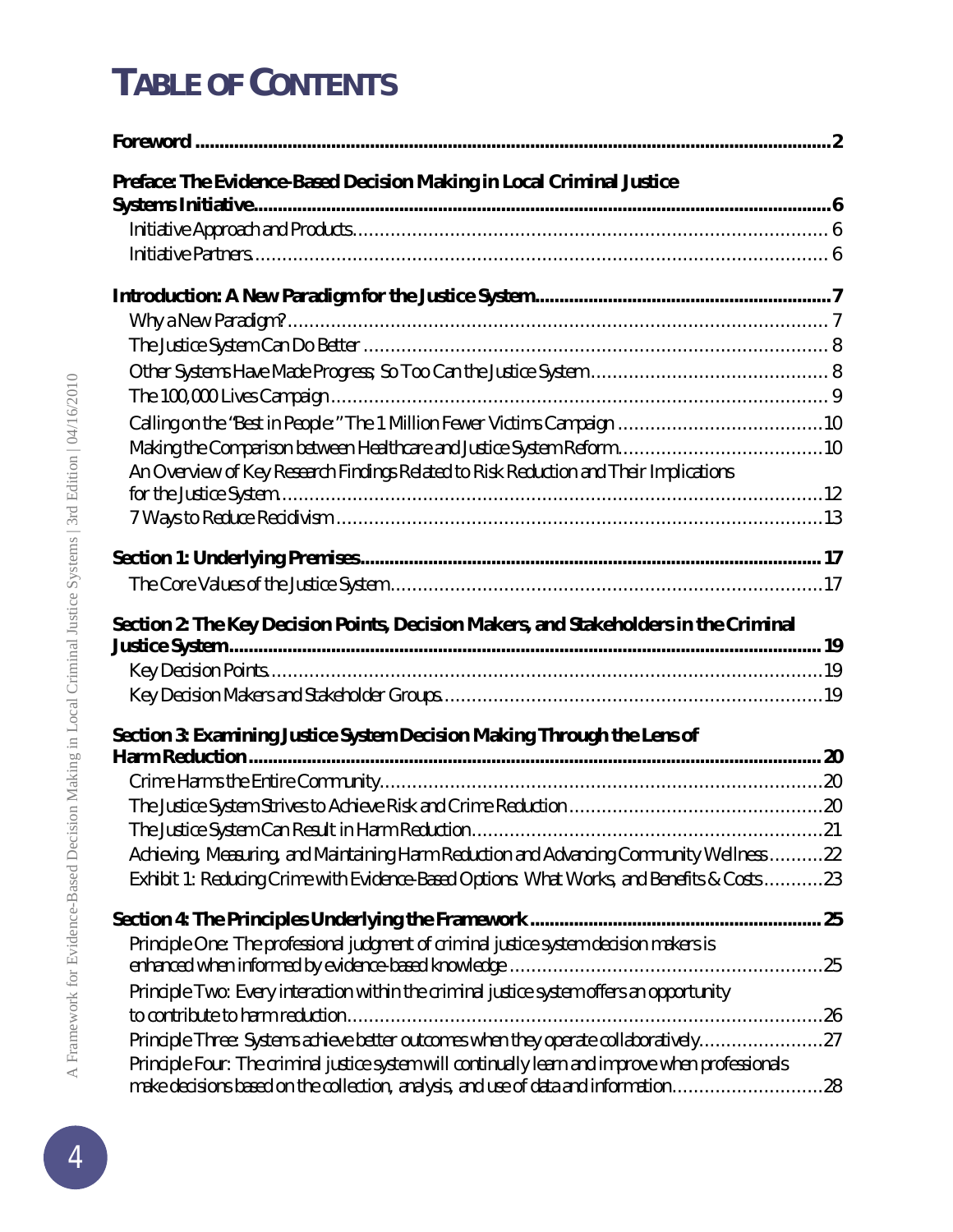| Risk Reduction and Evidence-Based Decision Making in the Context of Sanctioning Purpose 33 |  |
|--------------------------------------------------------------------------------------------|--|
|                                                                                            |  |
|                                                                                            |  |
|                                                                                            |  |
| Section 7: Collaboration: A Key Ingredient of an Evidence-Based System 36                  |  |
|                                                                                            |  |
|                                                                                            |  |
|                                                                                            |  |
|                                                                                            |  |
|                                                                                            |  |
| Appendix 1: Advisory Board Members: Evidence-Based Decision Making in                      |  |
|                                                                                            |  |
| Appendix 2: Methodology Used to Compute 1 Million Fewer Victims  41                        |  |
|                                                                                            |  |
|                                                                                            |  |
|                                                                                            |  |
|                                                                                            |  |
|                                                                                            |  |
|                                                                                            |  |
|                                                                                            |  |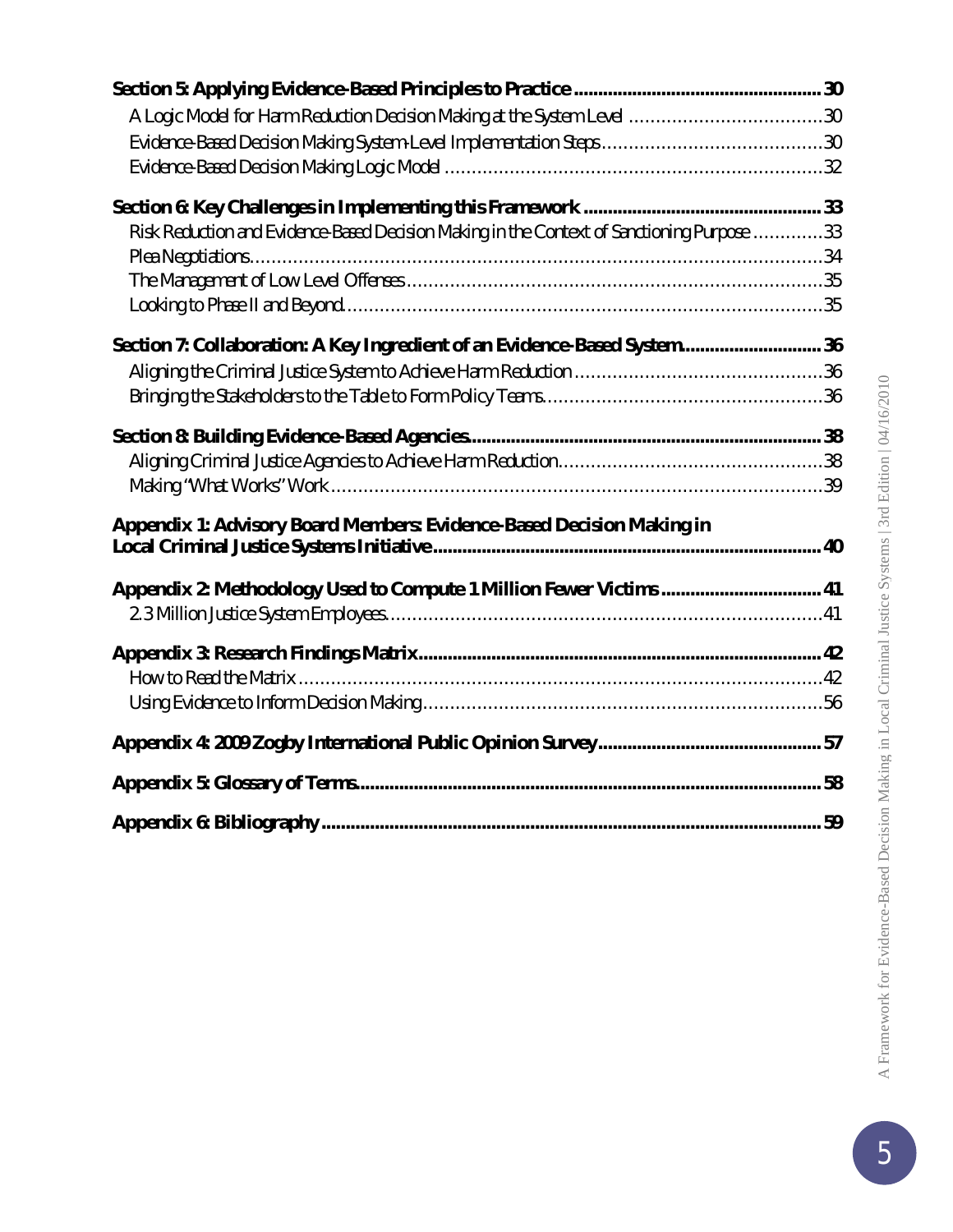## *PREFACE: THE EVIDENCE-BASED DECISION MAKING IN LOCAL CRIMINAL JUSTICE SYSTEMS INITIATIVE*

In June 2008, the National Institute of Corrections awarded the Center for Effective Public Policy, in partnership with the Pretrial Justice Institute, the Justice Management Institute, and The Carey Group, a cooperative agreement to address "Evidence-Based Decision Making in Local Criminal Justice Systems." The goal of the initiative is to build a systemwide framework (arrest through final disposition and discharge) that will result in more collaborative, evidencebased decision making and practices in local criminal justice systems. The initiative is grounded in the accumulated knowledge of two decades of research on the factors that contribute to criminal reoffending and the processes and methods the justice system can employ to interrupt the cycle of reoffense. The effort seeks to equip criminal justice policymakers in local communities with the information, processes, and tools that will result in measurable reductions of pretrial misconduct and post-conviction reoffending.

## **INITIATIVE APPROACH AND PRODUCTS**

The principle product of the initial 18-month phase of this initiative is this document— *A Framework for Evidence-Based Decision Making in Local Criminal Justice Systems ("the Framework")*—designed to advance constructive change in local level criminal justice decision making. The Framework describes key criminal justice decisions, evidence-based knowledge about effective justice practices, and practical local level strategies for applying risk and harm reduction principles and techniques. In developing the Framework, the initiative has drawn upon the expertise of National Institute of Corrections staff and the initiative partners; an active, multidisciplinary Advisory Committee; input from policymakers and practitioners (law enforcement officials, jail administrators, pretrial officials, defense, prosecution, court administrators, judges, community supervision representatives, victim advocates, and city/county commissioners and managers) through a series of focus group discussions and individual interviews; a literature review; the experiences of an assembled group of noncriminal justice, evidence-based management experts; and a public opinion survey. The Framework will be pilot tested in selected jurisdictions in Phase II of the initiative.

#### **INITIATIVE PARTNERS**

**Center for Effective Public Policy Pretrial Justice Institute**

Madeline Carter, Principal (Initiative Director) Tim Murray, Executive Director Rachelle Giguere, Program Associate Cherise Burdeen, Chief Operating Officer

**The Justice Management Institute The Carey Group** Barry Mahoney, President Mark Carey, President Elaine Nugent-Borakove, Vice-President Frank Domurad, Vice-President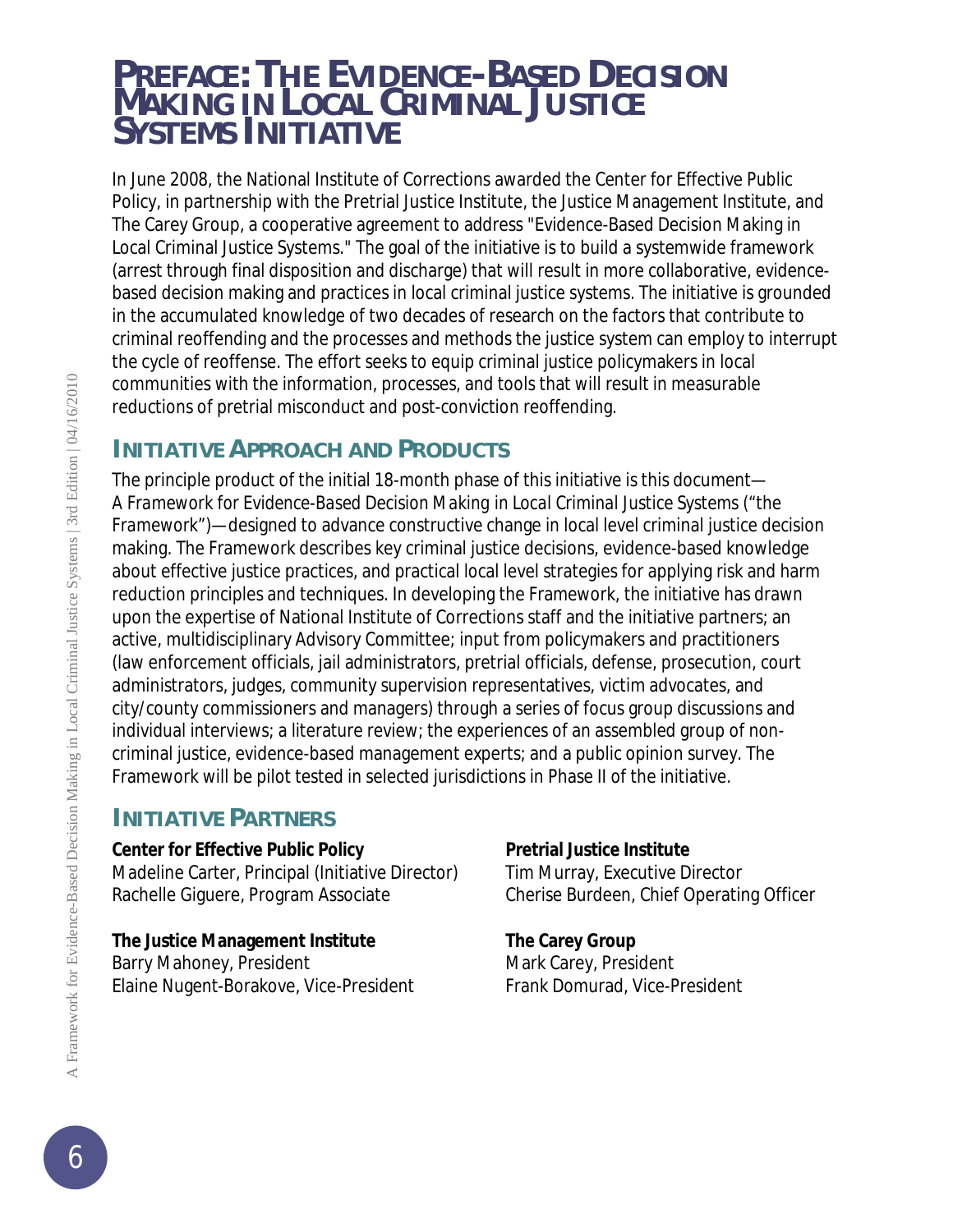## *INTRODUCTION: A NEW PARADIGM FOR THE JUSTICE SYSTEM*

*A Framework for Evidence-Based Decision Making in Local Criminal Justice Systems* defines the core principles and action strategies that criminal justice policymakers may employ to reduce the harm to communities caused by crime. It is built on decades of experience working with

individual policymakers and practitioners and with stakeholder teams in local justice systems. It is based on the evidence from empirical studies in the fields of organizational management, evidence-based practice in criminal justice and behavioral health, and collaborative processes. It is framed by a renewed optimism regarding the potential the justice system has for reducing harm and victimization and making communities safer throughout the nation.

## **WHY A NEW PARADIGM?**

The justice system—along with other public sector service systems—faces the 21<sup>st</sup> century challenges of understanding emerging science; translating empirical findings into policy and practice and, in so doing, retooling long-held approaches; and retraining a workforce to adopt more effective practices and embrace new skills. These challenges are daunting, but critically important.

According to the U.S. Department of Justice, Bureau of Justice Statistics,<sup>[1](#page-6-0)</sup> 67% of individuals released from prison are

#### What Do We Mean By "Evidence"?

In the justice system, the term "evidence" is used in a variety of ways. It can refer to items collected at a crime scene, eyewitness accounts, or security camera footage. These types of evidence are referred to as *legal evidence*.

For the purposes of this Framework, however, the term "evidence" is used to describe findings from empirically sound social science research. The Framework refers to the results of this research as *evidence-based policy and practice.*

It is important to note that all research is not of equal strength; this is discussed further in Appendix 3.

rearrested within three years after discharge. An estimated 30% of probationers supervised in the community are reconvicted for a new crime. These recidivism rates have remained relatively stable for decades.<sup>[2](#page-6-1)</sup> Furthermore, on any given day, five out of six defendants provided with a financial release condition are unable to make the bond amount set by the court.<sup>[3](#page-6-2)</sup>

l

<span id="page-6-0"></span><sup>&</sup>lt;sup>1</sup> Hughes & Wilson, 2003.

<span id="page-6-1"></span> $2$  Ibid.

<span id="page-6-2"></span><sup>3</sup> Cohen & Reaves, 2008.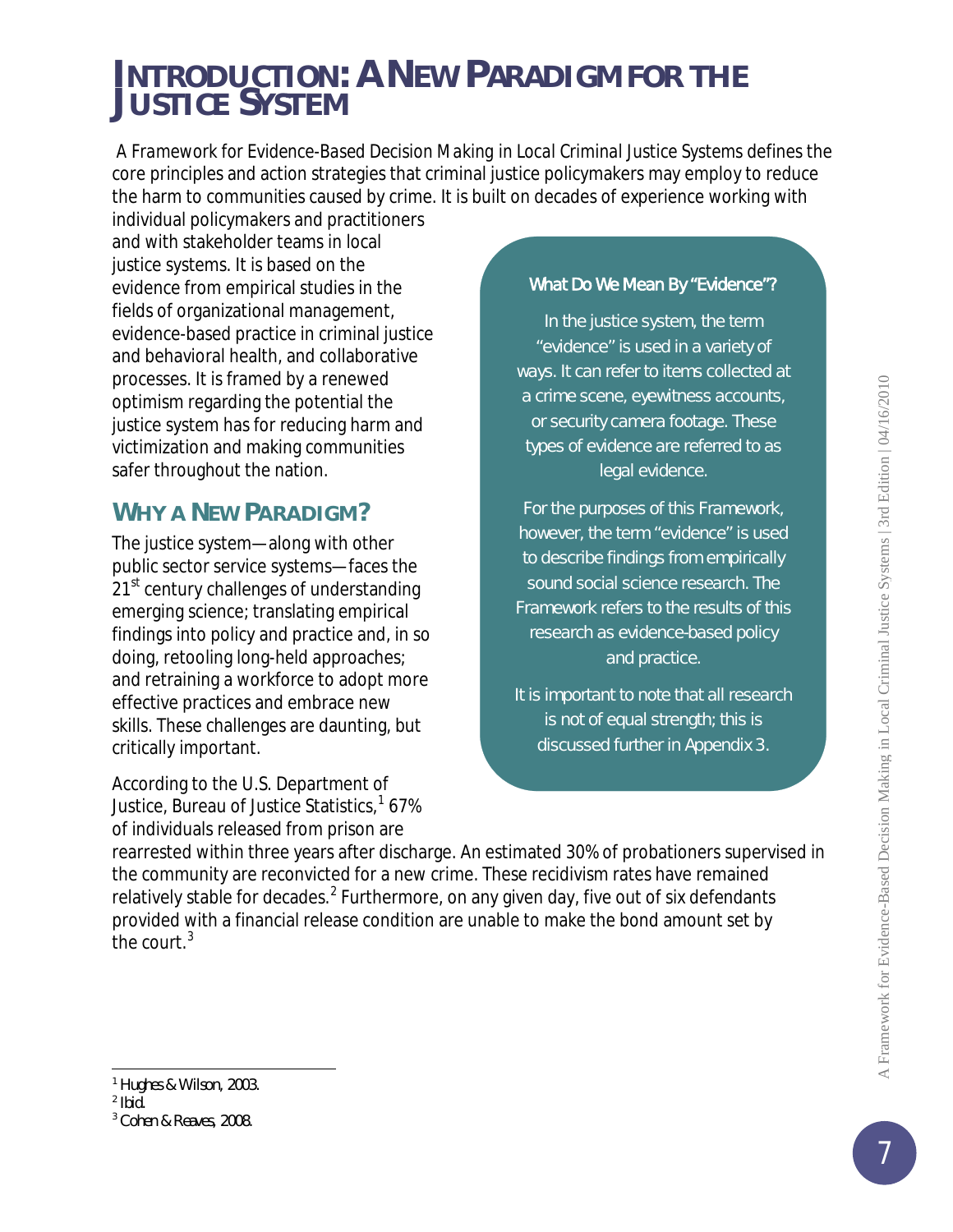These statistics are particularly sobering when considering the tens of thousands of new victims each year<sup>[4](#page-7-0)</sup> and the immense loss of human life, dignity, and sense of safety they experience; the staggering costs of supporting law enforcement, the courts, corrections, and the behavioral and health systems; and, perhaps most importantly, the "ripple effect" of crime on communities in terms of decaying neighborhoods, children's exposure to violence, and the shifting of resources from parks and schools to jails and prisons.

## **THE JUSTICE SYSTEM CAN DO BETTER**

Research over the past two decades has demonstrated that better results from our justice system's efforts and investments can be realized. For example, research demonstrates that a 30% reduction in recidivism is possible<sup>[5](#page-7-1)</sup> if the justice system applies current knowledge<sup>[6](#page-7-2)</sup> consistently and with fidelity. Moreover, the research also shows that application of this knowledge can produce significant cost benefits to cities, counties, and states.<sup>[7](#page-7-3)</sup>

## **OTHER SYSTEMS HAVE MADE PROGRESS; SO TOO CAN THE JUSTICE SYSTEM**

A 2000 report by the Institute of Medicine (IOM)<sup>[8](#page-7-4)</sup> revealed that hospital medical errors across the nation resulted in a loss of nearly 100,000 lives each year. The report demonstrated that these mistakes did not result from individual incompetence, but instead were primarily the result of system failures. *"People working in health care are among the most educated and dedicated workforce in any industry,"* the authors wrote. *"The problem is not bad people; the problem is that the system needs to be made safer."*

The IOM report propelled the medical profession into a state of alarm. Healthcare professionals had always viewed themselves as *being* safe and *saving* lives, not costing lives. While the medical code of ethics affirms a commitment to

A national public opinion survey commissioned by the National Institute of Corrections and its partners in the Evidence-Based Decision Making in Local Criminal Justice Systems Project illuminates the public's views on justice system practices and recidivism reduction efforts. Key findings from this survey are included throughout this document. Further information about the study itself is contained in Appendix 4.

When respondents are told that about half of the people released from prison eventually go back to prison and about a third of those on probation commit new crimes, just 19% indicate that these rates are acceptable; 80% indicate that these rates are unacceptable.

*–Zogby International, August 2009*

<span id="page-7-0"></span>l <sup>4</sup> In 2007 alone, U.S. residents age 12 or older experienced approximately 23 million crimes. Of these, 17.5 million (76%) were property crimes, 5.2 million (23%) were crimes of violence, and 194,100 (1%) were personal thefts (BJS, 2008).

<span id="page-7-1"></span><sup>5</sup> See Andrews et al., 1990; Andrews & Bonta, 1998; Landenberger & Lipsey, 2005; McGuire, 2002 & 2001.

<span id="page-7-2"></span><sup>&</sup>lt;sup>6</sup> Current knowledge refers to information regarding offender risk, dynamic risk factors (i.e., criminogenic needs), applying interventions appropriately, and utilizing specific tools and techniques.

 $^7$  Aos, Miller,  $\&$  Drake, 2006b; see Section 3 for additional information.

<span id="page-7-4"></span><span id="page-7-3"></span><sup>8</sup>Kohn, Corrigan, & Donaldson, 2000.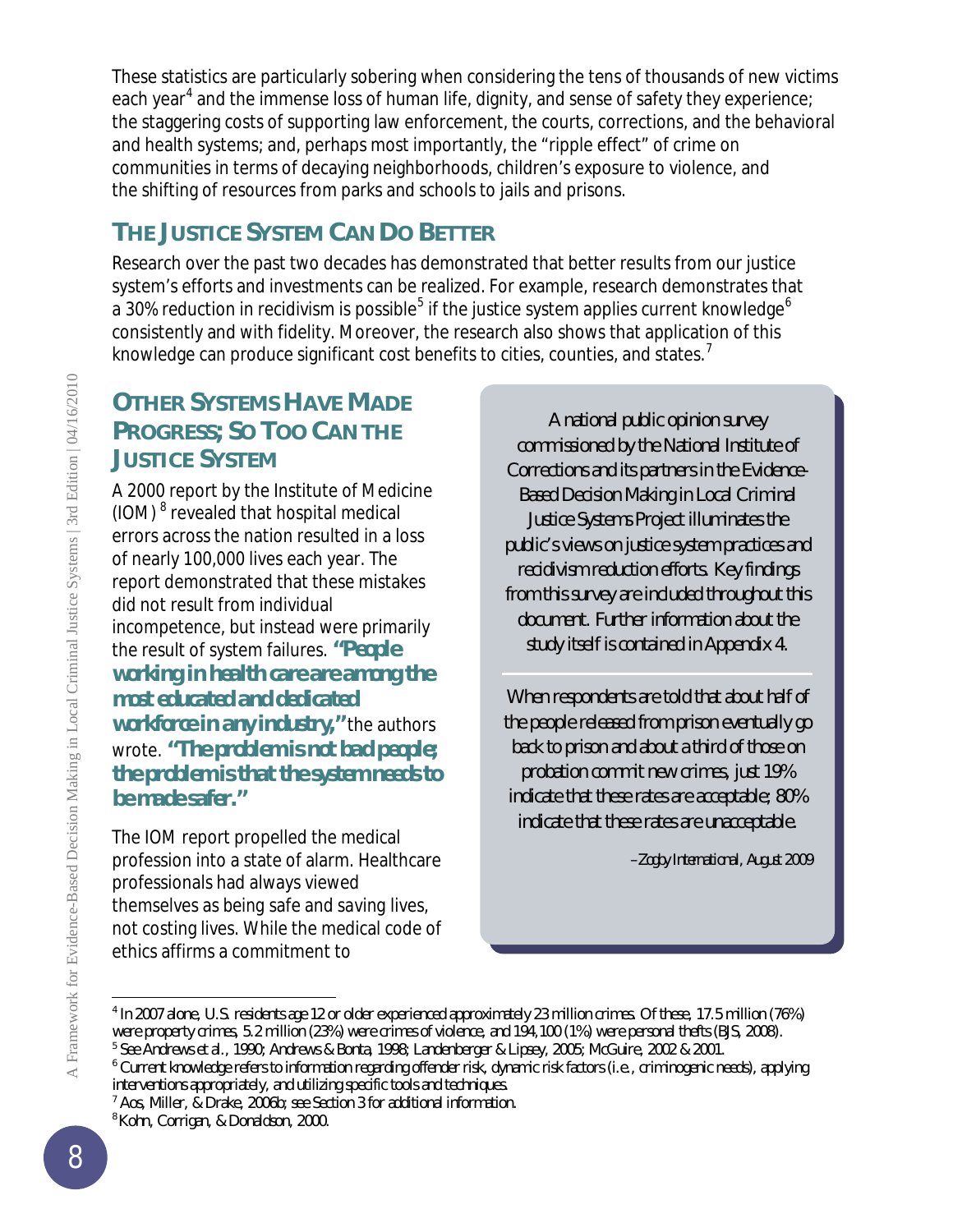*"competence"* and a commitment to *"study, apply, and advance scientific knowledge,"*[9](#page-8-0) the IOM report revealed something quite different. Actions on the part of medical professionals—and in some cases inaction—were actually increasing the death rate.

In the eyes of one organization, the report presented an opportunity. The Institute for Healthcare Improvement (IHI) had been working for a decade to introduce systemic change in hospitals in an effort to prevent loss of life due to human error. Under the leadership of President and CEO Dr. Donald Berwick, the IHI's philosophy was to view problems not as a "base metal"



*Michelangelo*

to be hidden and ignored, but as a desirable "treasure" or resource that, when mined and understood, could lead to improvement and advancement. For Dr. Berwick, the IOM report was a veritable gold mine.

## **THE 100,000 LIVES CAMPAIGN**

IHI launched a national campaign to reduce the devastating—and somewhat embarrassing loss of 100,000 accidental hospital and clinical deaths to a more acceptable level: zero. Creating the slogan *"some is not a number; soon is not a time,"* Berwick launched the 100,000 Lives Campaign. He proposed a method to reduce 100,000 needless, error-driven hospital deaths within two years.

IHI's efforts were met with unprecedented success. With roughly 3,100 of the nation's hospitals—representing 75% of the available patient bed space—enrolled in the initiative, an estimated 122,342 deaths were prevented.<sup>[10](#page-8-1)</sup>

What was the key to the success of the 100,000 Lives Campaign? According to Joe McCannon, the Campaign's manager:

"The shared nature of our goal (and the fact that we did not seek to expose any hospital for poor performance) changed the tenor of the campaign; it was a positive initiative that called on the best in people, drawing them back to the reasons they first were interested in this work. There was so much untapped energy and so much unleashed joy, centered on the providers' commitment to their patients."

*Stanford Graduate School of Business, 2008, p. 22.*

Five key lessons from the IHI experience—those with the most direct application to the justice field—are interspersed throughout the remainder of this document.

l <sup>9</sup> See American Medical Association, 2002.

<span id="page-8-1"></span><span id="page-8-0"></span><sup>&</sup>lt;sup>10</sup> The Commonwealth Fund, 2006.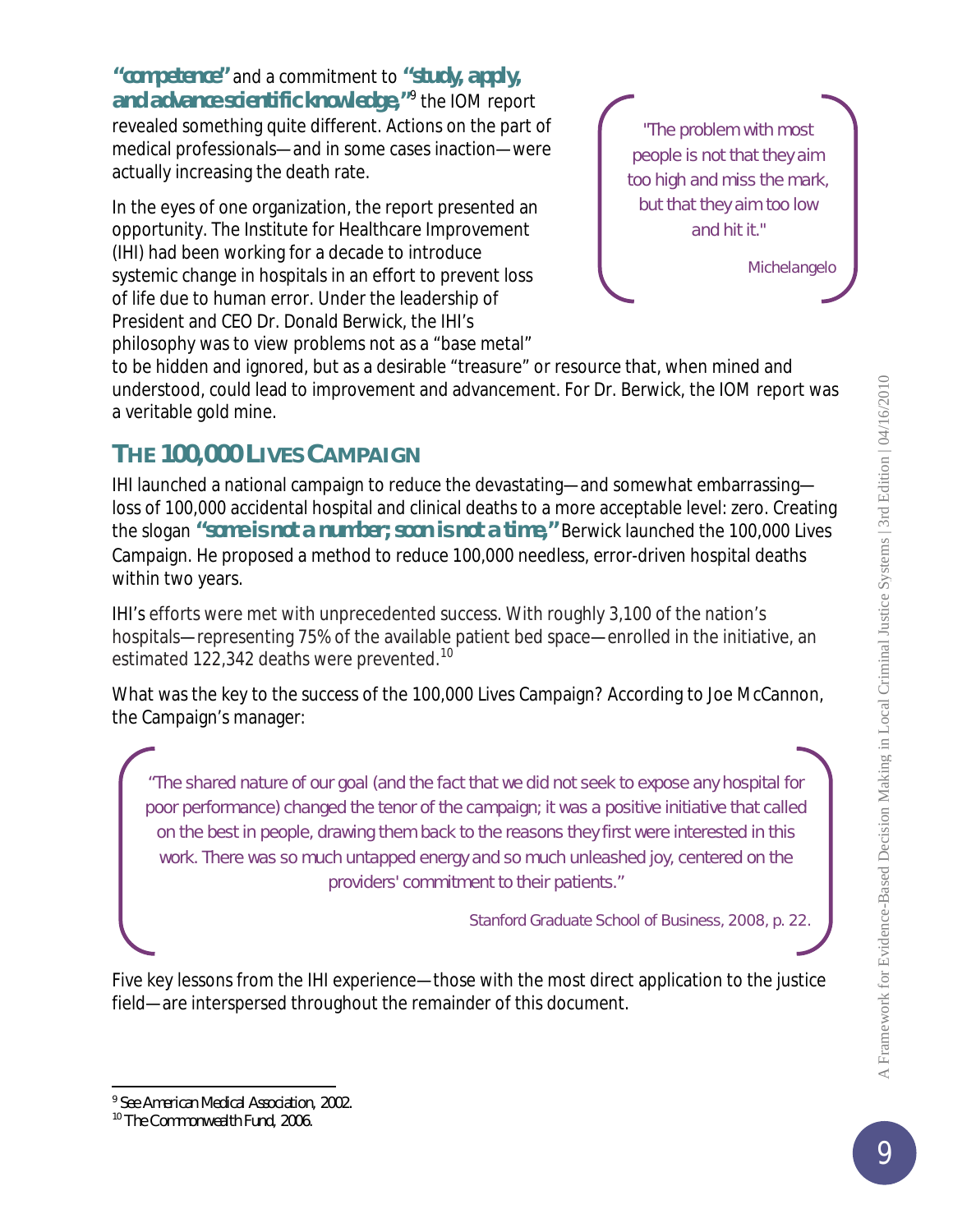## **CALLING ON THE "BEST IN PEOPLE:" THE 1 MILLION FEWER VICTIMS CAMPAIGN**

The IHI initiative sought to save 100,000 lives through the application of research-based techniques. The justice system could achieve equally dramatic results.

It is estimated that the United States could experience 1,000,000 fewer victimizations.<sup>[11](#page-9-0)</sup> To achieve these results, a similar approach to the IHI initiative—adopting key strategies that are evidence-based—must be faithfully adopted. The public deserves and expects nothing less.<sup>[12](#page-9-1)</sup>

This Framework defines the strategy. Phase II of the Evidence-Based Decision Making in Local Criminal Justice Systems Initiative will begin testing it empirically.[13](#page-9-2)

## IHI LESSON #1: QUANTIFY THE GOAL

Drawing on the advice of experienced civic activist Gloria Steinem, IHI sought to mobilize supporters and critics alike by flatly naming the problem they were attempting to address (deaths as a result of medical error) and quantifying the goal: The 100,000 Lives Campaign. So powerful was this message that when the campaign was publicly launched at IHI's 16th Annual National Forum on Quality Improvement in December 2004, speaker after speaker expressed what amounted to the equivalent of moral outrage that any of their colleagues might even consider not joining the campaign. In the words of Sister Mary Jean Ryan, President and CEO of SSM Health Care, one of the largest Catholic healthcare systems in the country: "'No needless deaths' is fundamental to any healthcare organization, so I think that CEOs should really worry more about not declaring commitment to this goal than to declaring it." The lesson for criminal justice?

#### 1 MILLION FEWER VICTIMS IS POSSIBLE; THE TIME TO START IS NOW.

## **MAKING THE COMPARISON BETWEEN HEALTHCARE AND JUSTICE SYSTEM REFORM**

IHI's success in reducing unnecessary deaths is well documented. Lessons learned from IHI are intended to serve as helpful ways of thinking about advancing evidence-based decision making in the justice system. Without question, there are significant differences in these systems. Hospitals and clinics are not managed by individuals elected by the general public. They are not operated by a set of actors who, for all intents and purposes, are independent and have unilateral decision making authority. They were not designed with a system of checks and balances in mind, where one team of doctors produces evidence in an attempt to prevail over another medical team. On the other hand, while employees report to a single administrator and share a common overarching goal, hospitals are staffed by individual labor units, with distinct areas of expertise and responsibilities, that compete for limited resources and work in environments fraught with differing viewpoints, communication barriers, and performance

l  $11$  See Appendix 2 for the methodology used to compute this figure.

<span id="page-9-1"></span><span id="page-9-0"></span> $12$  The NIC-commissioned 2009 Zogby study reflects the public's expectation that, among others, the current rate of offender failure is unacceptable; spending should be increased on approaches proven to reduce crime; and criminal justice professionals should rely on research in their decision making.

<span id="page-9-2"></span><sup>&</sup>lt;sup>13</sup> In Phase II, interested jurisdictions will be competitively selected to pilot test the Framework as presented in this document. Although many of the concepts contained in the Framework have been implemented in part, the Phase II pilot will be the first known effort to fully integrate these strategies in whole. In addition, Phase II will serve as an opportunity to further expand the ideas and concepts put forth in the Framework and more specifically address the implementation issues it will generate.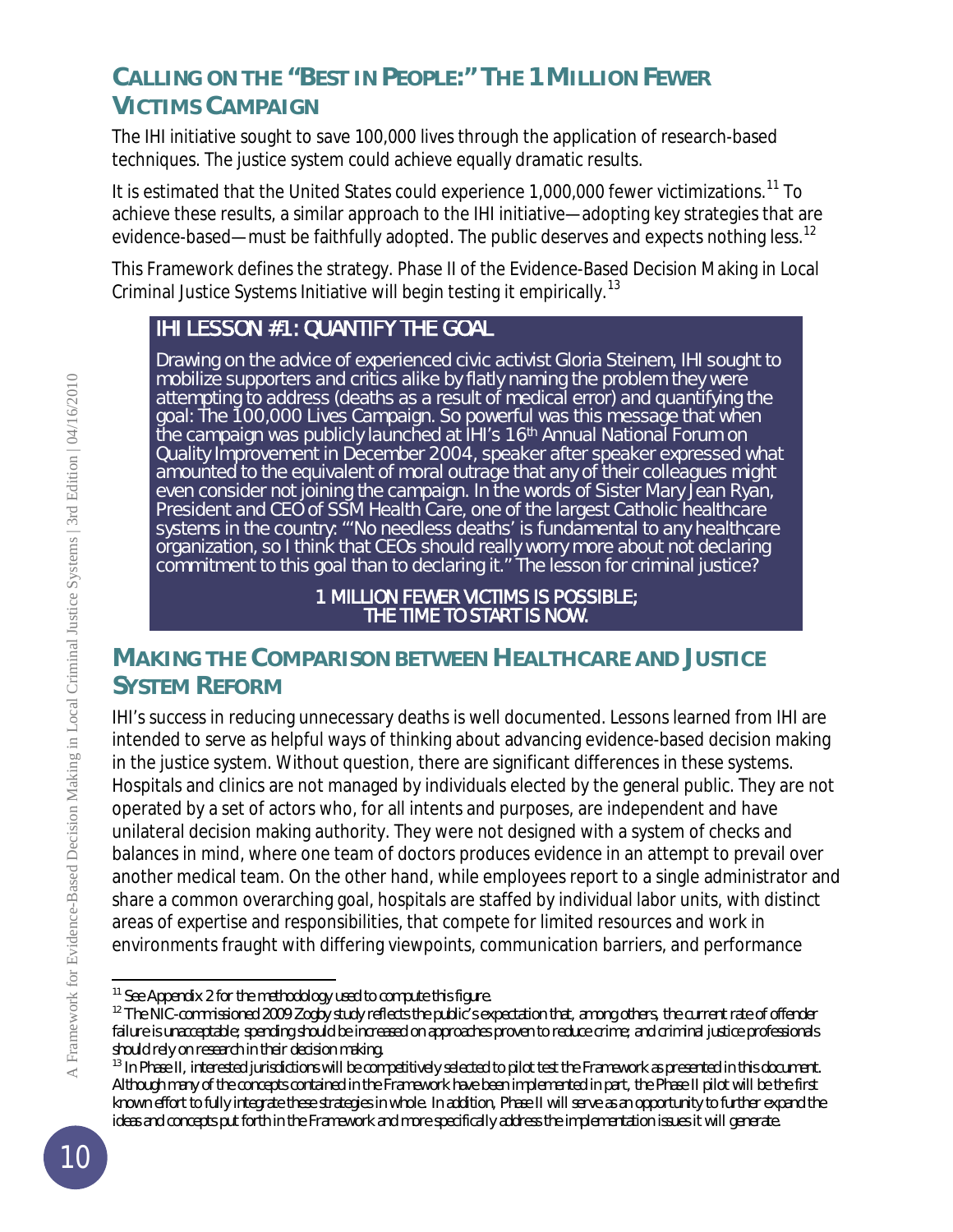pressures. They coordinate and collaborate with contracted and governmental agencies, insurance companies, and funders, and, as such, they face many of the same constraints professionals in other disciplines face.

Promoting shifts in attitudes and behaviors that support rather than defy a system's vision; overcoming the obstacles presented by a large workforce; staying current and conversant with the latest research; creating change in the face of unprecedented work demands and ever tightening resources; adapting to new technologies; overcoming skill and knowledge deficits these are but a few of the challenges common to large systems, whether justice or healthcare or another field. While the context and complexion of criminal justice certainly differs from those of healthcare, the lessons of IHI bear consideration by those interested in advancing change on a significant level.

#### The IHI Experience and Its Relevance to Criminal Justice

There is no doubt that although there are similarities, there are also many differences between healthcare and justice systems. Nonetheless, the IHI experience is instructive in several ways. Some of the key "lessons" have relevance to possible reforms to justice system practices. But perhaps more importantly, the broader goal of improving outcomes in the face of daunting challenges (e.g., complicated systems and processes, multiple players, competing goals such as patient wellness versus cost containment, etc.) is perhaps the most fundamental similarity. In the words of one of this initiative's advisors:

*IHI proceeded from the following premises, which are definitely applicable to the criminal justice system:*

- *1. Things can be improved.*
- *2. Improvement will come over time, through a succession of actions, each of which will provide the opportunity for learning.*
- *3. Better than the status quo is, by definition, "better" and we should not wait to solve everything before beginning to improve some things.*
- *4. We should be modest and realistic about our insights and abilities.*
- *5. We need to do something, because in the absence of informed action, nothing will change. And we can learn as we proceed.*

*–Jeffrey Pfeffer, Stanford Graduate School of Business*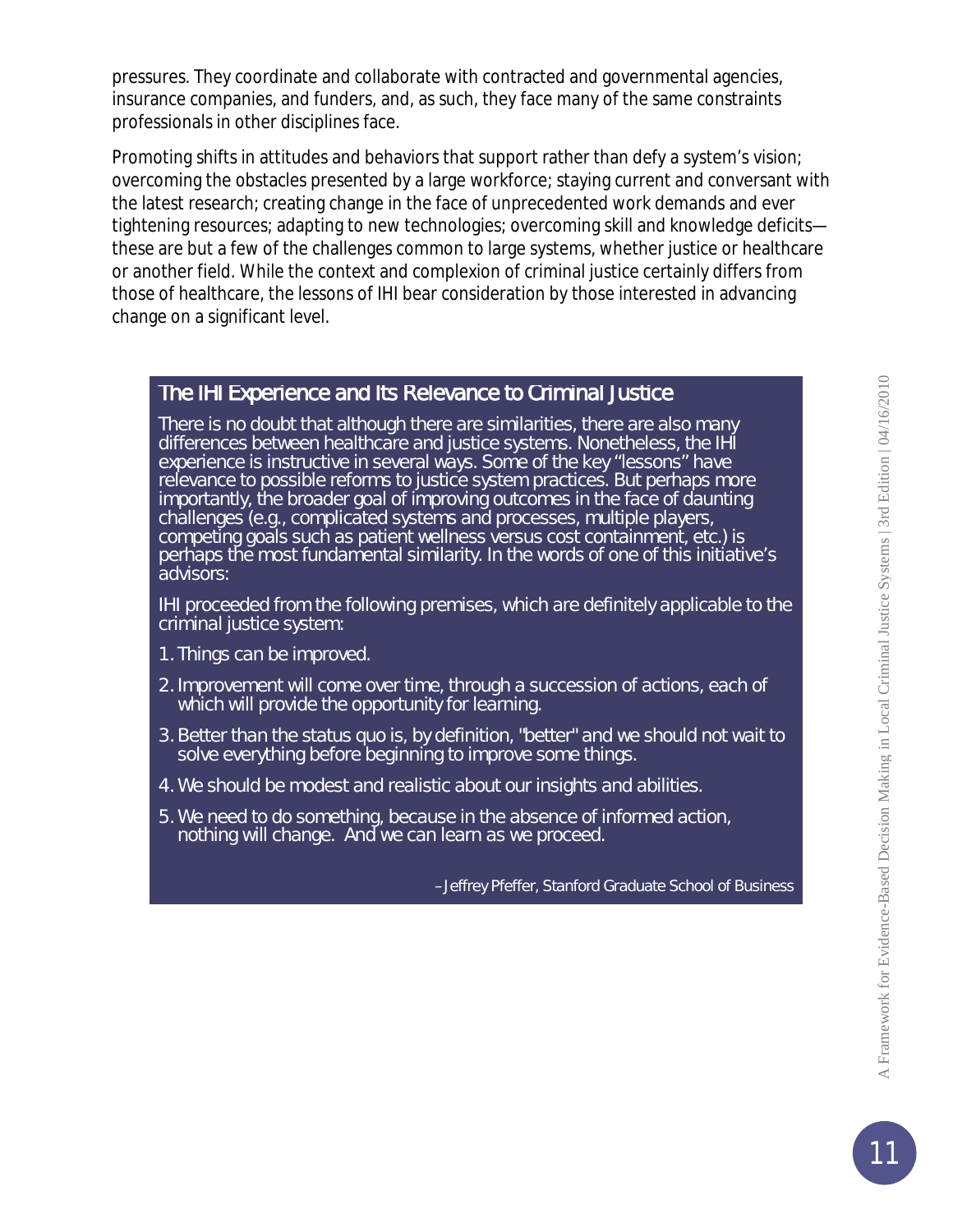## **AN OVERVIEW OF KEY RESEARCH FINDINGS RELATED TO RISK REDUCTION AND THEIR IMPLICATIONS FOR THE JUSTICE SYSTEM**

Studies examining the question of how best to prevent future crime have important implications for justice system policy and practice. While these studies (and citations) are detailed more comprehensively in Appendix 3 of this document—and their policy implications will be explored more thoroughly in Phase II of this initiative—the significance of this body of research is illustrated in "7 Ways to Reduce Recidivism" (pp. 13–15).

54% of respondents indicate that punishing those who commit crimes should be the primary purpose of the criminal justice system; 31% indicate that reducing the likelihood that convicted offenders will commit new crimes should be the primary purpose.

However, 87% of respondents indicate they would be more likely to support alternatives to jail if research consistently showed there are ways other than jail to reduce the likelihood that non-violent offenders will commit new crimes.

When it comes to violent crime, 40% of respondents were in favor of alternatives to jail if they would reduce the likelihood of reoffense.

*–Zogby International, August 2009*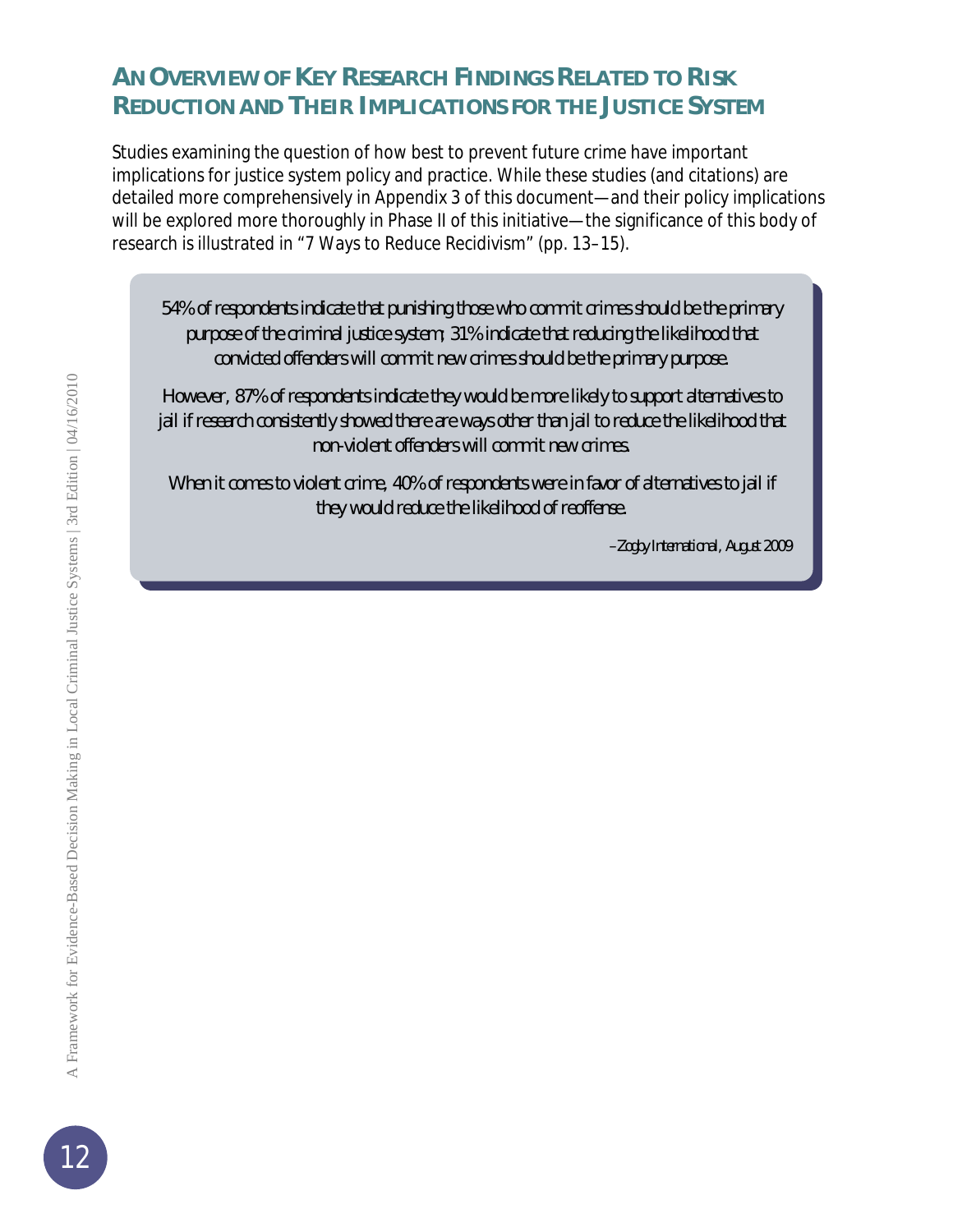## **7 WAYS TO REDUCE RECIDIVISM**

#### *1. What works? Use risk assessment tools to identify risk to reoffend and criminogenic needs.*

*Research finding:* Structured assessment tools predict pretrial misconduct and risk of reoffense more effectively than professional judgment alone.<sup>[14](#page-12-0)</sup> Brief screening tools provide a quick assessment of risk; comprehensive tools provide information on risk to reoffend and effective targets of intervention to reduce future crime.

*Examples of policy implications:* Law enforcement uses assessments to inform cite versus arrest decisions; prosecutors and judges use assessments to inform plea and sentencing decisions; jails use assessments to determine housing assignments and work release placements; and community corrections uses assessments to determine intensity of supervision.

*Examples of practice implications:* Law enforcement officers administer brief assessments prior to making cite/release decisions; pretrial services and community corrections conduct assessments prior to key decisions.

#### *2. What works? Direct programming and interventions to medium and higher risk offenders.*

*Research finding:* Recidivism rates are reduced an average of 30% when medium and high risk offenders receive appropriate behavior changing programming.<sup>[15](#page-12-1)</sup> Conversely, offenders assessed as low risk to reoffend do not benefit from behavior changing programming<sup>[16](#page-12-2)</sup> and are slightly more likely to recidivate when they are overly supervised or programmed.<sup>[17](#page-12-3)</sup>

*Examples of policy implications:* For low risk offenders, prosecutors use diversionary programs, prosecutors and judges avoid excessive conditions, defense counsel advocates for low intensity interventions, community corrections uses minimal supervision. Judges, prosecutors, and defense counsel target medium and high risk offenders for programming designed to positively influence behavior.

*Examples of practice implications:* Agencies performing assessments color code case files of high, medium, and low risk offenders for easy identification by decision makers; community supervision agencies use call-in or kiosk reporting for low risk offenders; treatment programs modify admission criteria to admit only medium and high risk offenders.

<span id="page-12-0"></span>l 14Andrews & Bonta, 1998; Andrews, Bonta, & Wormith, 2006; Andrews et al., 1990; Bonta, 2007; Gendreau, Little, & Goggin, 1996; Grove & Meehl, 1996; Grove et al., 2000; Harris, 2006; Smith, Gendreau, & Swartz, 2009.

<span id="page-12-1"></span><sup>15</sup> Andrews, 2007; Andrews & Bonta, 2007; Andrews, Bonta, & Wormith, 2006; Andrews & Dowden, 2007; Andrews,

Dowden, & Gendreau, 1999; Bonta, 2007; Dowden, 1998; Gendreau, Goggin, & Little, 1996; Lipsey & Cullen, 2007; Smith, Gendreau, & Swartz, 2009.

<span id="page-12-2"></span> $16$  Ibid.

<span id="page-12-3"></span><sup>17</sup> Andrews & Bonta, 2007; Bonta, Wallace-Capretta, & Rooney, 2000; Cullen & Gendreau, 2000; Gendreau, Goggin, Cullen, & Andrews, 2001; Lowenkamp & Latessa, 2004; Lowenkamp, Latessa, & Holsinger, 2006.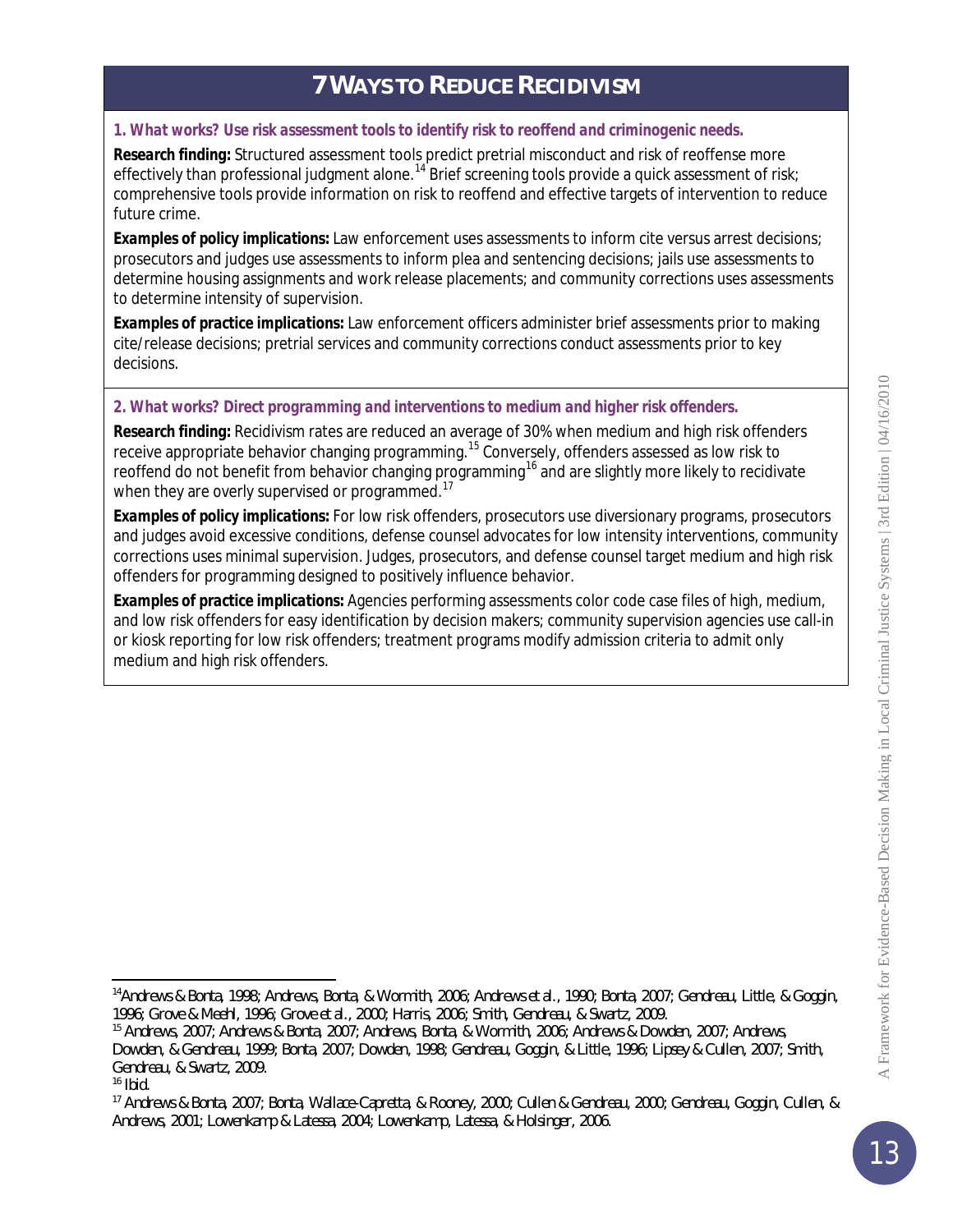## **7 WAYS TO REDUCE RECIDIVISM**

#### *3. What works? Focus interventions for medium and higher risk offenders on their individual criminogenic needs.*

*Research finding:* Cognitive behavioral programs are generally the most effective programming interventions for higher risk offenders.<sup>[18](#page-13-0)</sup> Furthermore, employing program interventions that influence the traits that lead to future crime (i.e., criminogenic needs) yield stronger reductions in recidivism (up to an average of 30% reduction).<sup>[19](#page-13-1)</sup> The net value (the cost of the program less the savings derived from preventing crime) of the average targeted, evidence-based cognitive behavioral program, using a cost/benefit formula, is \$10,299 per adult offender. [20](#page-13-2)

*Examples of policy implications:* Judges ensure that sentencing conditions align with specific criminogenic needs; community corrections and treatment providers use assessment instruments to identify offenders' criminogenic traits; treatment providers avoid "one size fits all" programs; cognitive behavioral services are systematically utilized.

*Examples of practice implications:* Treatment providers provide program listings that identify the criminogenic needs their services address; community corrections refers offenders to programs based upon the match between offenders' needs and programs' services; county executives/managers ensure that service contracts with treatment providers include accountability measures to make certain that the services provided include cognitive behavioral interventions.

#### *4. What works? Respond to misconduct with swiftness, certainty, and proportionality.*

*Research finding:* Graduated sanctions (i.e., sanctions that increase in severity based on the number and nature of acts of misconduct) increase compliance with supervision and treatment.<sup>[21](#page-13-3)</sup> Swift,<sup>[22](#page-13-4)</sup> certain,<sup>[23](#page-13-5)</sup> and proportional<sup>[24](#page-13-6)</sup> actions that reflect disapproval of behavioral misconduct are more effective in reducing recidivism than actions that are disproportionate, delayed, or inconsistent.

*Example of policy implications:* Court administrators develop policies to move cases swiftly through the court system; judges, prosecutors, and community corrections agencies establish violation decision making guidelines that take into account the risk of the offender and the severity of the violation behavior; all violation behavior is responded to in some fashion; judges and community corrections streamline procedures that allow for swift action following offender misbehavior.

*Example of practice implications:* Court administrators manage dockets that streamline case processing; community corrections uses a decision making tool to aid supervision officers in structuring their responses to violation behavior; community corrections provides administrative sanctioning processes to address misbehavior quickly.

<span id="page-13-0"></span>l <sup>18</sup> Andrews, 2007; Aos, Miller, & Drake, 2006a; Landenberger & Lipsey, 2005; Lipsey & Landenberger, 2006; Lipsey, Landenberger, & Wilson, 2007; Smith, Gendreau, & Swartz, 2009.

<span id="page-13-1"></span><sup>&</sup>lt;sup>19</sup> Andrews, 2007; Andrews et al., 1990; Smith, Gendreau, & Swartz, 2009.

<span id="page-13-2"></span><sup>20</sup> Aos, Miller, & Drake, 2006b.

<span id="page-13-3"></span><sup>&</sup>lt;sup>21</sup> Andrews & Janes, 2006; Burke, 2004; Harrell et al., 2003; Hay, 2001; Taxman, Soule, & Gelb, 1999; Taylor & Martin, 2006. <sup>22</sup> Rhine, 1993.

<span id="page-13-5"></span><span id="page-13-4"></span><sup>23</sup> Grasmack & Bryjak, 1980; Nichols & Ross, 1990; Paternoster, 1989.

<span id="page-13-6"></span><sup>&</sup>lt;sup>24</sup> Tonry, 1996; Von Hirsh, 1993.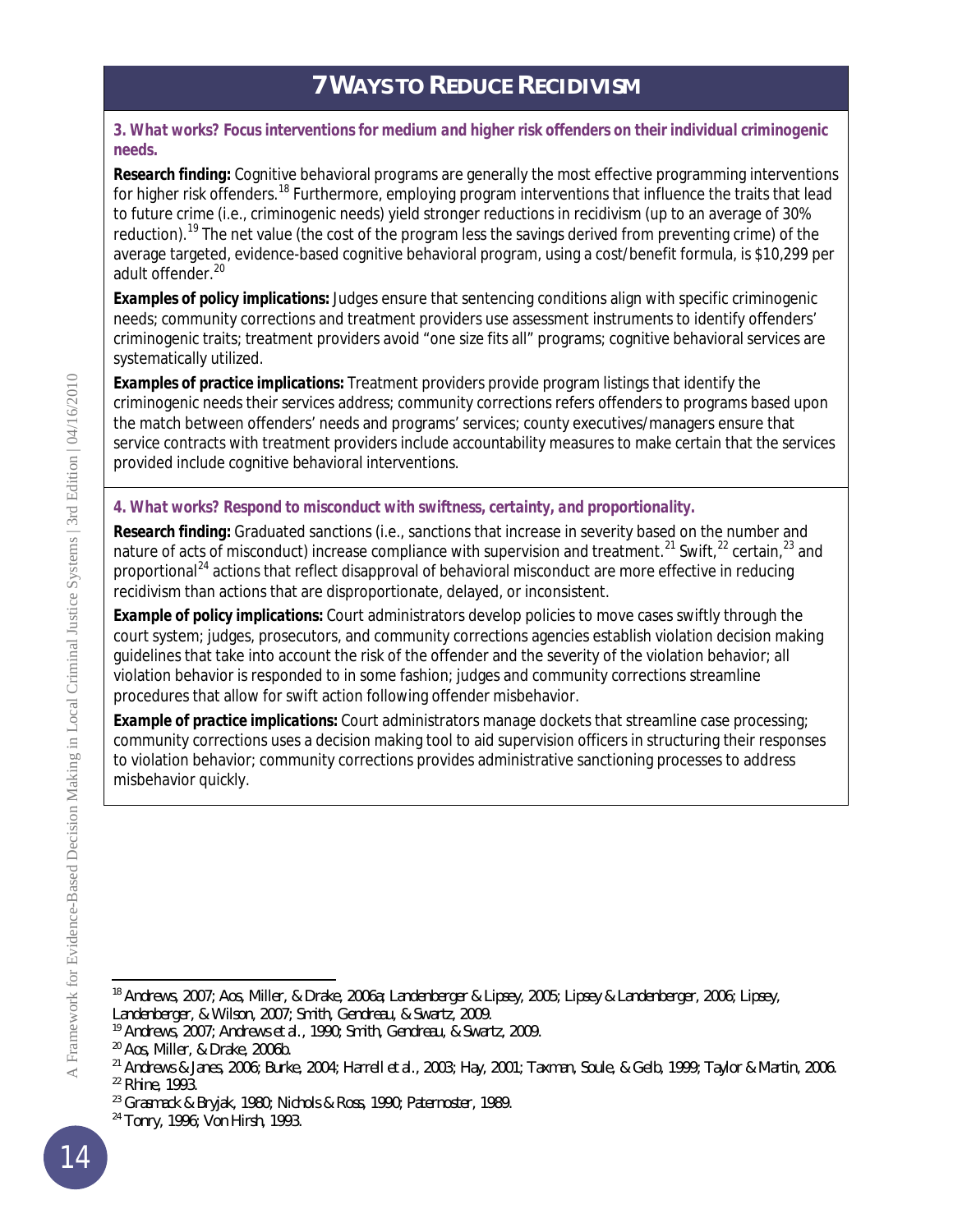## **7 WAYS TO REDUCE RECIDIVISM**

#### *5. What works? Use more carrots than sticks.*

*Research finding:* The use of incentives and positive reinforcement are effective in promoting behavioral change.<sup>[25](#page-14-0)</sup> Positive reinforcement should be provided at a rate of four reinforcers for every expression of disapproval (or sanction). <sup>[26](#page-14-1)</sup> Research demonstrates that this formula enhances offenders' motivation to continue exhibiting prosocial behaviors and attitudes.

*Examples of policy implications:* Judges and community corrections develop policies around the structured and specific use of rewards to reinforce positive behavior.

*Examples of practice implications:* Defense counsel requests review hearings when clients reach significant milestones; community corrections acknowledges progress through the posting of awards, writing letters of affirmation, providing complimentary bus passes, praising offenders' behavior to their families, or reducing reporting requirements; law enforcement acknowledges law abiding behavior of known offenders.

#### *6. What works? Deliver services in natural environments where possible.*

*Research finding:* Although treatment services provided in structured (e.g., residential, institutional) settings are demonstrated to be effective, services delivered in natural environments (i.e., settings in offenders' immediate surroundings that most closely resemble prosocial, supportive environments) improve offenders' bonding to the prosocial community and aid in reducing recidivism. $^{27}$  $^{27}$  $^{27}$ 

*Examples of policy implications:* Law enforcement refers to community-based crisis services for offenders with mental health conditions; judges and prosecutors use community-based rather than residential or institutionally based programs when the safety of the community is not in jeopardy; county executives/managers provide support for funding and zoning community-based programming options.

*Examples of practice implications:* Judges, prosecutors, defense counsel, community corrections, and others take inventory of available services to ensure a continuum of service options; community corrections utilizes prosocial family members, employers, and mentors to support the offender; resource directories are developed and shared among stakeholders.

#### *7. What works? Pair sanctions with interventions that address criminogenic needs.*

*Research finding:* Research demonstrates that sanctions without programming (e.g., boot camps without a treatment component,<sup>[28](#page-14-3)</sup> electronic monitoring,<sup>[29](#page-14-4)</sup> intensive supervision,<sup>[30](#page-14-5)</sup> incarceration<sup>[31](#page-14-6)</sup>) do not contribute to reductions in reoffense rates. Modest increases in time served may even increase recidivism.<sup>[32](#page-14-7)</sup>

*Examples of policy implications:* Prosecutors and judges employ a combination of sanctions and behavior changing programming for purposes of risk reduction; county executives/managers fund a balance of behavior changing programming and accountability measures; community corrections agencies address offender misbehavior with behavior changing, rather than solely punitive, responses.

<span id="page-14-0"></span>l <sup>25</sup> Andrews & Bonta, 2006; Cullen & Gendreau, 2000; Drake & Barnoski, 2008; Latessa, Cullen, & Gendreau, 2002; National Research Council, 2007; Petersilia, 2007; Petersilia, 2004; Taxman, Soule, & Gelb, 1999.

<span id="page-14-1"></span><sup>26</sup> Andrews & Bonta, 2006; Gendreau & Goggin, 1996; Gendreau, Little, & Goggin, 1996.

<span id="page-14-2"></span><sup>27</sup> Andrews, 2007; Bonta et al., 2002; Clear & Sumter, 2002; Elgelko et al., 1998; Emrick et al., 1993; Galanter, 1993; Higgins

<sup>&</sup>amp; Silverman, 1999; Meyers et al., 2002; Meyers & Smith, 1997; O'Connor & Perryclear, 2003; Shapiro & Schwartz, 2001.

<span id="page-14-3"></span><sup>28</sup> MacKenzie et al., 1995; MacKenzie, Wilson, & Kider, 2001.

<span id="page-14-4"></span><sup>29</sup> MacKenzie, 1997.

<span id="page-14-5"></span><sup>30</sup> Aos, Miller, & Drake, 2006a; Aos, Phipps, Barnoski, & Lieb, 2001; Petersilia, 1999; Petersilia & Turner, 1993; Tonry, 1997.

<span id="page-14-6"></span><sup>31</sup> Andrews, 2007; Gendreau, Goggin, & Cullen, 1999; Gendreau, Goggin, Cullen, & Andrews, 2001.

<span id="page-14-7"></span><sup>32</sup> Hughes, Wilson, & Beck, 2001; Langan & Levin, 2002; Smith, Goggin, & Gendreau, 2002.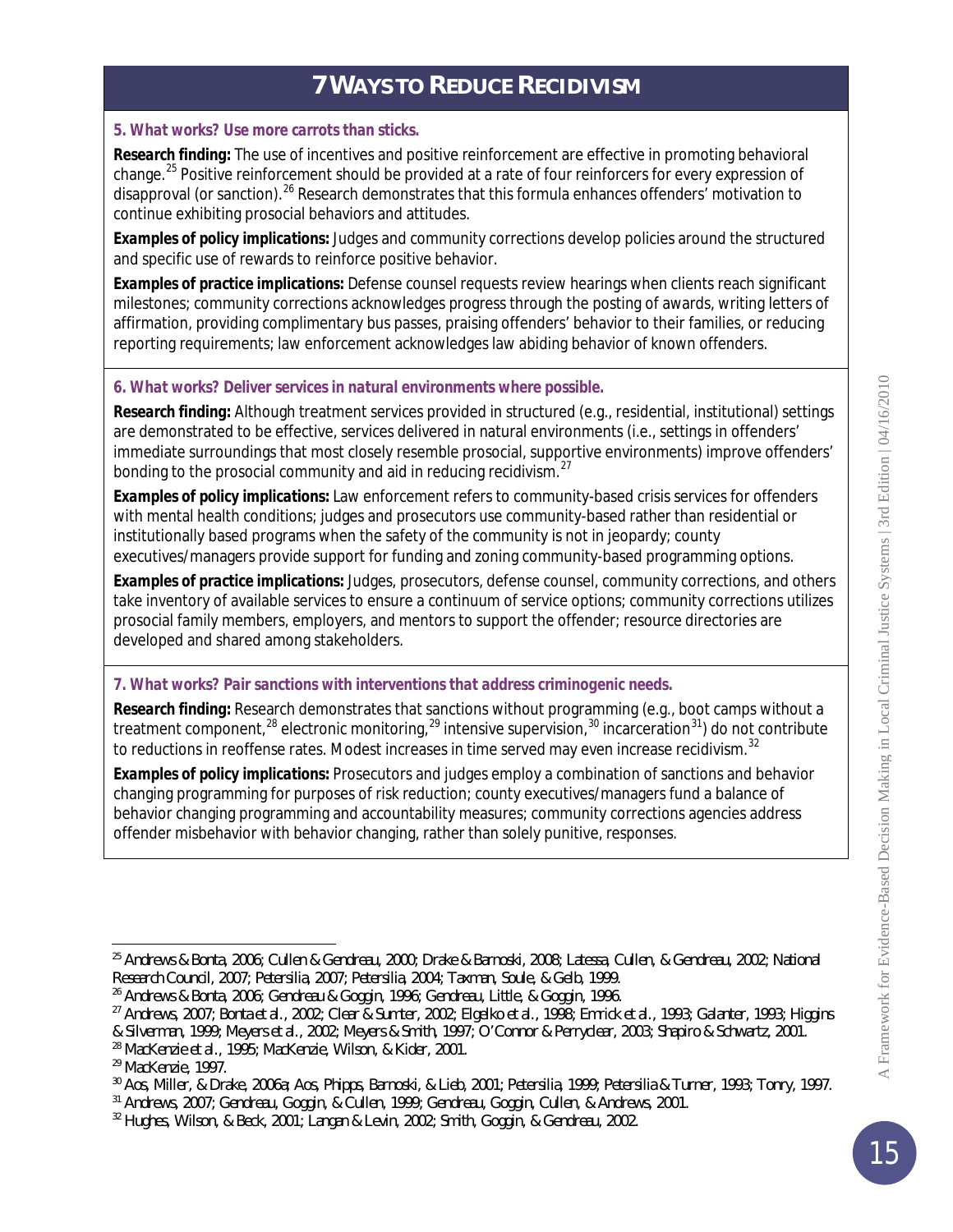#### IHI LESSON #2: MAKE IT PROFOUNDLY SIMPLE

IHI realized that establishing a lofty goal and leaving it to hospital staff across the country to find their own ways to reach it was a recipe for failure. Adopting evidence-based practice places an additional burden on decision makers and staff. On top of meeting their routine responsibilities, they have to collect and analyze research, determine the optimal method to integrate it into the existing culture, and define the practical steps to implementing it on a day-to-day basis. These additional tasks layered over existing duties can easily create resistance even on the part of the best-intentioned professionals. IHI sought to ameliorate this danger by defining, on behalf of the profession, six evidence-based steps (such as using proven processes to prevent ventilator-related pneumonia, elevating the head of the patient's bed to between 30 and 45 degrees at all times, and reducing surgical on-site infections through the use of simple procedures such as frequent and careful hand washing). The lesson for criminal justice?

#### TRANSLATE EVIDENCE-BASED RESEARCH INTO PROFOUNDLY SIMPLE STRATEGIES.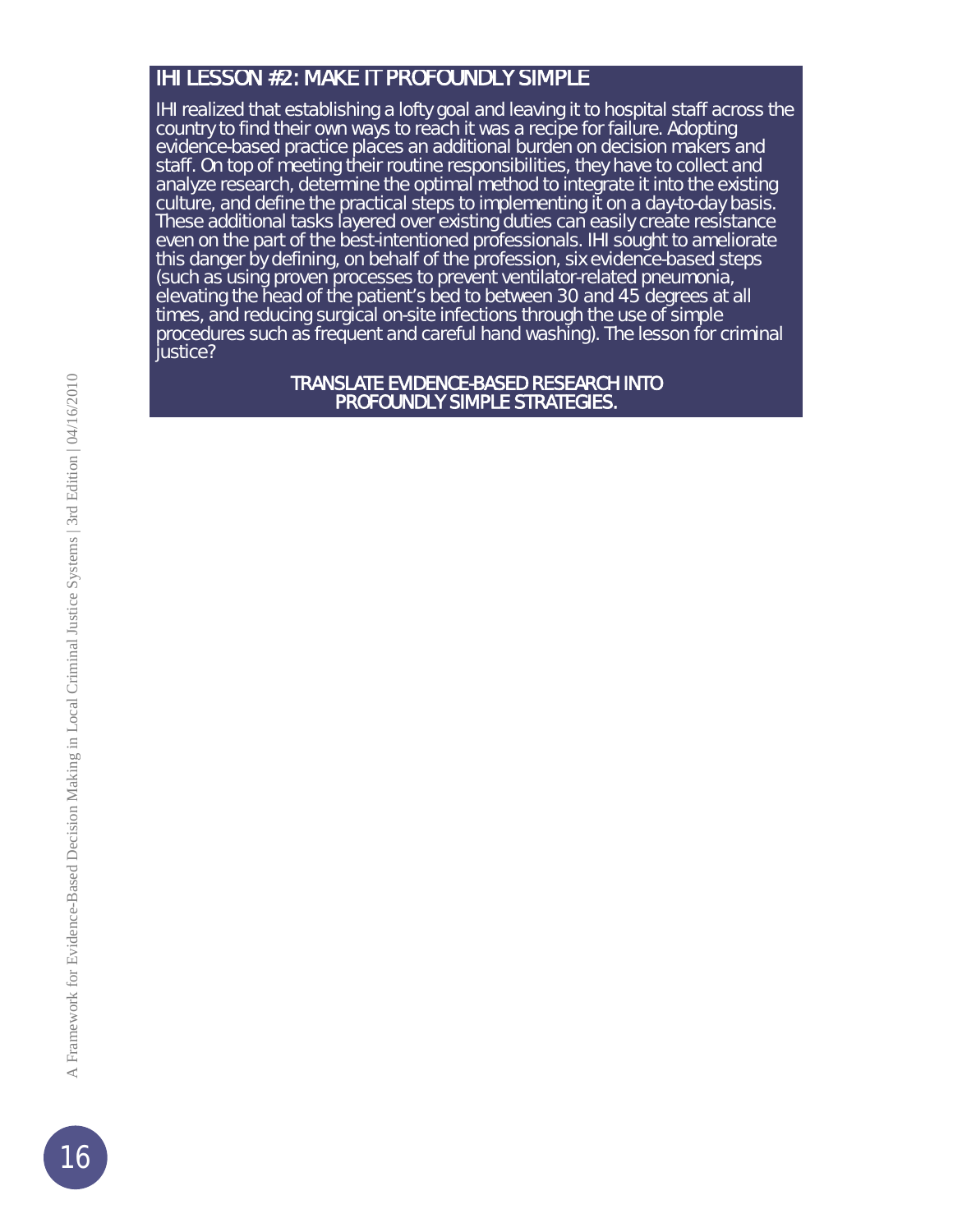# *SECTION 1: UNDERLYING PREMISES*

In developing the Framework, the following premises were acknowledged:

- 1. Given the current state of knowledge in the justice and the behavioral health fields, better outcomes than have been realized in the past can be expected.
- 2. Better outcomes will be derived if existing resources (including nonincarcerative and incarcerative) are used more effectively.
- 3. If, through the support of empirical evidence, a logic model for criminal justice processes and decision making<sup>[33](#page-16-0)</sup> is defined and implemented with fidelity, these improved outcomes will result.
- 4. The careful collection and analysis of data and information regarding the implementation of the logic model will produce clear and convincing evidence to guide further advancements in policy and practice. In this way, justice system outcomes can continue to improve over time  $34$

"Outcomes" under a risk reduction model are defined as decreases in the rate or severity of reoffense by offenders, decreases in the harm caused to communities as a result of crime, increases in the level of satisfaction with the justice system by victims, and increases in the level of public confidence in the justice system.

5. The U.S. justice system has developed around a set of core values. These are to be honored and protected. They provide a foundation upon which this Framework is constructed.

## **THE CORE VALUES OF THE JUSTICE SYSTEM**

The U.S. justice "system" is in actuality many justice systems—each governed by a different combination of state and federal law and each made up of many different organizational components. In their missions and in their involvement in individual cases, these components often have specific goals that vary considerably and are sometimes in conflict. However, their work is grounded in values that have a long history in the U.S. and that are widely embraced across the many components of any justice system. These core values guide the development and implementation of the Framework. They include the following:

- public safety (assuring the protection of the community and of individuals);
- fairness (assuring that processes in the courts and other justice system agencies are fair and free from bias);

<span id="page-16-0"></span>l <sup>33</sup> A logic model is a graphic representation of the theory behind a conceptual framework; see Section 5 for more information. <sup>34</sup> Phase II of the Evidence-Based Decision Making in Local Criminal Justice Systems Project will include an independent

<span id="page-16-1"></span>evaluation of the pilot sites to determine their fidelity to the logic model and the Framework, and the results that are derived. Modifications to the logic model will be made as needed.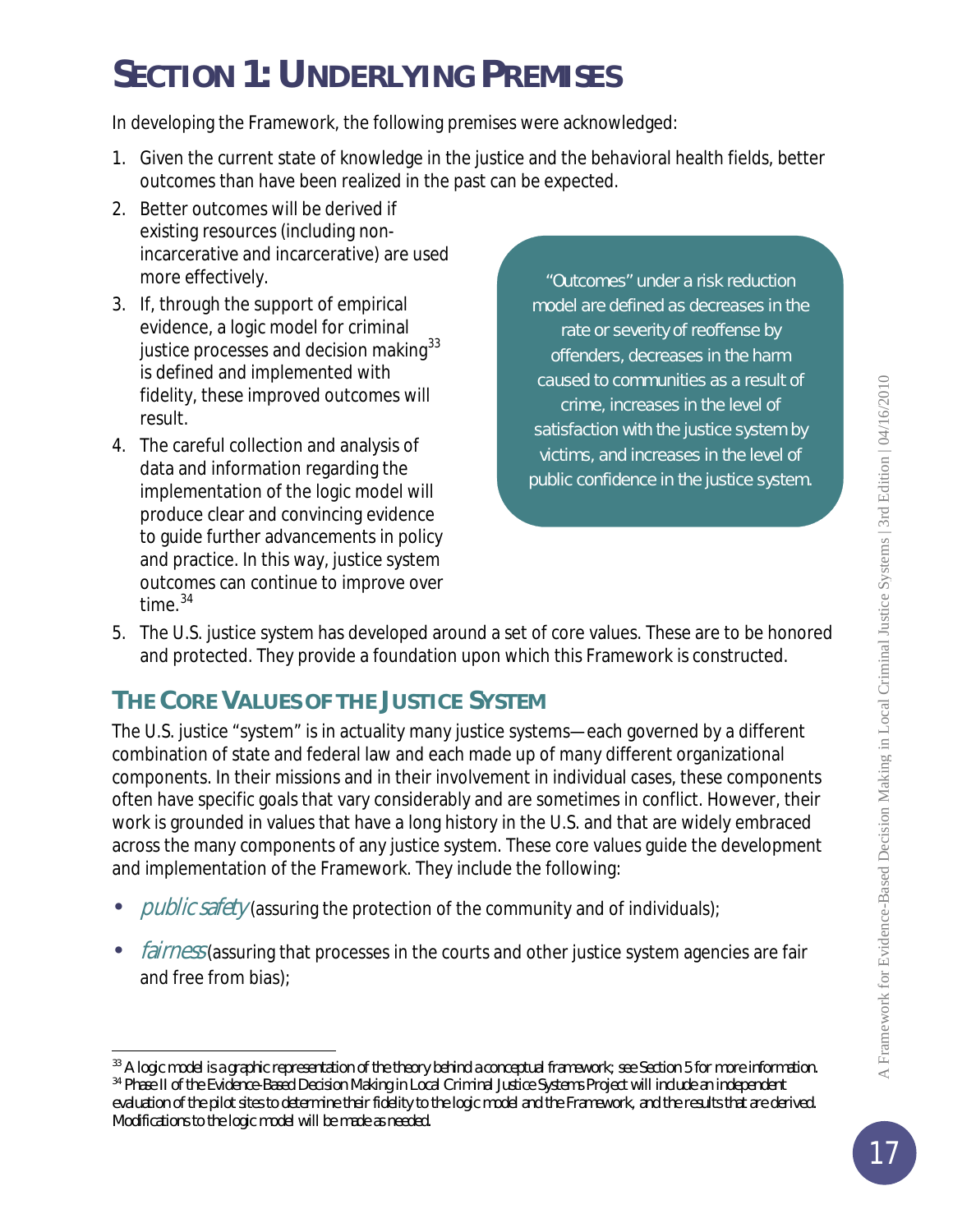- individual liberty (recognizing that a primary function of the justice system is to protect the rights and freedoms of individuals and to guard against an arbitrary exercise of governmental authority);
- respect for the rights, needs, and concerns of victims of crime;
- respect for the rights of persons accused of crime;
- respect for the rule of law;
- discretion (recognizing that the sound and informed exercise of discretion, within the parameters established by law, is an essential part of justice system decision making); and
- appreciation for differences in perspectives and practices across jurisdictions (recognizing that local differences in policy and practice exist and can foster innovation and contribute to improvements in practice and outcomes).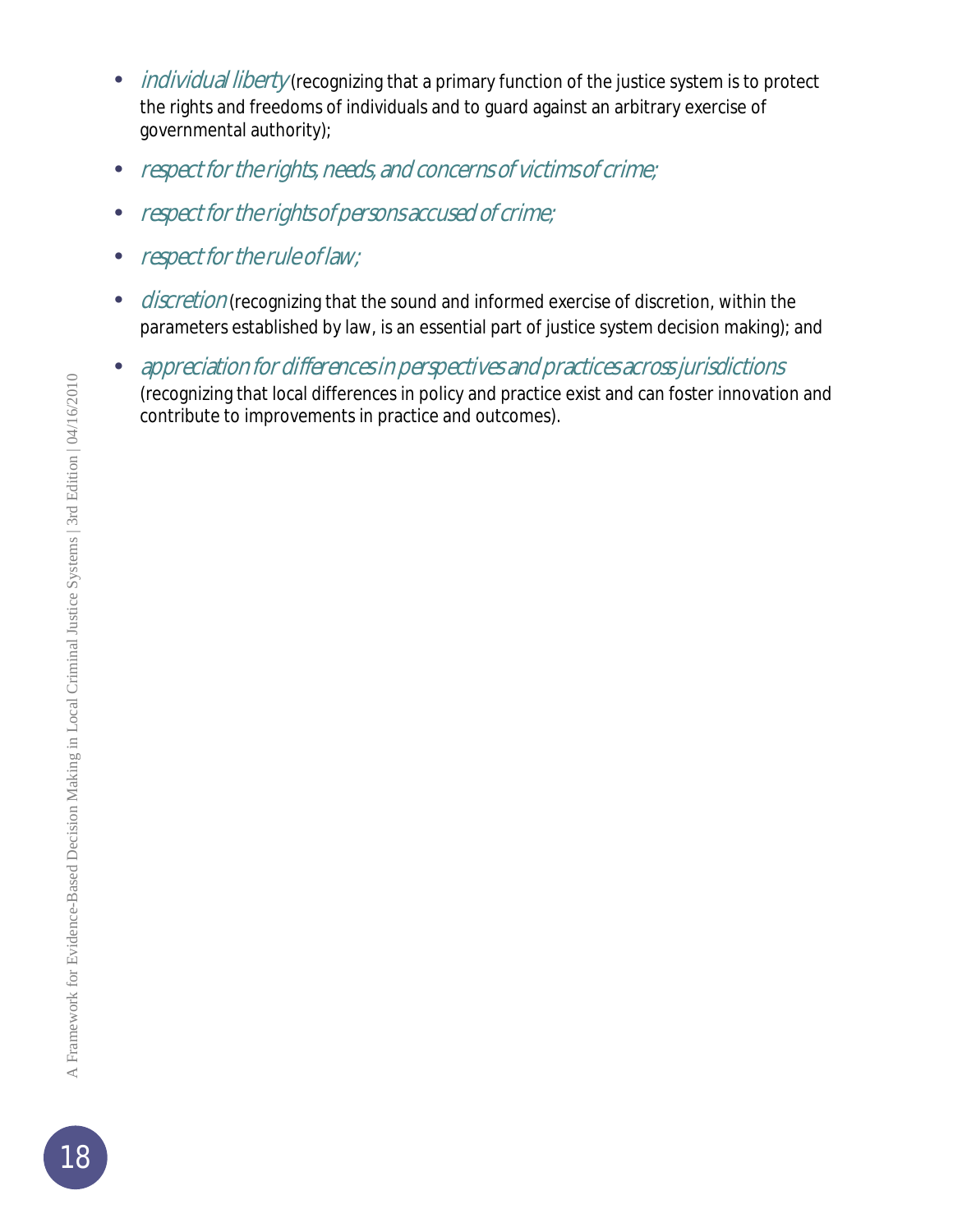## *SECTION 2: THE KEY DECISION POINTS, DECISION MAKERS, AND STAKEHOLDERS IN THE CRIMINAL JUSTICE SYSTEM*

This Framework was developed with key decision points, decision makers, and stakeholders in mind. $35$ 

## **KEY DECISION POINTS**

- Arrest decisions (cite, detain, divert, treat, release)
- Pretrial status decisions (release on recognizance, release on financial bond, release with supervision conditions, detain, violation response, supervision conditions reassessment)
- Charging decisions (charge, divert, defer, dismiss)
- Plea decisions (plea terms)
- Sentencing decisions (sentence type, length, terms and conditions)
- Local institutional intervention decisions (security level, treatment interventions)
- Local institutional release decisions (timing of release, conditions of release)
- Community intervention decisions (supervision level, supervision conditions, treatment interventions)
- Violation response decisions (response level, sanctions, treatment interventions)
- Discharge from criminal justice system decisions (timing of discharge)

## **KEY DECISION MAKERS AND STAKEHOLDER GROUPS**

- Law enforcement officers
- Pretrial officials
- Victim advocates
- **Prosecutors**
- Defense attorneys
- Jail administrators
- Court administrators
- Judges

l

- Probation/Parole officials
- City/County managers/Commissioners
- State legislators
- Community representatives (e.g., civic leaders, members of faith-based organizations, service providers)

<span id="page-18-0"></span><sup>35</sup> While this list is not exhaustive, for purposes of this Framework these are considered the *primary* decision points, decision makers, and stakeholders. Omission of other stakeholders, including defendants/offenders and their family members, researchers, and others, is not intended to diminish the important contribution they play to advancing evidence-based decision making.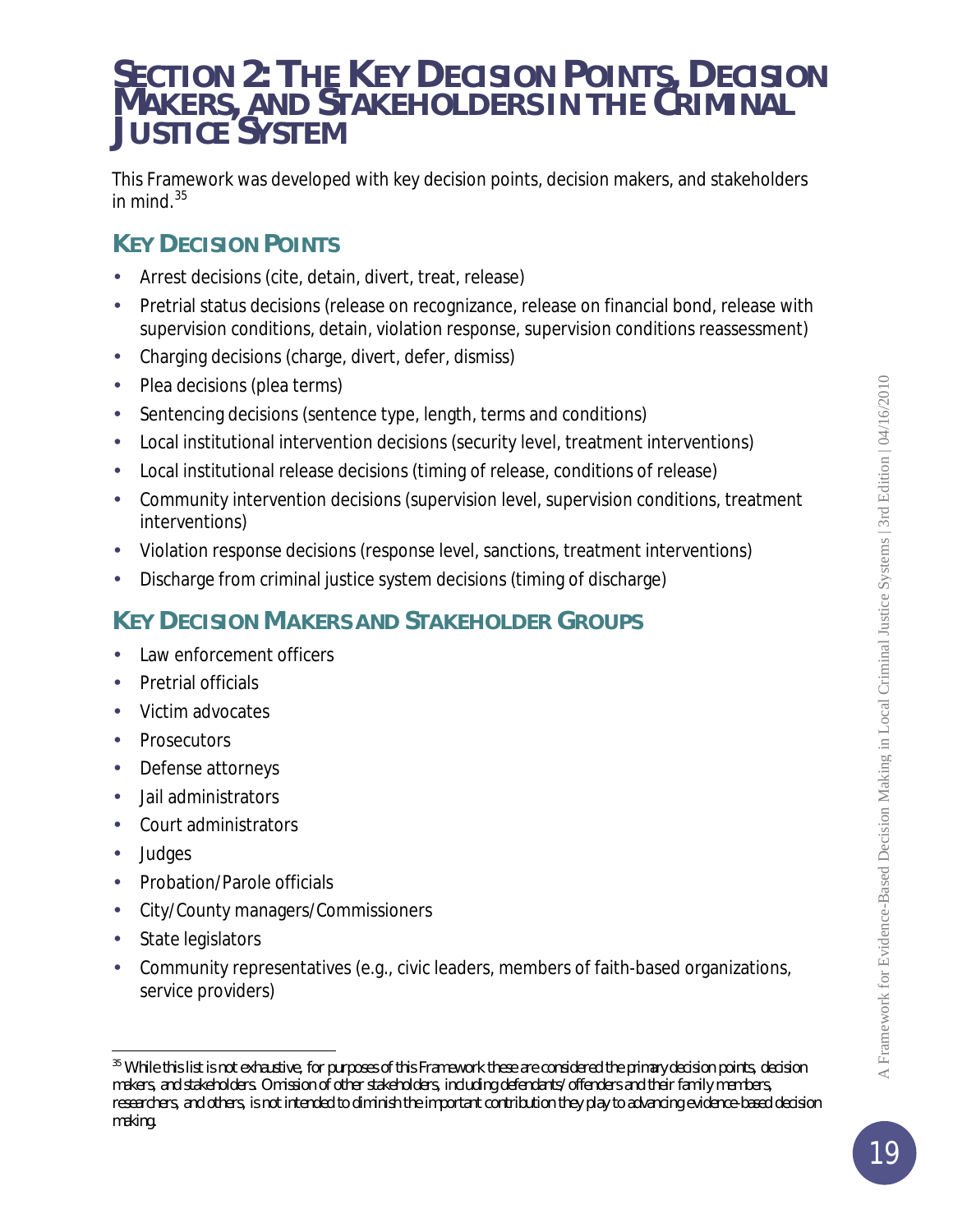## *SECTION 3: EXAMINING JUSTICE SYSTEM DECISION MAKING THROUGH THE LENS OF HARM REDUCTION*

## **CRIME HARMS THE ENTIRE COMMUNITY**

While crime often results in the specific pain and suffering of individuals, all crime disrupts the fabric of our communities, jeopardizes our individual and collective sense of safety, and extracts a financial penalty by diverting public monies to the justice system that might otherwise support building the health of our communities (e.g., schools for our children, parks for our families). Everyone is a victim of crime. And while some suffer more than others, everyone benefits—directly and indirectly—from crime prevention and reduction efforts.

## **THE JUSTICE SYSTEM STRIVES TO ACHIEVE RISK AND CRIME REDUCTION**

Risk reduction results from the successful application of principles and techniques that have been demonstrated to reduce the likelihood, frequency, or severity of reoffense by known defendants/offenders.<sup>[36](#page-19-0)</sup> A growing body of science provides justice

"Harm reduction," as used in the Framework, refers to decreases in the ill effects of crime experienced broadly by communities (e.g., resources allocated to the justice system that could otherwise be directed to alternative public priorities, unsafe streets, abandoned businesses, etc.), by victims (e.g., fear of reprisal or revictimization, financial losses, etc.), by citizens (e.g., lack of confidence in community protection efforts, generalized fears of victimization, etc.), by families of offenders (e.g., loss of wages by a family member who is justice-system involved, inability of incarcerated fathers/mothers to fulfill their parenting roles, etc.), and by offenders themselves (e.g., homelessness, unemployment, etc.).

system professionals with the information and tools to estimate the level of risk an individual poses and provides principles for intervention to reduce the likelihood, severity, and/or frequency of future risk. This approach does not devalue offender accountability. In fact, it assures that the steps taken by justice system decision makers to hold offenders accountable produce tangible and meaningful outcomes—reduced risk to reoffend. A risk reduction philosophy therefore posits *the offender* as the focus.

l

<span id="page-19-0"></span><sup>&</sup>lt;sup>36</sup> This document is intended to address the entire criminal justice system and as such there is equal interest in pretrial and postsentence system activities and offender conduct. For sake of ease to the reader, the use of "defendant/offender" is not repeated. The term "offender" is used to refer to both defendants and offenders.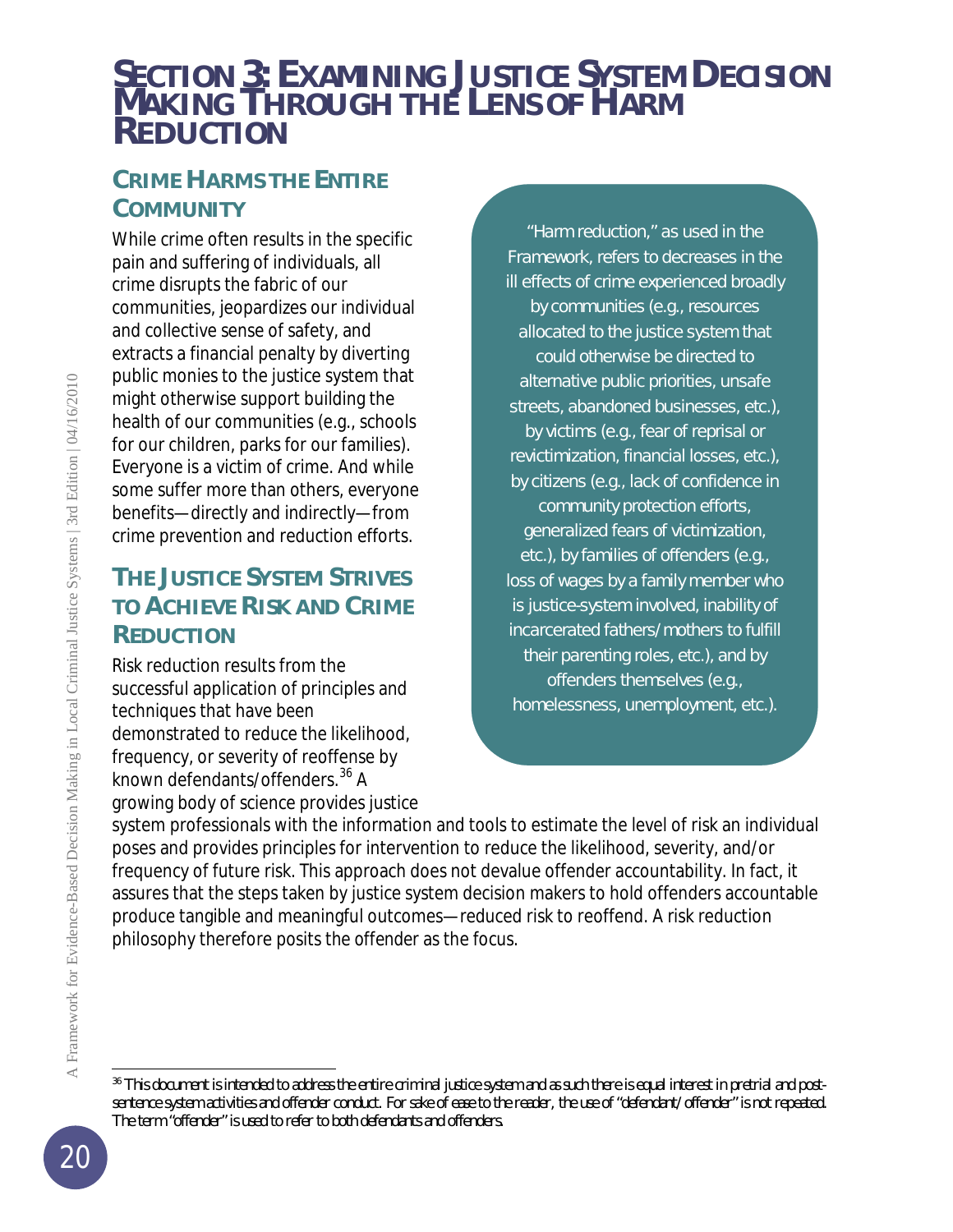## **THE JUSTICE SYSTEM CAN RESULT IN HARM REDUCTION**

Although the impact of crime is generally thought of in terms of the offender and the victim, crime affects the health and welfare of the community in a much broader way. A harm reduction philosophy posits *the community* as the focus and acknowledges these broad impacts. Some of these very significant collateral consequences are

- high costs of incarceration, leading to increased taxes for residents and businesses;
- erosion of property values and decreased property tax revenue, leading to decreasing tax bases as residents move out of crime-plagued neighborhoods;
- loss of business revenue in high crime neighborhoods, leading to fewer job opportunities for the community;
- unraveling of residents' sense of commitment to local communities, which is critical to ensuring safe, healthy, and prosperous neighborhoods;
- growth of crime cultures, where criminal activity is so commonplace it becomes viewed as a normal part of life;
- negative influence of criminal behavior from one generation to the next;
- disruption of normal everyday activities that promote social interaction and vibrant communities;
- overall distrust of the justice system to be responsive to community, victim, or offender needs;
- unsafe conditions for children particularly in violent neighborhoods, places where drugs are manufactured (e.g., meth labs), and schools plagued by gangs;

Actuarial instruments are one example of the research-supported tools available to criminal justice professionals. These instruments enable professionals to assess the level of risk an individual offender is likely to pose. While these instruments cannot determine any *one* individual's risk level with absolute certainty, they can—like the actuarial tools used to determine that a 17-year-old boy is more likely to get into a traffic accident than a 40-year-old woman statistically predict the likelihood of an outcome among a large group of individuals with similar characteristics.

- removal of significant segments of some demographic subgroups (e.g., males in age groups prone to high crime) from the community; and
- repercussions (e.g., financial, emotional) experienced by families and children of incarcerated persons.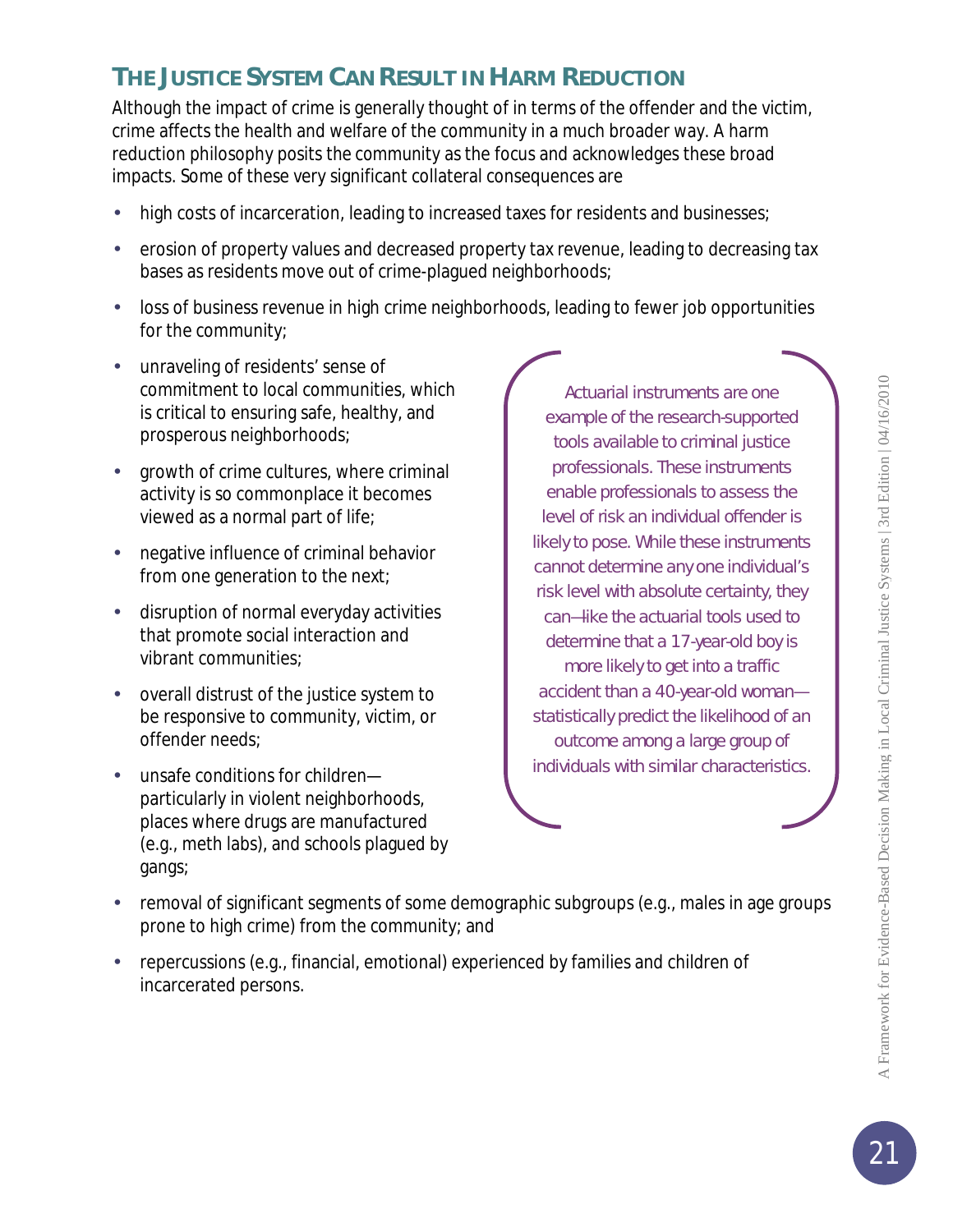## **ACHIEVING, MEASURING, AND MAINTAINING HARM REDUCTION AND ADVANCING COMMUNITY WELLNESS**

Justice systems focused on harm reduction and community wellness can create real and meaningful change at the community level. Understanding what these changes are and how to measure them requires establishing a set of tangible performance measures. Broadly, these performance measures can be grouped into four categories: 1) increases in public safety, 2) improvements in the wellness of the community, 3) increases in satisfaction with the justice system, and 4) improvements in the social and fiscal costs of justice system interventions.  $37,38$  $37,38$  $37,38$ Examples of possible performance measures include the following:

#### **Increases in public safety, as measured by**

- reduced physical, psychological, and economic harm to primary victims;
- fewer released offenders arrested for new offenses;
- longer elapsed time from release to reoffense;
- fewer released offenders arrested for a more serious offense than their original offense;
- 93% of respondents indicate the criminal justice system should make neighborhoods safer.

*–Zogby International, August 2009*

- decreased average number of new offenses for released offenders;
- faster case processing times (i.e., shorter elapsed time from arrest to final adjudication) that decrease the likelihood of pretrial misbehavior and increase swiftness of punishment;
- fewer people victimized by released offenders;
- fewer victims "revictimized" by original perpetrators;
- decreased number of protection order/stay-away orders violated;
- fewer reports of crime from "hot spots" involving either known offenders or new offenders; and
- increases in the proportion of jail and prison beds occupied by high risk offenders compared to low risk offenders.

#### **Improved community wellness, as measured by**

- decreased number of drug/alcohol-related traffic accidents;
- fewer drug/alcohol-related traffic fatalities;
- decreases in emergency-room admissions for crime-related and drug-related injuries;
- increased number of drug-free babies born;
- fewer child welfare interventions in families of offenders;
- increases in the number of people successfully completing treatment programs; and
- fewer jail and prison admissions for people with mental health issues.

<span id="page-21-0"></span>l <sup>37</sup> In 2007, taxpayers spent \$1,223 per household on the criminal justice system; see Aos, 2009.

<span id="page-21-1"></span><sup>&</sup>lt;sup>38</sup> Exhibit 1 provides an analysis of the costs and benefits of 571 studies on specific crime reduction strategies. Analyses of this kind equip policymakers to make informed choices regarding the investment of resources and the benefits that can be derived from these investments.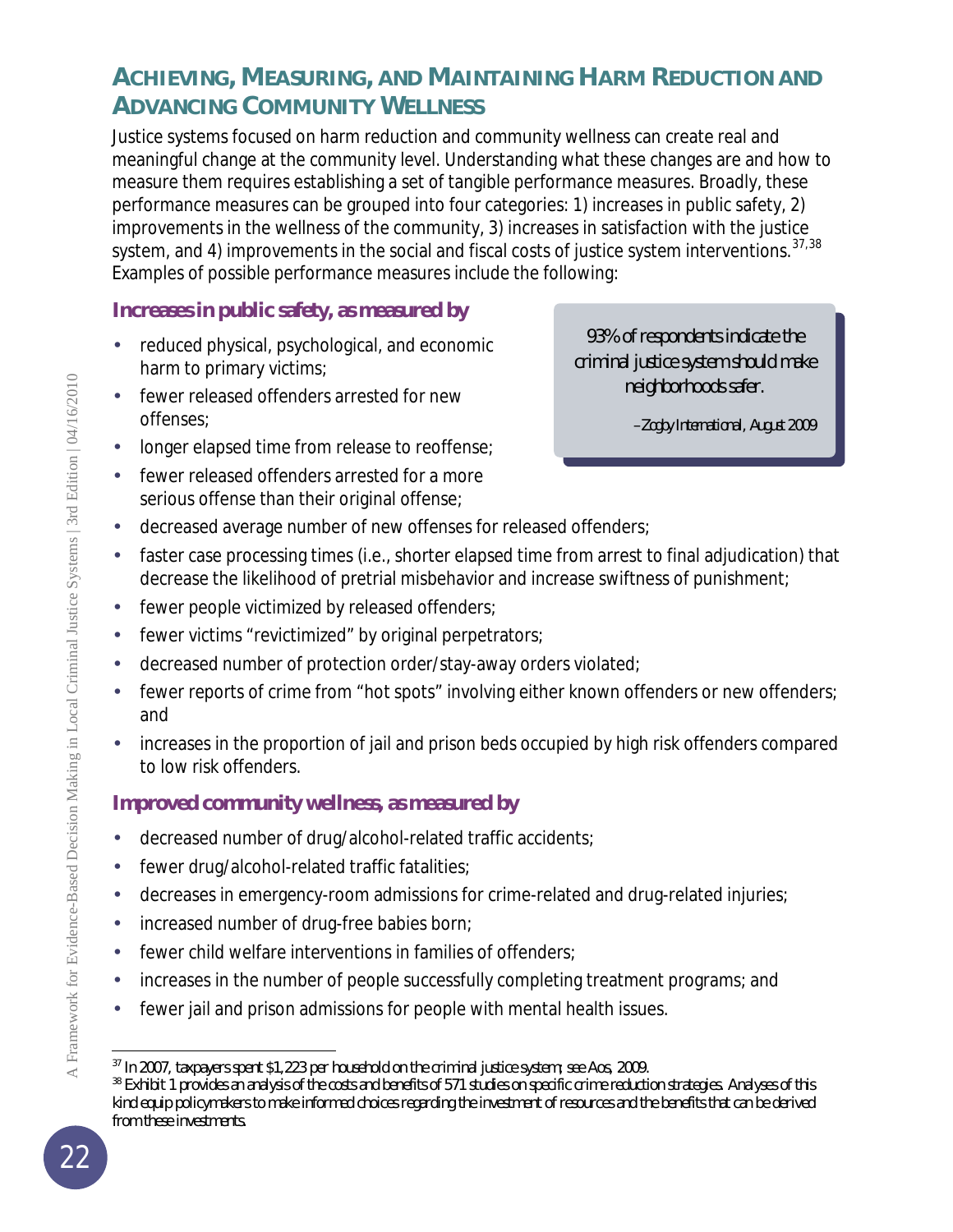## **EXHIBIT 1: REDUCING CRIME WITH EVIDENCE-BASED OPTIONS: WHAT WORKS, AND BENEFITS & COSTS**

#### Source: Aos, Miller, & Drake, 2006b

| <b>Washington State Institute for</b><br><b>Public Policy</b>                                                                                                          | <b>Effect on Crime</b><br><b>Outcomes</b>                                                                                                 | <b>Benefits and Costs</b><br>(Per Participant, Net Present Value, 2006 Dollars) |                                                                |                                                                                   |                                                                             |
|------------------------------------------------------------------------------------------------------------------------------------------------------------------------|-------------------------------------------------------------------------------------------------------------------------------------------|---------------------------------------------------------------------------------|----------------------------------------------------------------|-----------------------------------------------------------------------------------|-----------------------------------------------------------------------------|
| Estimates as of October, 2006<br>Notes:<br>"n/e" means not estimated at this time<br>Prevention program costs are partial costs, pro-<br>rated to match crime outcomes | Percent change in<br>crime outcomes &<br>the number of<br>evidence-based<br>studies on which the<br>estimate is based (in<br>parentheses) | <b>Benefits to</b><br><b>Crime</b><br><b>Victims</b><br>(of the<br>reduction)   | <b>Benefits to</b><br><b>Taxpayer</b><br>(of the<br>reduction) | Costs<br>(marginal<br>program cost,<br>compared to<br>the cost of<br>alternative) | <b>Benefits</b><br>(total)<br><b>Minus</b><br>Costs<br>(per<br>participant) |
| Programsfor People in the Adult Offender System                                                                                                                        |                                                                                                                                           |                                                                                 |                                                                |                                                                                   |                                                                             |
| Vocational education in prison                                                                                                                                         | $-9.0\%$ (4)                                                                                                                              | \$8,114                                                                         | \$6,806                                                        | \$1,182                                                                           | \$13,738                                                                    |
| Intensive supervision: treatment-<br>oriented programs                                                                                                                 | $-16.7\%$ (11)                                                                                                                            | \$9,318                                                                         | \$9,369                                                        | \$7,124                                                                           | \$11,563                                                                    |
| General education in prison (basic<br>education or post-secondary)                                                                                                     | $-7.0\%$ (17)                                                                                                                             | \$6,325                                                                         | \$5,306                                                        | \$962                                                                             | \$10,669                                                                    |
| Cognitive behavioral therapy in prison or<br>community                                                                                                                 | $-6.3\%$ (25)                                                                                                                             | \$5,658                                                                         | \$4,746                                                        | \$105                                                                             | \$10,299                                                                    |
| Drug treatment in community                                                                                                                                            | $-9.3\%$ (6)                                                                                                                              | \$5,133                                                                         | \$5,495                                                        | \$574                                                                             | \$10,054                                                                    |
| Correctional industries in prison                                                                                                                                      | $-5.9\%$ (4)                                                                                                                              | \$5,360                                                                         | \$4,496                                                        | \$417                                                                             | \$9,439                                                                     |
| Drug treatment in prison (therapeutic<br>communities or outpatient)                                                                                                    | $-5.7\%$ (20)                                                                                                                             | \$5,133                                                                         | \$4,306                                                        | \$1,604                                                                           | \$7,835                                                                     |
| Adult drug courts                                                                                                                                                      | $-8.0\%$ (57)                                                                                                                             | \$4,395                                                                         | \$4,705                                                        | \$4,333                                                                           | \$4,767                                                                     |
| Employment and job training in<br>community                                                                                                                            | $-4.3\%$ (16)                                                                                                                             | \$2,373                                                                         | \$2,386                                                        | \$400                                                                             | \$4,359                                                                     |
| Electronic monitoring to offset jail time                                                                                                                              | $0\%$ (9)                                                                                                                                 | \$0                                                                             | \$0                                                            | $-$ \$870                                                                         | \$870                                                                       |
| Sex offender treatment in prison with<br>aftercare                                                                                                                     | $-7.0\%$ (6)                                                                                                                              | \$6,442                                                                         | \$2,885                                                        | \$12,585                                                                          | $-$ \$3,258                                                                 |
| Intensive supervision: surveillance-<br>oriented programs                                                                                                              | $0\%$ (23)                                                                                                                                | \$0                                                                             | \$0                                                            | \$3,747                                                                           | $-$ \$3,747                                                                 |
| Washington's Dangerously Mentally III<br>Offender program                                                                                                              | $-20.0\%$ (1)                                                                                                                             | \$18,020                                                                        | \$15,116                                                       | n/e                                                                               | n/e                                                                         |
| Drug treatment in jail                                                                                                                                                 | $-4.5\%$ (9)                                                                                                                              | \$2,481                                                                         | \$2,656                                                        | n/e                                                                               | n/e                                                                         |
| Adult boot camps                                                                                                                                                       | 0% (22)                                                                                                                                   | \$0                                                                             | \$0                                                            | n/e                                                                               | n/e                                                                         |
| Domestic violence education/cognitive<br>behavioral treatment                                                                                                          | $0\%$ (9)                                                                                                                                 | \$0                                                                             | \$0                                                            | n/e                                                                               | n/e                                                                         |
| Jail diversion for mentally ill offenders                                                                                                                              | 0% (11)                                                                                                                                   | \$0                                                                             | \$0                                                            | n/e                                                                               | n/e                                                                         |
| Life skills education programs for adults                                                                                                                              | $0\%$ (4)                                                                                                                                 | \$0                                                                             | \$0                                                            | n/e                                                                               | n/e                                                                         |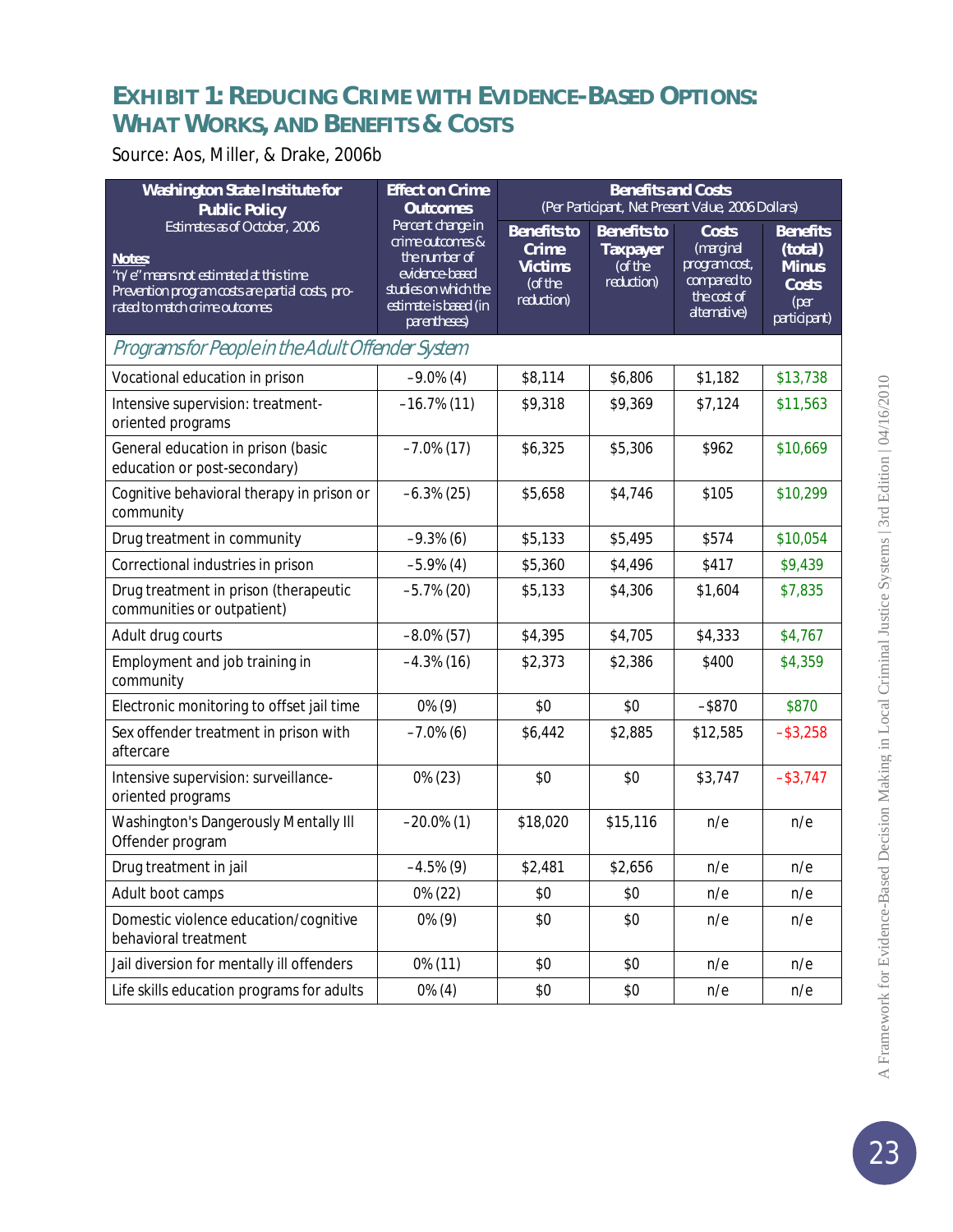#### **Increased satisfaction with the criminal justice system, as measured by**

- increased number of victims satisfied with the justice system's responses;
- increased number of offenders making restitution payments;
- increased victim cooperation with the justice system;
- increased cooperation of the public with the criminal justice system;
- fewer people who believe the justice system is a "revolving" door; and
- increases in the number of positive media reports about the justice system.

#### **Improvements in the social and fiscal costs of justice system interventions, as measured by**

- fewer family members of known offenders who become involved with the justice system;
- decreases in the costs for incarceration;
- greater financial return on investment in treatment, rehabilitation, and alternatives to incarceration;
- decreased crime rate;
- increased tax base;
- increases in timely child support payments; and
- increases in court-imposed fees collected.

A harm reduction philosophy focuses more broadly on the overall and long-term health and welfare of the community, particularly in terms of creating a collective sense of public safety.

74% of respondents agree with the statement, "We should increase spending on approaches proven to reduce the chances that offenders will commit new crime."

*–Zogby International, August 2009*

90% of respondents indicate that the criminal justice system should work to increase the public's confidence.

*–Zogby International, August 2009*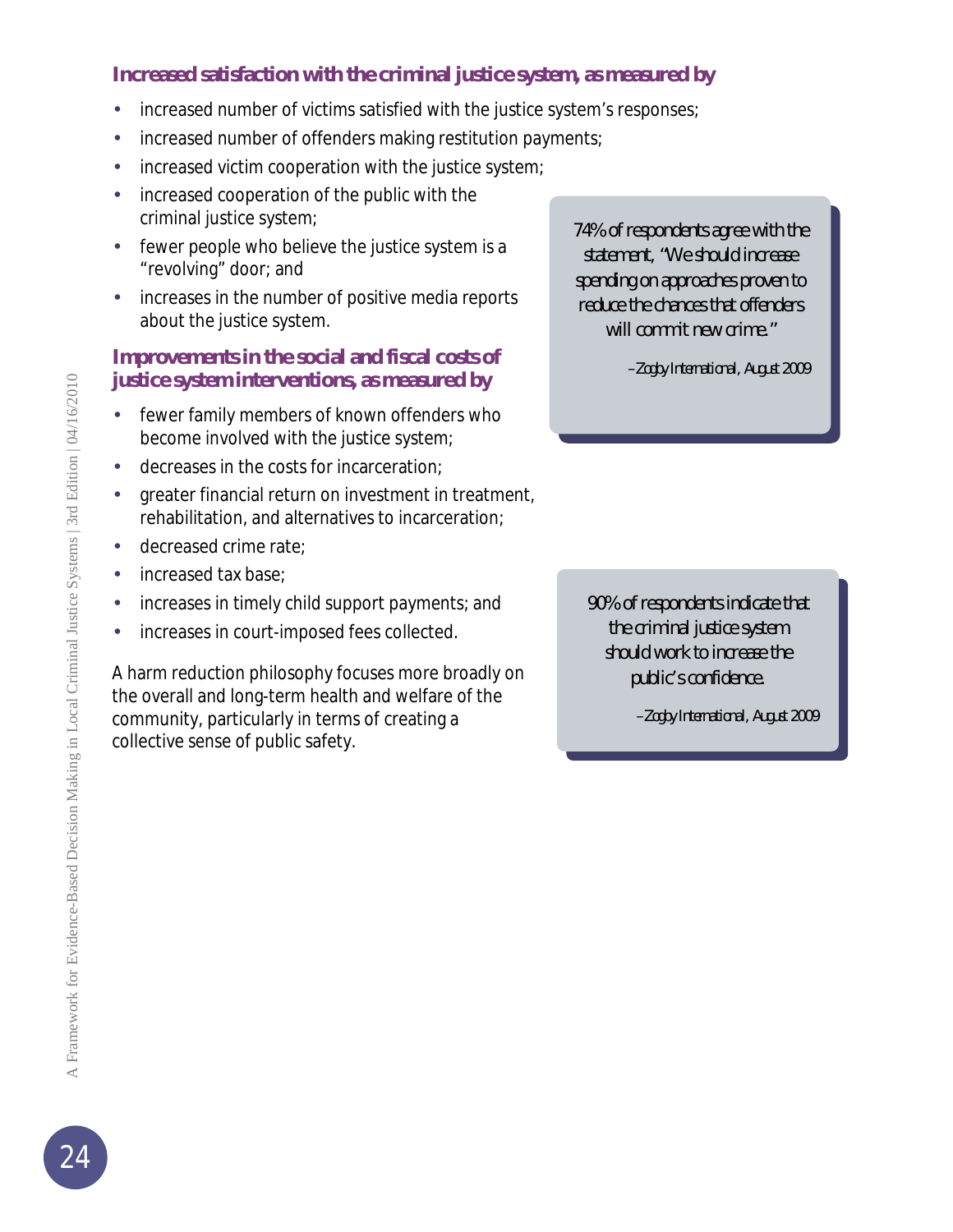## *SECTION 4: THE PRINCIPLES UNDERLYING THE FRAMEWORK*

Four principles, each based upon empirical research, underlie *A Framework for Evidence-Based Decision Making in Local Criminal Justice Systems*. They define, in broad terms, the way criminal justice professionals will work together, make decisions, and operate their agencies under this approach.

## **PRINCIPLE ONE: THE PROFESSIONAL JUDGMENT OF CRIMINAL JUSTICE SYSTEM DECISION MAKERS IS ENHANCED WHEN INFORMED BY EVIDENCE-BASED KNOWLEDGE[39](#page-24-0)**

Decades of research in the justice and behavioral health fields have resulted in empirical findings that support practices and interventions that result in crime reduction. Enhanced awareness and the consistent application of that knowledge throughout the criminal justice system offer the promise of decreased pretrial misconduct and post-sentence crime and community harm. The criminal justice system's discretion points provide for the use of professional judgment to ensure that individual factors and the totality of circumstances are taken into consideration when decisions are made.

#### **Implications of Principle One**

For professional judgment to be informed by evidence-based knowledge

- evidence-based knowledge must be documented and readily available;
- the policy implications of knowledge—and their potential outcomes—must be identified;
- the methods for applying knowledge to practice must be delineated;
- professional judgment should take into account both evidence-based knowledge and individual circumstances; and
- where decisions are made that counter empirical evidence, the rationale for those exceptions should be explained.

l

61% of respondents indicate that when criminal justice professionals make decisions, research on what works in preventing crime should be the most important thing they rely on. 24% say professional experience and 9% say personal beliefs should be the major determinant.

*–Zogby International, August 2009*

4/16/2010

<span id="page-24-0"></span><sup>39</sup> See the following research citations that support this principle: Andrews & Bonta, 1998; Aos, Miller, & Drake, 2006a; Cullen & Gendreau, 2000; Gendreau, Goggin, Cullen, & Andrews, 2001; Gendreau, Little, & Goggin, 1996; Grove & Meehl, 1996; Grove, Zald, Lebow, Snitz, & Nelson, 2000; Lowenkamp, Latessa, & Holsinger, 2006; Lowenkamp, Latessa, & Smith, 2006; Lowenkamp, Pealer, Smith, & Latessa, 2007.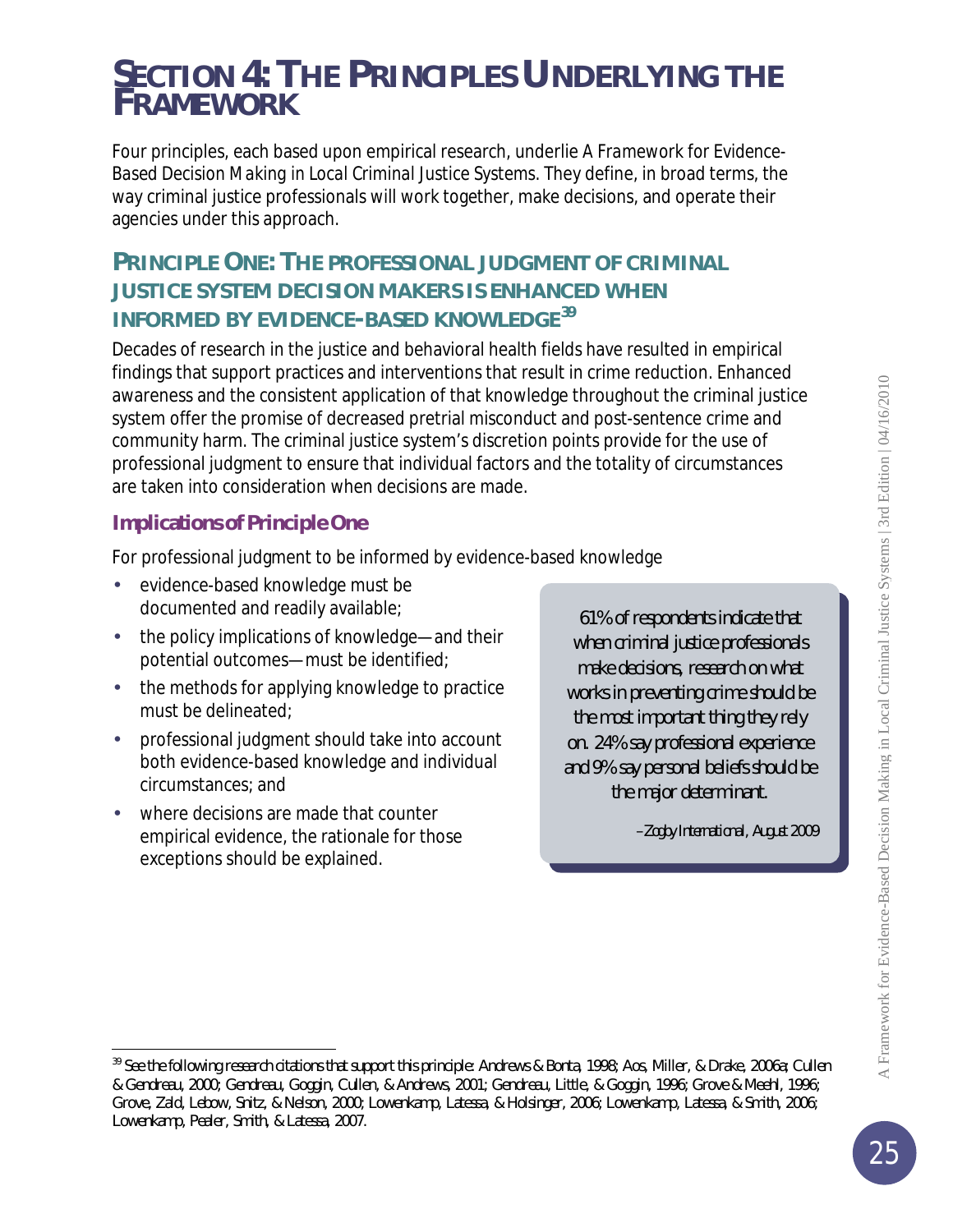## **PRINCIPLE TWO: EVERY INTERACTION WITHIN THE CRIMINAL JUSTICE SYSTEM OFFERS AN OPPORTUNITY TO CONTRIBUTE TO HARM REDUCTION[40](#page-25-0)**

Offenders interact with an array of professionals (e.g., law enforcement officers, pretrial officials, jailers, judges, etc.) as their cases are processed through the criminal justice system. Likewise, an array of professionals—and the agencies they represent—interact with *one another* (e.g., law enforcement with prosecutors, prosecutors with defenders, judges with pretrial officials, etc.). Three separate but equally important bodies of research are relevant to these criminal justice system conditions. First, research demonstrates that professionals' interactions with offenders can have a significant positive impact on offenders' behavior. Second, parallel research demonstrates that professionals' positive interactions with victims can promote a sense of satisfaction and fairness. Third, research demonstrates that systems are most effective in achieving their ultimate outcomes when they operate as "value chains." Under a value chain system, each component of a system provides additive rather than duplicative or detracting value. For this to be true, the components' interactive operations must be fully coordinated with one another.

#### **Implications of Principle Two**

For the criminal justice system to take advantage of its interaction potential

- all professionals in the criminal justice system must understand their individual potential to positively influence offender behavior;
- all professionals in the criminal justice system must understand their individual potential to positively influence victims' experiences with the justice system;
- criminal justice professionals must have the knowledge and skills that will enable them to maximize these opportunities;
- agency<sup>[41](#page-25-1)</sup> policies throughout the criminal justice system must enable professionals to exercise this knowledge and apply these skills;
- criminal justice system processes must be evaluated to ensure that interchanging systems are coordinated and aligned with one another (i.e., information is shared, policies are compatible, interests and outcomes are in agreement); and
- where interchanging systems lack coordination, processes must be realigned.

<span id="page-25-1"></span><span id="page-25-0"></span>l <sup>40</sup> See the following research citations that support this principle: Bazemore & Schiff, 2004; Bonta, Rugge, Scott, Bourgon, & Yessine, 2008; Dowden & Andrews, 2004; Henggeler, Schoenwald, Borduin, Rowland, & Cunningham, 1998; Lind & Tyler, 1988; MacDuffie & Helper, 2006; Porter, 1985; Tyler, 2007; Tyler, 2000; Tyler & Huo, 2002; Umbreit, 1998; WSIPP, 2004. <sup>41</sup> Throughout this document we use the term "agency" to indicate a discrete entity organized to serve a particular function, such as a police agency, prosecutor's office, court, etc.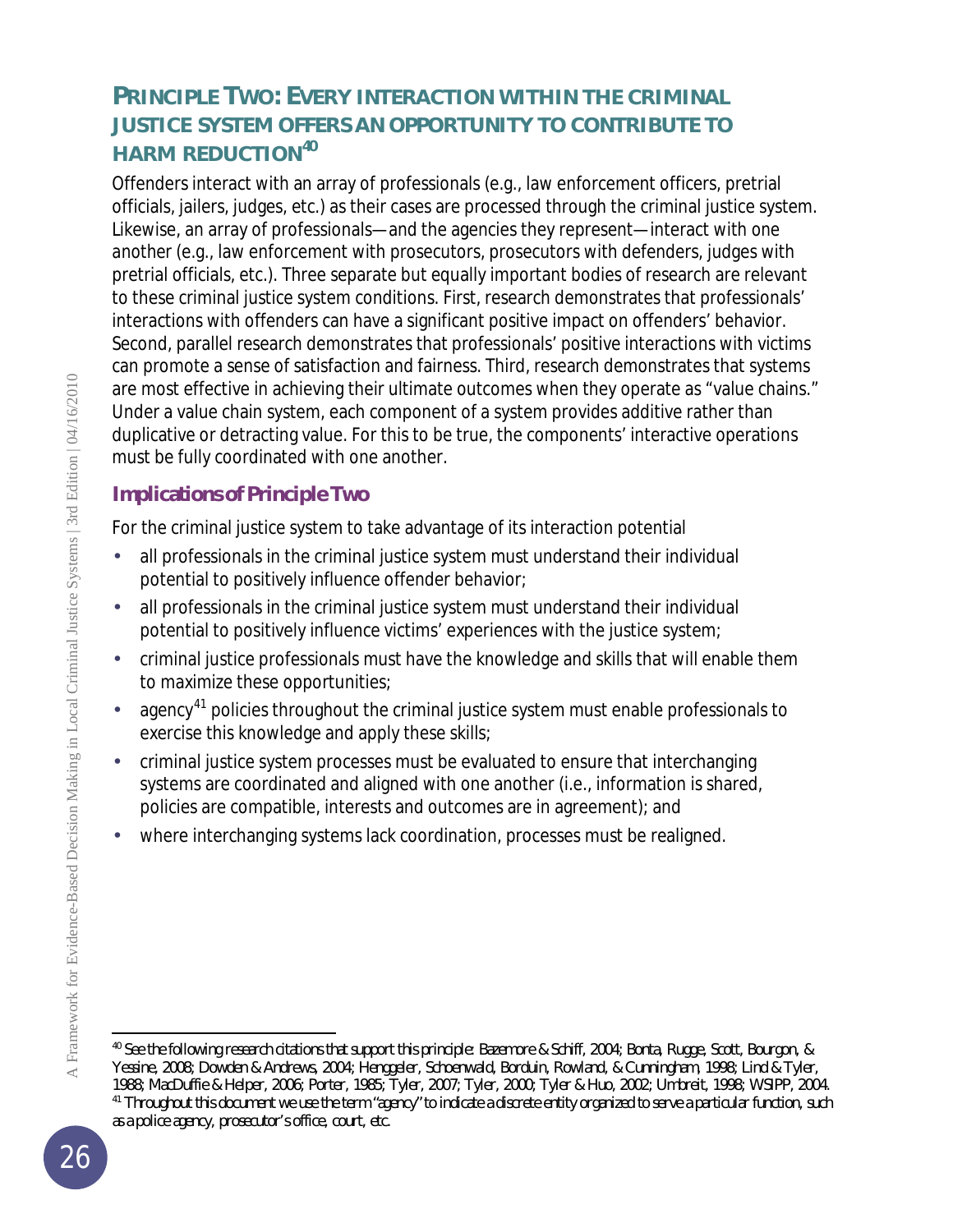## **PRINCIPLE THREE: SYSTEMS ACHIEVE BETTER OUTCOMES WHEN THEY OPERATE COLLABORATIVELY[42](#page-26-0)**

Research demonstrates that specific activities, processes, and approaches—when instituted and adhered to across components—will more likely result in the achievement of articulated outcomes. As distinguished from value chain research, which addresses the importance of the interactions of *subsystems* (components of a larger whole), the research on collaboration speaks to the manner in which the *individuals* who represent different interests and organizations (e.g., court administration, jail operations, etc.) work together towards a shared outcome (decreased crime and harm, increased community safety).

#### **Implications of Principle Three**

For criminal justice leadership to achieve effective collaboration

- key decision makers and stakeholders must be identified;
- a formal, ongoing process of collaborative policymaking must be established;
- partners must ensure that collaboration occurs at the system and case level only inasmuch as it does not infringe upon the individual rights of the accused or the responsibilities and authority of the system actors; and
- policy teams must establish and adhere to empirically derived collaboration methods that have been demonstrated to be successful in facilitating goal attainment. [43](#page-26-1)

While ethical questions regarding the participation of judges on collaborative teams have arisen in a number of circumstances, judges across the country have led or participated on teams that have addressed jail crowding, established specialty courts, revised policy and practice related to the management of a particular offender population, or otherwise led to improvements in court and justice system operations. The ABA Model Code of Judicial Conduct and the majority of state judicial rules of ethics support the participation of judges in commissions or policy-level groups that are "devoted to the improvement of the law, the legal system, or the administration of justice." For a more in-depth discussion of the ethical conduct of judges on collaborative teams, see Stroker, 2006 and Gray, 2002.

<span id="page-26-0"></span>l <sup>42</sup> See the following research citations that support this principle: Adler, Kwon, & Heckscher, 2008; Collins & Porras, 1997; Heckscher & Adler, 2006; Henggeler, Schoenwald, Borduin, Rowland, & Cunningham, 1998; Larson & LaFasto, 1989.

<span id="page-26-1"></span><sup>&</sup>lt;sup>43</sup> A body of literature on successful collaborative processes exists and should guide this work. As addressed in Section 6, supporting documents will describe these research findings and translate findings into specific steps collaborative teams can follow.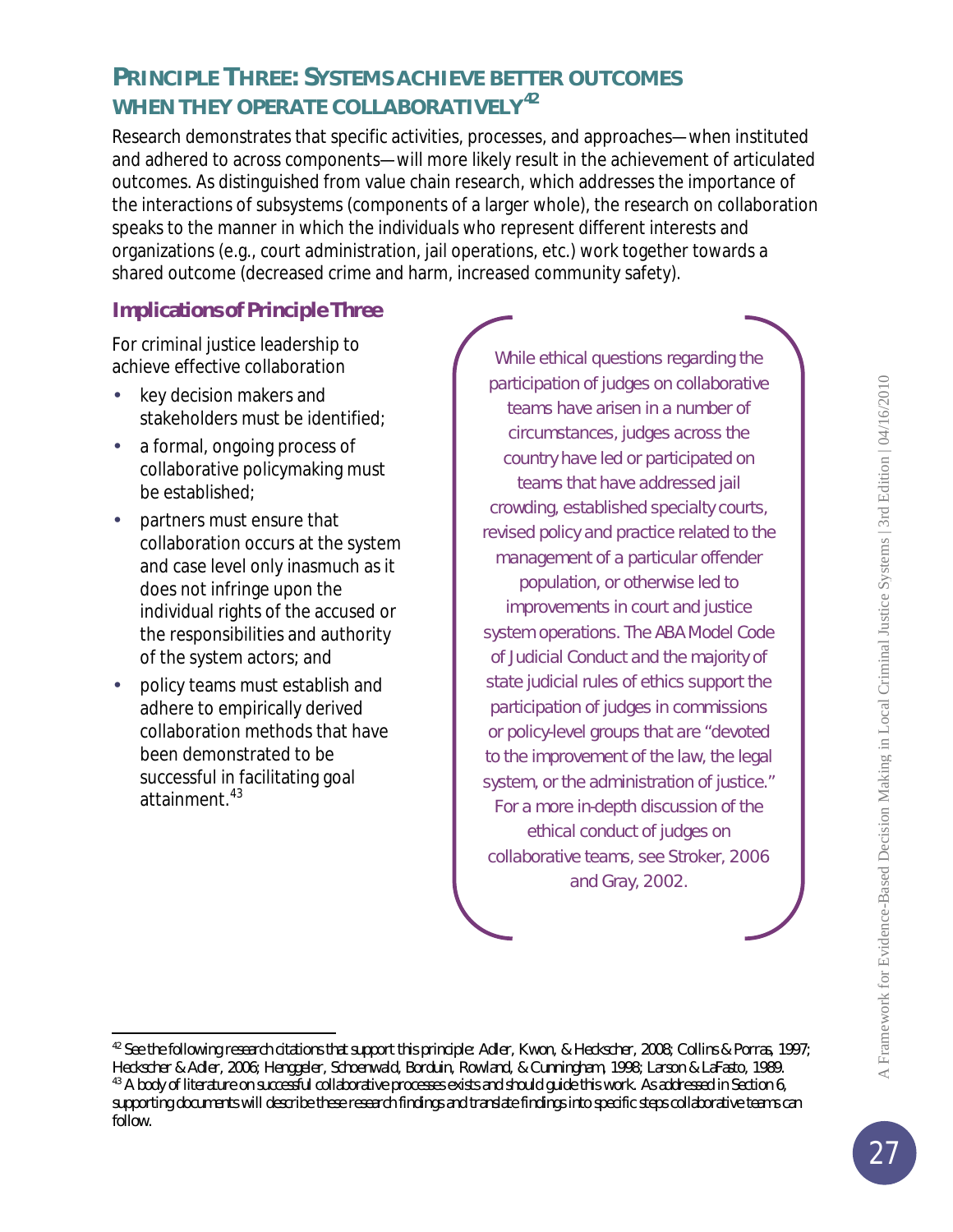## **PRINCIPLE FOUR: THE CRIMINAL JUSTICE SYSTEM WILL CONTINUALLY LEARN AND IMPROVE WHEN PROFESSIONALS MAKE DECISIONS BASED ON THE COLLECTION, ANALYSIS, AND USE OF DATA AND INFORMATION[44](#page-27-0)**

Learning systems are those that adapt to a dynamic environment through a process of continuous information collection and analysis. Through this process of individual and collective learning, entities—whether a single professional working with an individual case, an agency monitoring its overall operations, or the criminal justice system as a whole monitoring system efficiency and effectiveness—improve their processes and activities in a constant effort to achieve better results at all levels. In addition to facilitating continuous improvements in harm reduction within an agency or system, ongoing data collection adds to the overall body of knowledge in the field about what works and what does not.

#### **Implications of Principle Four**

For the criminal justice system to become a learning entity, the following is necessary:

- the establishment of clear, specific, and transparent performance measurements that identify and measure approaches and activities demonstrated or believed $^{45}$  $^{45}$  $^{45}$  to contribute to desired outcomes at the case, agency, and system levels;
- the establishment of baseline measures at the case, agency, and system levels;
- ongoing and objective collection of data at the case, agency, and system levels;
- critical and objective analysis of these data to compare agency and system performance with established targets;
- commitment to quality assurance in the performance of activities and in the collection of meaningful data;
- continual feedback loops to ensure that information is shared, mutually understood, and collaboratively deliberated;
- commitment to view less-than-desirable results as opportunities to improve; and
- modification of policy and practice as performance measures and quality control monitoring indicate.

89% of respondents indicate that criminal justice officials should tell the public how well they are doing at reducing crime.

*–Zogby Internation*a*l, August 2009*

l

<span id="page-27-0"></span><sup>&</sup>lt;sup>44</sup> See the following research citations which support this principle: Peters & Austin, 1986; Peters & Waterman, 2004; Senge, 2006.

<span id="page-27-1"></span><sup>&</sup>lt;sup>45</sup> Where the evidence falls short or is incomplete, data collection and critical analysis are particularly important.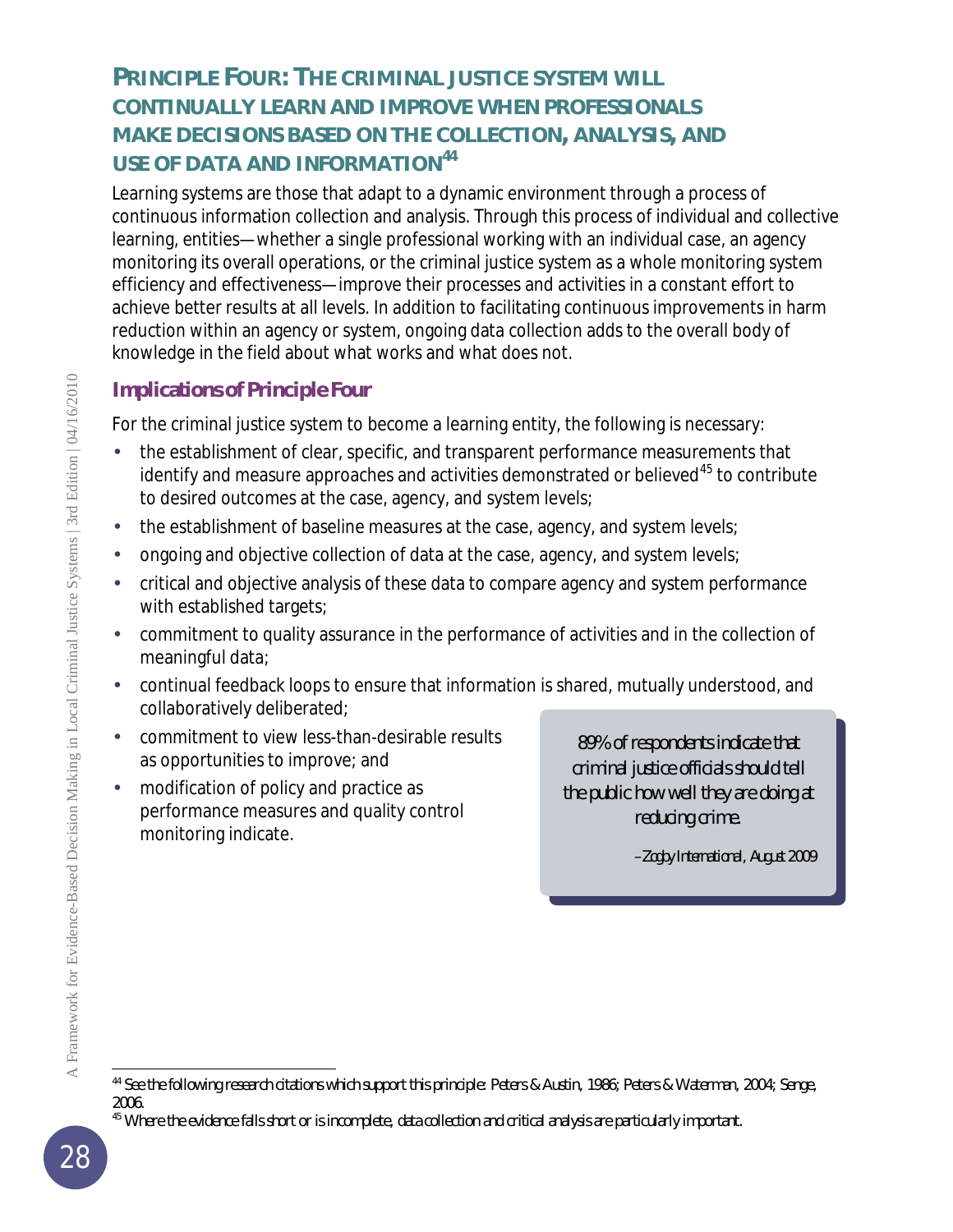#### Lessons in Using Evidence...From Moneyball

In the book *Moneyball: The Art of Winning an Unfair Game* (2003), Michael Lewis examined the question of how the Oakland Athletics, the second poorest team in major league baseball, repeatedly excelled against better-financed teams. Unable to match the financial strength of perennial favorites such as the New York Yankees, the Oakland Athletics used another strategy to achieve consistently high performance: they used evidence.

Oakland Athletics General Manager Billy Beane challenged baseball's conventional wisdom around common decisions such as the advantage of drafting power hitters and when to bunt. By using statistics and other evidence, Beane determined, for example, that a walk is not an inferior way to get on base; it is in fact as good as a single. With this conclusion, Beane set out to recruit not the power hitters, but those with the best walk-toat-bat statistics. In this way, players were recruited based on their overall "valueadd" to the team.

Applying this type of analysis to every aspect of baseball, Beane established a method of decision making that relied on data and information to support the cost-benefit decisions that would lead to a higher performing team, demonstrating that it matters less how *much* money is spent and more *how* it is spent.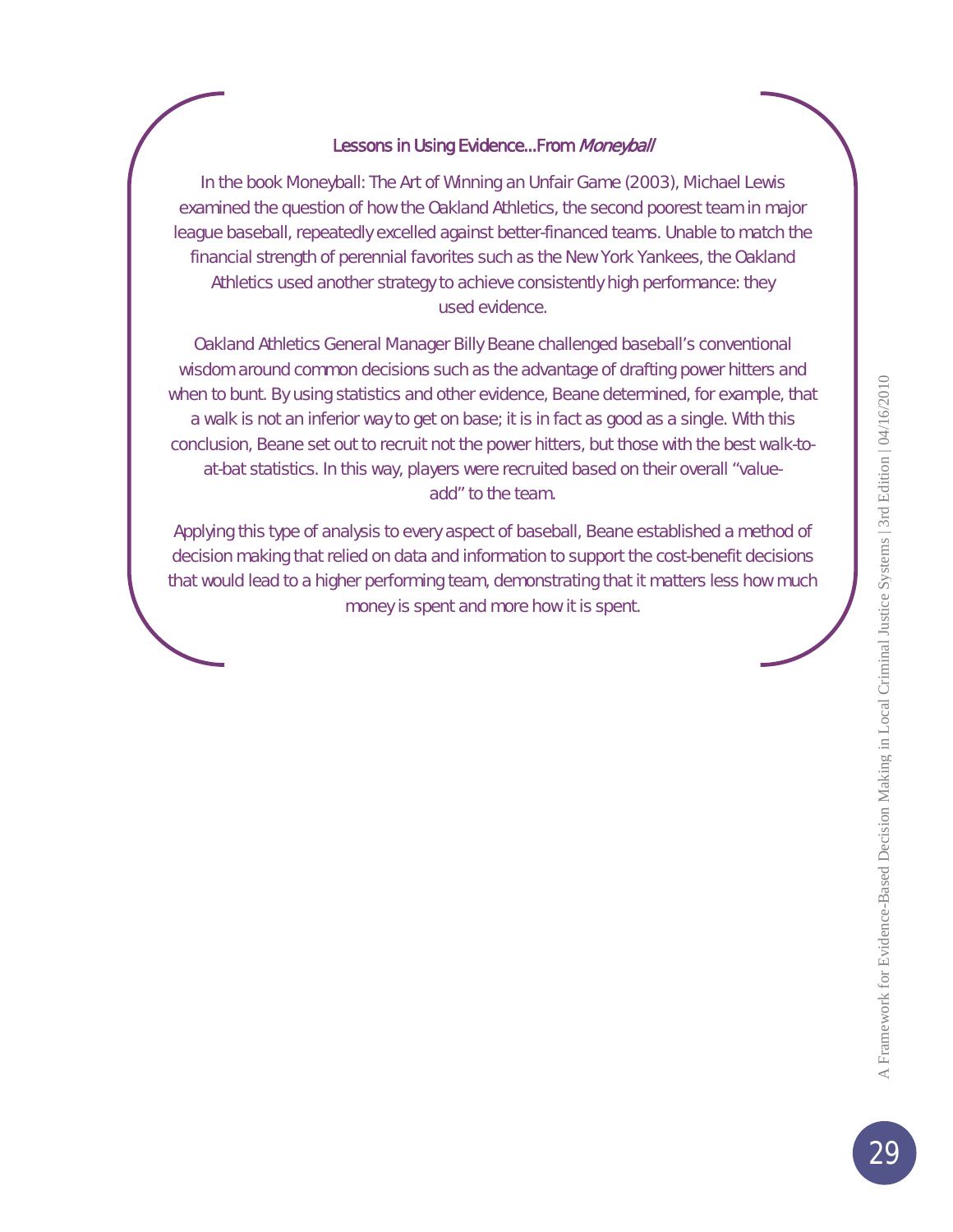## *SECTION 5: APPLYING EVIDENCE-BASED PRINCIPLES TO PRACTICE*

## **A LOGIC MODEL FOR HARM REDUCTION DECISION MAKING AT THE SYSTEM LEVEL**

A logic model is a graphic representation of the theory behind a conceptual framework. The logic model supporting *A Framework for Evidence-Based Decision Making in Local Criminal Justice Systems* addresses the implementation of the Framework at the *system* level. It is built upon the four principles underlying the Framework (as described in Section 4). It outlines the logical flow of both the processes and activities involved in implementation, and it demonstrates the expected harm reduction impacts that will result from these processes and activities.

Logic models are built using several key elements:

- inputs, which represent existing *resources* (both financial and human), policies, practices, facilities, and capabilities that jurisdictions bring to the table in implementing the Framework;
- activities, which represent the specific *strategiesto* be put in place to implement the Framework and apply evidence-based decision making to achieve harm reduction;
- outputs, which specify the *immediate results* that occur as activities and strategies are implemented (e.g., change in policy/practice, adoption of new tools/protocols, number of people trained, etc.);
- outcomes, which serve as *indicators* that change is occurring at key decision points in the justice system as a result of these activities and which demonstrate that evidence-based decision making has been implemented; and
- impacts, which define the types of *long-term results* that can be anticipated and measured as a result of the Framework's implementation.

Underlying the entire logic model are assumptions and contextual conditions. The assumptions are based on the principles in the Framework and serve as the rationale for how jurisdictions can achieve harm reduction by implementing this Framework. Because the logic model is designed to serve as a roadmap, each jurisdiction will tailor specific aspects of the activities and types of outcomes/impacts expected based on local circumstances. These local circumstances, referred to as contextual conditions, underlie the entire logic model.

## **EVIDENCE-BASED DECISION MAKING SYSTEM-LEVEL IMPLEMENTATION STEPS**

Implementation of evidence-based decision making requires a desire and commitment to change how the criminal justice system responds to criminal offending in a way that enhances public safety and reduces harm to communities, victims, and offenders. Such change necessarily involves a complex set of implementation steps that need to occur at multiple levels within the system—at the overall system level (i.e., involving all stakeholders within the justice system), within each agency/entity that engages in the criminal justice process (e.g., police, prosecutors, defense, pretrial services, courts, community corrections, and corrections), and at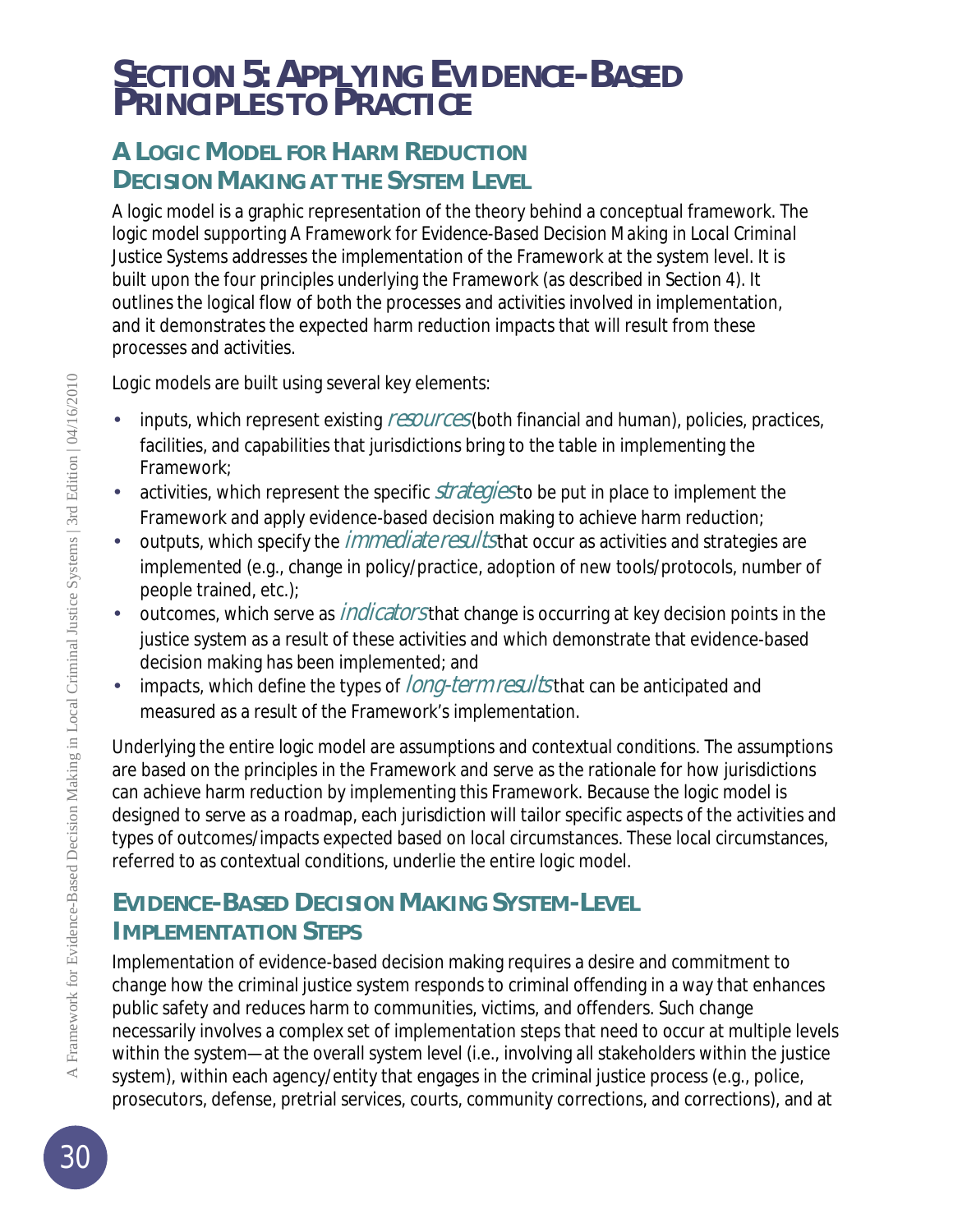the case level (e.g., in terms of how decisions are made in individual cases). The Framework provides an overall vision for how evidence-based decision making can work in local criminal

justice systems and the types of outcomes and impacts that might be expected if evidence-based decision making is implemented.

In general, the implementation process includes four stages: 1) developing a systemwide vision and process for evidence-based decision making, 2) developing a plan to implement the policy and procedural changes necessary to support the implementation of evidence-based decision making, 3) implementing evidence-based decision making, and 4) institutionalizing and refining evidence-based decision making through an ongoing process of review and refinement.

A system-level logic model that depicts the relationships between activities, outcomes, and impacts is provided to show generally how implementation of evidence-based decision making can

l

#### Results-Based Management

What gets measured gets done.

If results are not measured, successes cannot be distinguished from failures.

If successes cannot be distinguished, they cannot be replicated.

If failures cannot be identified, they cannot be corrected.

If results cannot be demonstrated, support cannot be secured.

*Adapted from Osborne & Gaebler, 1992.* 

change the system's response to criminal offending, enhance public safety, and reduce harm.<sup>[46](#page-30-0)</sup>

#### IHI LESSON #3: A MARATHON IS RUN ONE STEP AT A TIME

IHI announced from the start that not every Campaign participant had to implement all six interventions at once. Recognizing that small wins would unleash an appetite for larger victories, their motto became "one step at a time." This approach resolved the problem of implementing change across a very large and diverse nation: what was possible in an urban research facility in Massachusetts, for example, might not be practical for a small, rural hospital in Minnesota. Yet each had the opportunity to succeed, one step at a time. The lesson for criminal justice?

# PROVIDE THE TOOLS TO WIN THE RACE, LET THE RUNNERS SET THEIR PACE.

<span id="page-30-0"></span><sup>&</sup>lt;sup>46</sup> The specifics of the implementation steps will be the subject of an interactive dialogue with each of the pilot sites and a jurisdiction-specific logic model will be developed. In addition, during Phase II, agency-specific and case-level logic models will also be developed.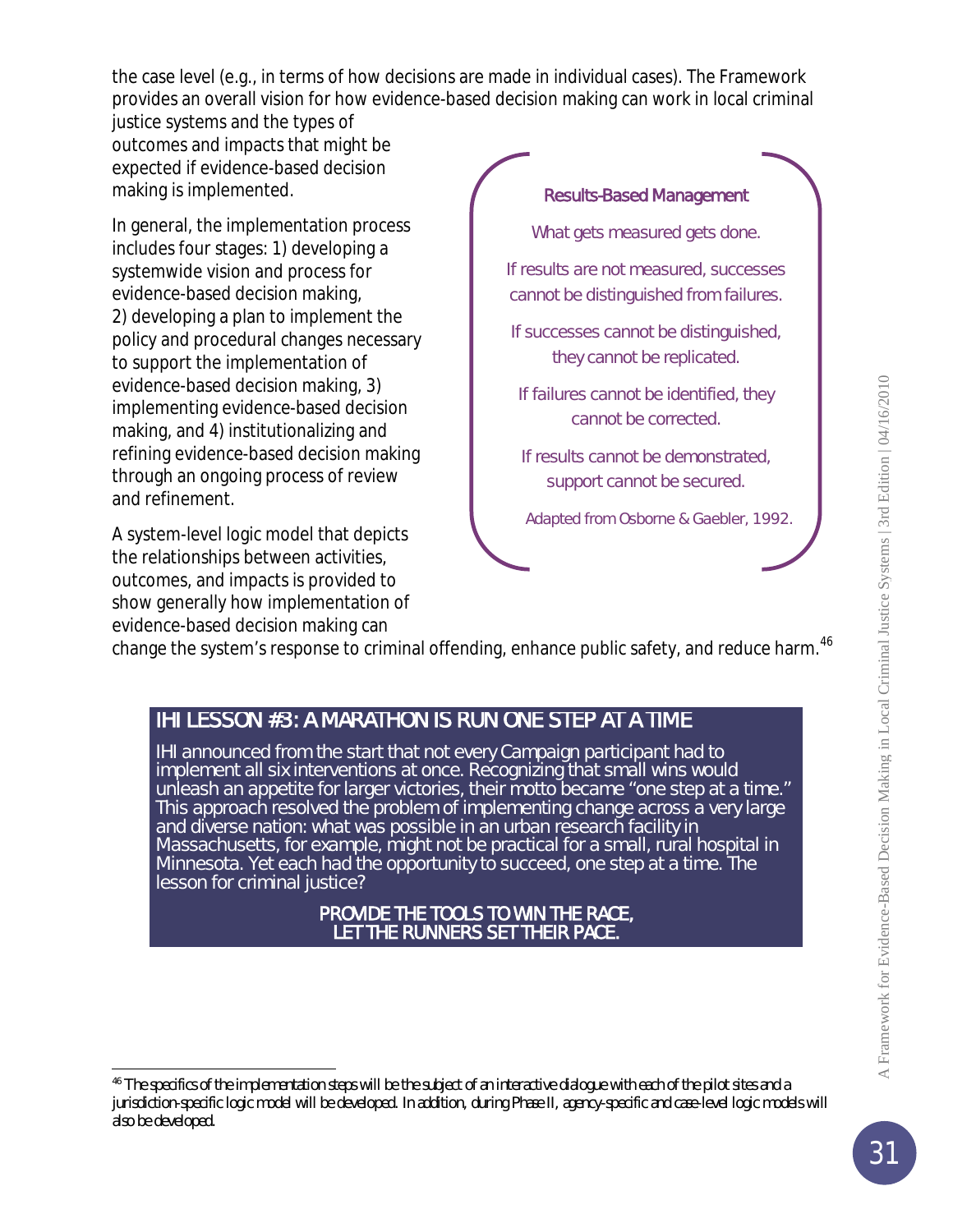# A Framework for Evidence-Based Decision Making in Local Criminal Justice Systems | 3rd Edition | 04/16/2010 A Framework for Evidence-Based Decision Making in Local Criminal Justice Systems | 3rd Edition | 04/16/2010



## **EVIDENCE-BASED DECISION MAKING LOGIC MODEL**

32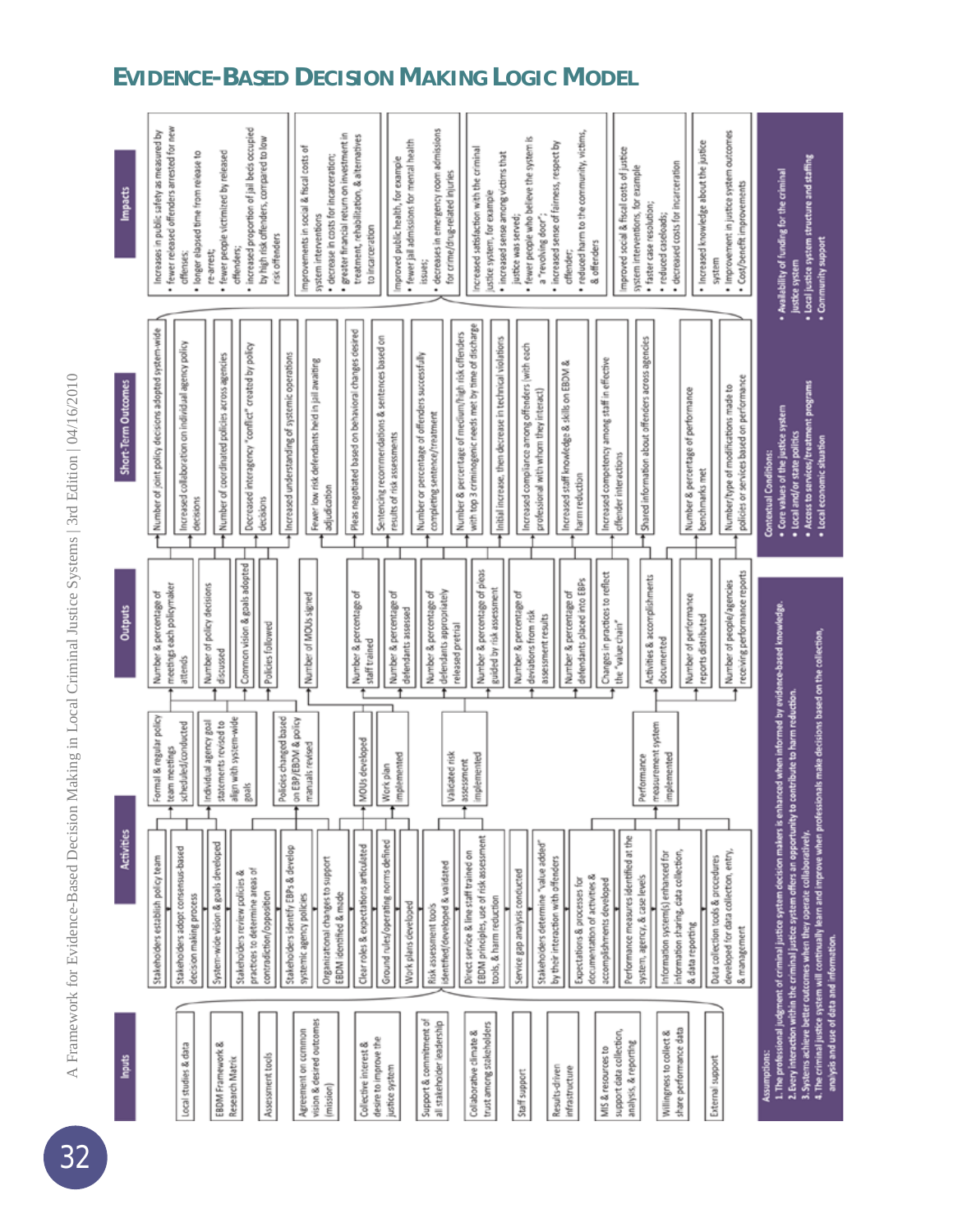## *SECTION 6: KEY CHALLENGES IN IMPLEMENTING THIS FRAMEWORK*

Without a doubt, implementation of this Framework will raise a number of challenges and "thorny" issues for criminal justice system decision makers. Some of these are pragmatic, some operational, others philosophical. While we do not attempt to identify all of these, a few key issues are noted as among the most complex. How they are addressed and put into practice will be among the important implementation lessons of Phase II.

## **RISK REDUCTION AND EVIDENCE-BASED DECISION MAKING IN THE CONTEXT OF SANCTIONING PURPOSE**

## **Different Cases, Different Purposes**

Much has been written about the purposes of sentencing. Each (just desserts/retribution, deterrence, rehabilitation, and incapacitation) offers a rationale for sanctioning offenders. The most notable of the differences among them is the distinction between utilitarian goals—those that aim to produce some good as a result of the sanction (such as discouraging criminal behavior, helping offenders learn to avoid future criminal engagement, or restraining those thought likely to pose a threat in the future)—and the non-utilitarian "just deserts" approach which asserts that offenders deserve to be punished for their crimes, regardless of whether or not that punishment will influence future behavior.<sup>[47](#page-32-0)</sup> Only some of these attend to the issue of risk reduction.

The unique factors and considerations of a given case may result in one sanctioning purpose taking precedence over another. In those instances where risk reduction is not identified as the primary purpose of sanctioning, its significance and important role should nonetheless be fully considered.

#### **The Weight of the Evidence**

As described previously, there is a wide body of research to support the claim that risk reduction is possible.<sup>[48](#page-32-1)</sup> The evidence regarding other sanctioning purposes is, thus far, less compelling.<sup>[49](#page-32-2)</sup> Evidence-based decision making requires that decision makers understand the relative impact of various sanctioning options and take this into account when determining the outcome of a particular case.

Ninety-five percent of offenders will ultimately be released to the community.<sup>[50](#page-32-3)</sup> The weight of the evidence demonstrating the efficacy of risk reduction approaches provides justice system

<span id="page-32-3"></span><sup>50</sup> See Hughes & Wilson, 2003.

l <sup>47</sup> See particularly the writings of M. Kay Harris on the topic of sanctioning philosophies (e.g., Harris, 1986).

<span id="page-32-1"></span><span id="page-32-0"></span><sup>&</sup>lt;sup>48</sup> See "What Works in Reducing Pretrial Misbehavior and Offender Recidivism" in Appendix 3 and "7 Ways to Reduce Recidivism" in the Preamble.

<span id="page-32-2"></span><sup>&</sup>lt;sup>49</sup> For instance, research finds that incarceration and other punitive sanctions, in isolation of other interventions, do not reduce future offending; see Gendreau & Goggin, 1996; Gendreau, Goggin, & Cullen, 1999; Lipsey & Cullen, 2007; Smith, Goggin, & Gendreau, 2002. Research also suggests that deterrent effects are inconsistent and depend on individual characteristics, emotions, experiences, etc. Therefore, outcomes derived solely from deterrence are difficult to predict; see Bouffard et al., 1999; Exum, 2002; Matsueda, Kreager, & Huizinga, 2006; Nagin, 1998; Piquero & Pogarsky, 2002; Pogarsky, 2007; Pogarsky, 2002; Stafford & Warr, 1993.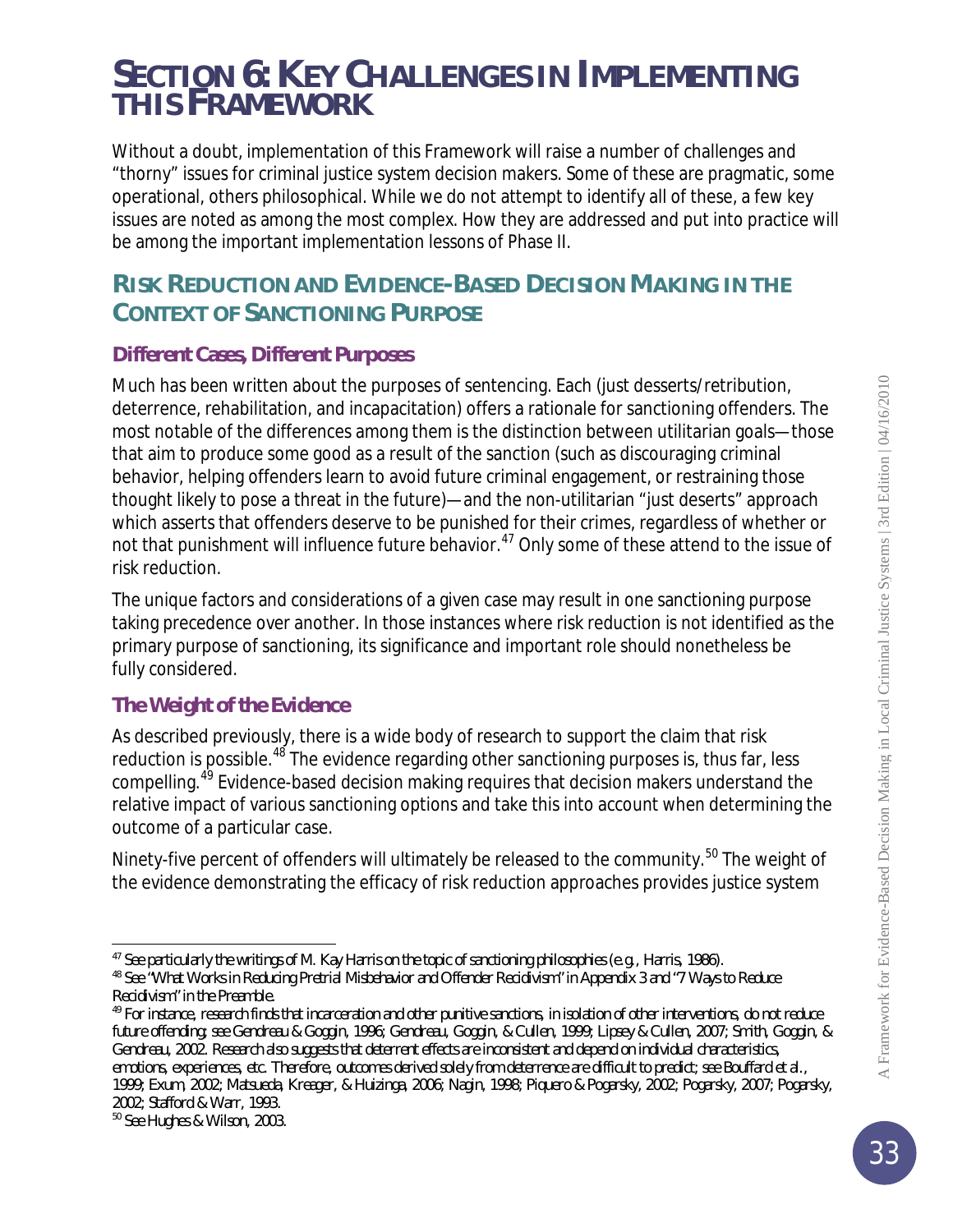actors with confidence that the goal of risk reduction can be achieved $^{51}$  $^{51}$  $^{51}$  either singularly or in conjunction with other sanctioning purposes. In this way, risk reduction should be not "sidelined" when other sanctioning goals are considered to be of equal or higher value. It is not an "either/or" proposition, although *how* risk considerations are factored into a case may vary. Several case scenarios may best illustrate this point:

- A low risk offender who has committed a serious crime might be sentenced to serve his time in jail rather than prison if it is determined that jail would be less likely to expose the offender to the antisocial influences that lead to increases in crime among lower risk offenders.
- A moderate risk offender sentenced to prison might be placed in an institution closer to home, where supportive family members have a greater opportunity to offer positive influence. He may also be provided risk reducing programming during and following incarceration.
- A high risk offender convicted of a low level offense might be placed on intensive supervision and be required to complete a high intensity treatment program.

In each of these scenarios, risk reduction is a consideration in the crafting of an appropriate disposition, in some cases *alongside* other sanctioning purposes.

In Phase II of the Evidence-Based Decision Making in Local Criminal Justice Systems initiative, NIC and its initiative partners will work with pilot sites to sort through and develop a model(s) to address the question of the role of risk reduction in the context of multiple sanctioning purposes.

## **PLEA NEGOTIATIONS**

In most jurisdictions, well over 90% of felony criminal cases are handled through pleas, with the majority of the courts accepting those pleas as negotiated.<sup>[52](#page-33-1)</sup> In many jurisdictions, plea negotiations are often crafted in highly prescriptive ways, dictating, for example, not only the length of incarceration and probation supervision, but also the specific conditions of supervision. Yet, few jurisdictions have available to them information about an offender's risk to reoffend or criminogenic needs at the point of plea negotiation, meaning that key decision makers—prosecutors and defenders—negotiate these agreements absent information about how best to influence future criminal behavior based on the unique characteristics of the offender being sentenced. As a result, in most jurisdictions, cases are passed along to

corrections and/or probation, which then assess risk/needs and, in many cases, work to retrofit research-based interventions to court-imposed sentencing parameters.

Arguably, the introduction of risk/need information at the plea stage—and perhaps earlier—could have a profound effect on judicial decisions, and yet this is not without its due process and resource challenges. This is another of the important issues the initiative will address in Phase II.

Perhaps no other justice system process has as profound an effect on harm reduction as plea negotiations. To be successful in reaching the goal of public safety, plea negotiation practices should be guided by research.

l <sup>51</sup> For a review of some of the research, see Appendix 3.

<span id="page-33-1"></span><span id="page-33-0"></span><sup>52</sup> See BJS, 2009; BJS, 2007. While misdemeanor cases outweigh felonies 4 to 1 (LaFountain et al., 2008), no national data is available to indicate the percentage of these cases that are settled through plea agreement.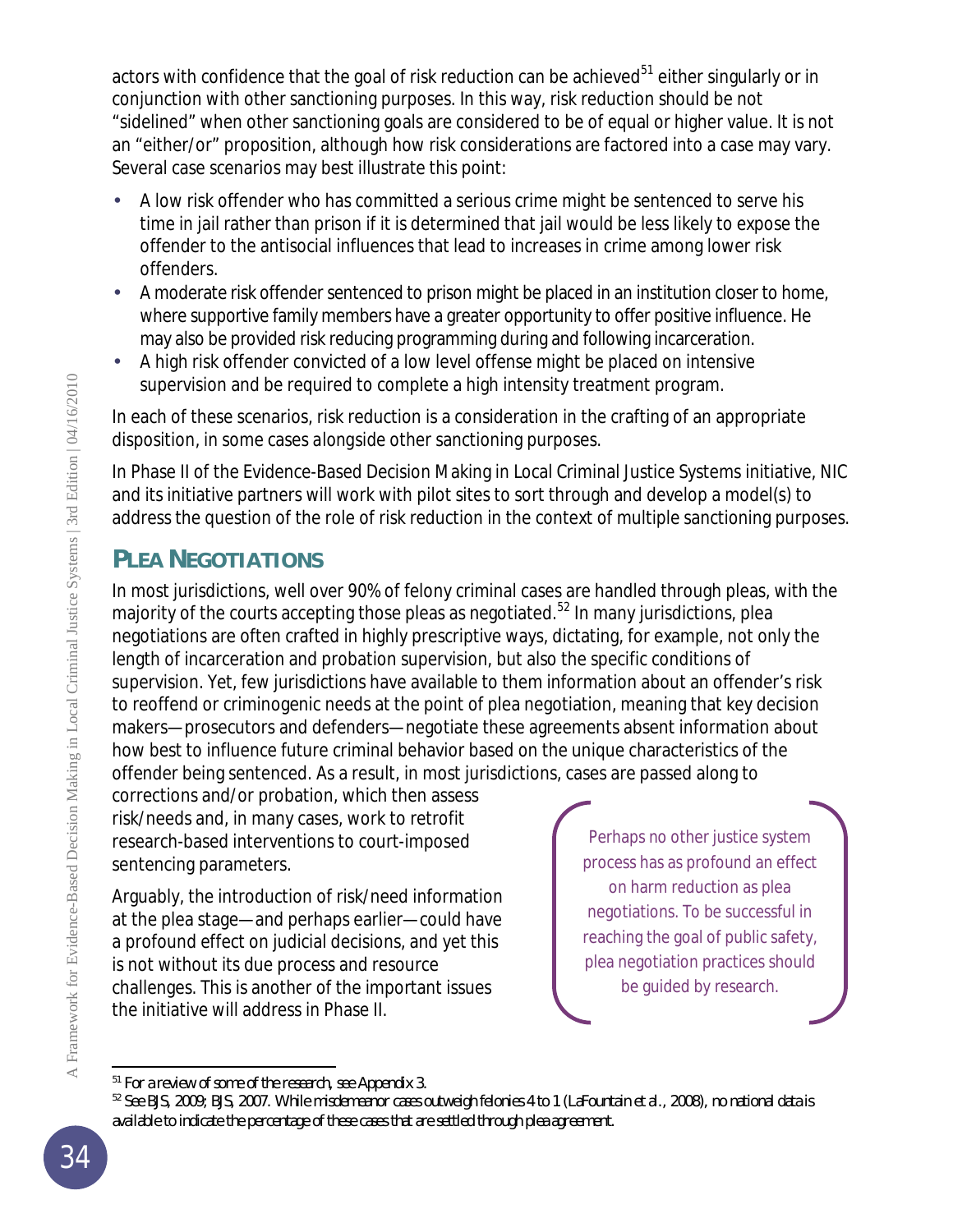## **THE MANAGEMENT OF LOW LEVEL OFFENSES**

Many justice systems across the country are inundated with minor criminal matters. These petty or "nuisance" crimes, as they are often called, consume enormous system resources, including police officer time, pretrial assessments and perhaps pretrial supervision, hearings before bail commissioners and magistrates, jail beds, court dockets, etc. Often, the defendants charged with these crimes are indigent, mentally ill, and/or homeless; many are "revolving door" cases, individuals who are apprehended and processed numerous times over the course of a year. Efforts to process and manage their cases consume a significant portion of the justice system budget. Insufficient funding or services and/or the press of overwhelmingly high caseloads can result in quick-fix responses that may address the immediate, pressing problem of moving the case forward within established timeframes, but too often fall short of resolving the systemic influences that lie at the heart of the criminal behavior.

Criminal justice entities and agencies across the country process hundreds or even thousands of these cases in a given day or week,<sup>[53](#page-34-0)</sup> oftentimes without the opportunity to diagnose the factors leading to the criminal behavior or construct a solution with long-term potential. Assessments are rarely conducted in these cases, resulting in a situation in which little information other than a criminal history and arrest report are available to guide decision making.

The Framework seeks to apply evidence-based knowledge to all criminal justice decisions and in all types of cases—petty, serious, and all those in between. There are at least two challenges in doing so: first, there is a dearth of knowledge to guide policy and practice in some areas. Second, the volume of cases, shortage of labor, press of time, difficulties associated with unique challenges such as the seriously mentally ill, and, in some cases, insufficient physical space to conduct interviews, provide services, etc., combine to create seemingly impossible barriers to evidence-based practices with all cases. This is yet a third key implementation challenge that will be squarely addressed in Phase II of the initiative.

## **LOOKING TO PHASE II AND BEYOND**

Implementation of the Framework will undoubtedly surface a variety of "thorny issues" such as those addressed here: risk reduction as opposed to or alongside other sanctioning purposes, whether and how risk and criminogenic need data should be considered at early decision points (that is, at the arrest, pretrial, and plea negotiation stages), and how best to effectively and efficiently use research to end the revolving door of low level criminal cases. Others are anticipated. And while it is expected that the discussions and debates about how to address them will be difficult—and will raise questions that compel policymakers to confront directly their philosophies, values, commitment to past practice, and abilities to creatively design new justice system approaches—there is no doubt that these deliberations will move the field forward in the advancement of evidence-based decision making and improved justice system outcomes. To be sure, one of the key strategies to making this possible is collaborative policymaking.

<span id="page-34-0"></span>j <sup>53</sup> The actual numbers vary widely by jurisdiction and in some jurisdictions will be very low. See LaFountain et al., 2008; National Association of Criminal Defense Lawyers, 2009.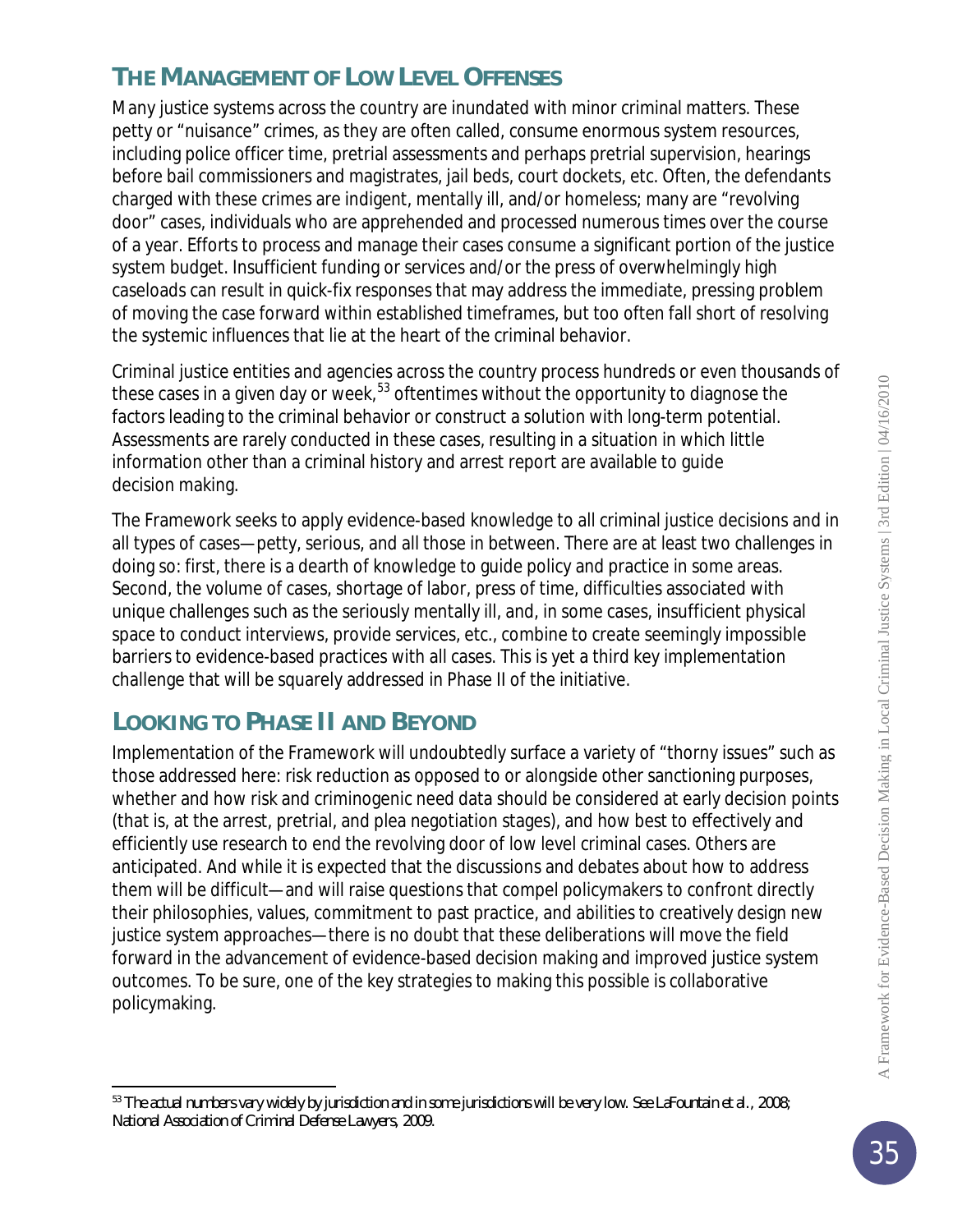## *SECTION 7: COLLABORATION: A KEY INGREDIENT OF AN EVIDENCE-BASED SYSTEM*

## **ALIGNING THE CRIMINAL JUSTICE SYSTEM TO ACHIEVE HARM REDUCTION**

Components of the criminal justice system—and the agencies and actors that represent them frequently operate without clarity of, or consensus on, the outcomes the system seeks to achieve and/or the optimal methods to reach them.

New ways of thinking about how this "system" *could* work; evidence-based knowledge about how best to produce intended outcomes at the system, agency, and case levels; and empirical evidence about methods to achieve effective collaborative processes offer guidance to jurisdictions interested in working collaboratively to achieve harm reduction in their communities.

## **BRINGING THE STAKEHOLDERS TO THE TABLE TO FORM POLICY TEAMS[54](#page-35-0)**

Collaboration in the criminal justice system seeks to overcome the limitations of traditional and non-systemic approaches to criminal justice problem solving and solution development by bringing together stakeholders to share information, work toward the development of common goals, and jointly create policies to support those goals. *Stakeholders* are defined as those who influence and have an investment in the criminal justice system's outcomes. These systemwide stakeholder groups are referred to as *policy teams*.

Ideally, policy teams are comprised of the criminal justice agencies and community organizations that impact, or are impacted by, decisions that will be made by the collaborative team. The specific composition of the collaborative team varies from jurisdiction to jurisdiction. Those with the positional or personal power to create change within their own agencies and organizations are appropriate members of the collaborative team. The

Collaboration is the process of working together to achieve a common goal that is impossible to reach without the efforts of others.

chief judge, court administrator, elected prosecutor, chief public defender and representative of the private defense bar, administrator of the community corrections agency, police chief and elected sheriff, pretrial administrator, victim advocates, local elected officials (city manager, county commissioner), service providers, and community representatives all play a part in the administration of justice and bring valuable information, resources, and perspectives to this collaborative endeavor.

j

<span id="page-35-0"></span><sup>&</sup>lt;sup>54</sup> Carl Larson and Frank LaFasto (1989) studied an array of public and private sector working groups in an effort to identify the characteristics of highly effective teams. Their findings provide a roadmap for jurisdictions that seek to work together in a truly collaborative manner. A companion guide to this Framework will provide information and guidance to jurisdictions as they seek to establish policy teams to undertake a collaborative, evidence-based decision making process.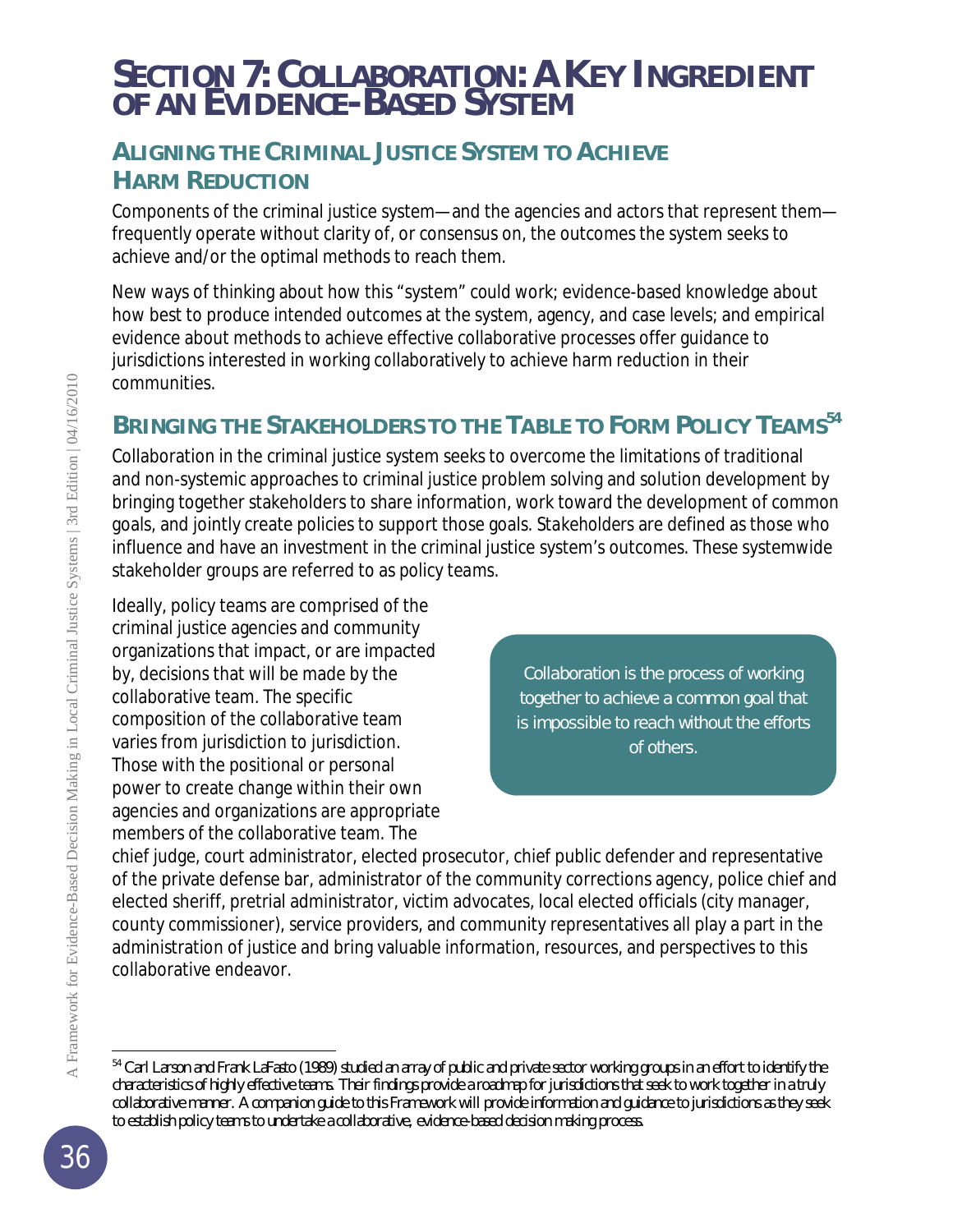### IHI LESSON #4: INDIVIDUALS ARE NOT FLAWED, SYSTEMS ARE

In its campaign to save 100,000 lives, IHI refused to view individual failure as the way to account for the needless loss of 100,000 lives. Instead, they focused on correcting the system of medical care. In the words of Berwick, "Every system is perfectly designed to achieve exactly the result it gets." IHI adopted the position that individual healthcare professionals did not need to work harder, smarter, or faster; instead, they needed to change a flawed system that led smart and dedicated people to make mistakes. The lesson for criminal justice?

> BUILD A SYSTEM THAT WILL NATURALLY RESULT IN THE OUTCOMES WE SEEK.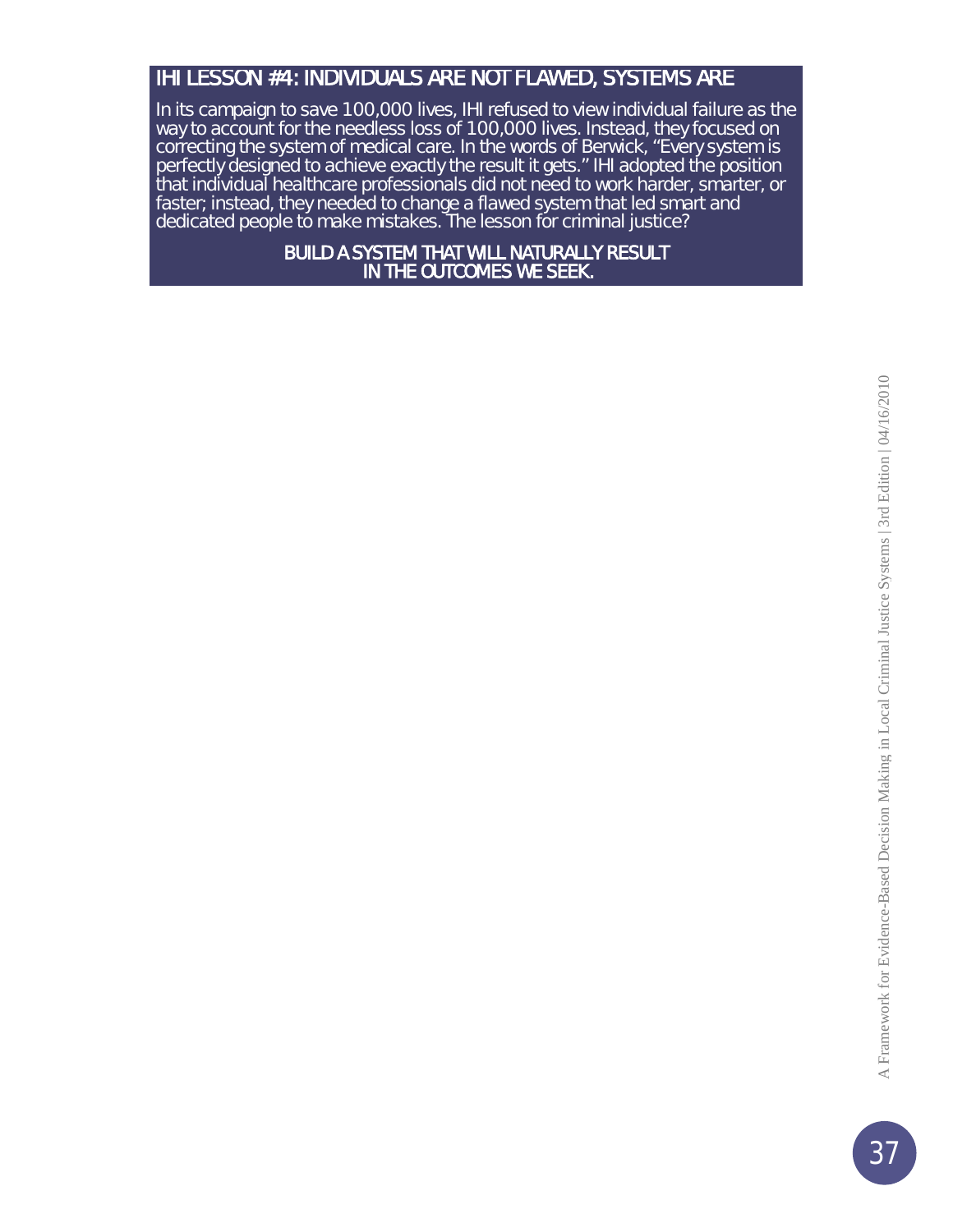# *SECTION 8: BUILDING EVIDENCE-BASED AGENCIES*

## **ALIGNING CRIMINAL JUSTICE AGENCIES TO ACHIEVE HARM REDUCTION**

For evidence-based decision making to be effective, it must occur with consistency throughout the justice system. That is, the reliance on evidence to inform decision making should occur at the system level, at the agency level, and at the case level.

The preceding section on collaboration suggests that system-level alignment can best be achieved through a collaborative policy team process. Agency- and case-level alignment require a different approach; they require a specific focus on organizational development within each of the justice system agencies.

Adopting a practice of relying on evidence to inform decision making—rather than relying on tradition, personal beliefs, or other factors—will undoubtedly require some (but more likely all) agencies in the criminal justice system to reevaluate their policies and practices.<sup>[55](#page-37-0)</sup> Doing so involves

- reevaluating agency mission, goals, and values to support a vision that is shared by all the justice system stakeholders as well as the workforce within the agency;
- reconsidering agency policy and practice in light of evidence-based knowledge;
- in some instances, retooling organizational structure;
- addressing, where necessary, organizational culture to align with a new vision, mission, and goals; and
- providing new knowledge and skills for staff.

For these change efforts to take hold, they must prove themselves to be reliable and to better support staffs' ability to effectively carry out their duties. For example, if at the sentencing stage, objective data is provided to defense counsel, prosecutors, and judges that effectively informs and shapes the sentencing decision, decision makers will come to not only expect but also to rely on this information in the future. If, on the other

Organizational development is the practice of changing internal systems, and people, for the purposes of vision and mission advancement.

hand, the information provided is neither useful nor reliable, the new approach of considering objective data will be abandoned and past practice will prevail.

Organizational change is not easy, nor is it always successful. According to experts<sup>[56](#page-37-1)</sup>

- up to 85% of organizational change initiatives fail; and
- up to 70% of these failures are due to flawed execution.

j <sup>55</sup> Appendix 3 is a compilation of evidence-based knowledge that has policy implications for justice system professionals.

<span id="page-37-1"></span><span id="page-37-0"></span><sup>56</sup> Rogers, Wellins, & Connor, 2002.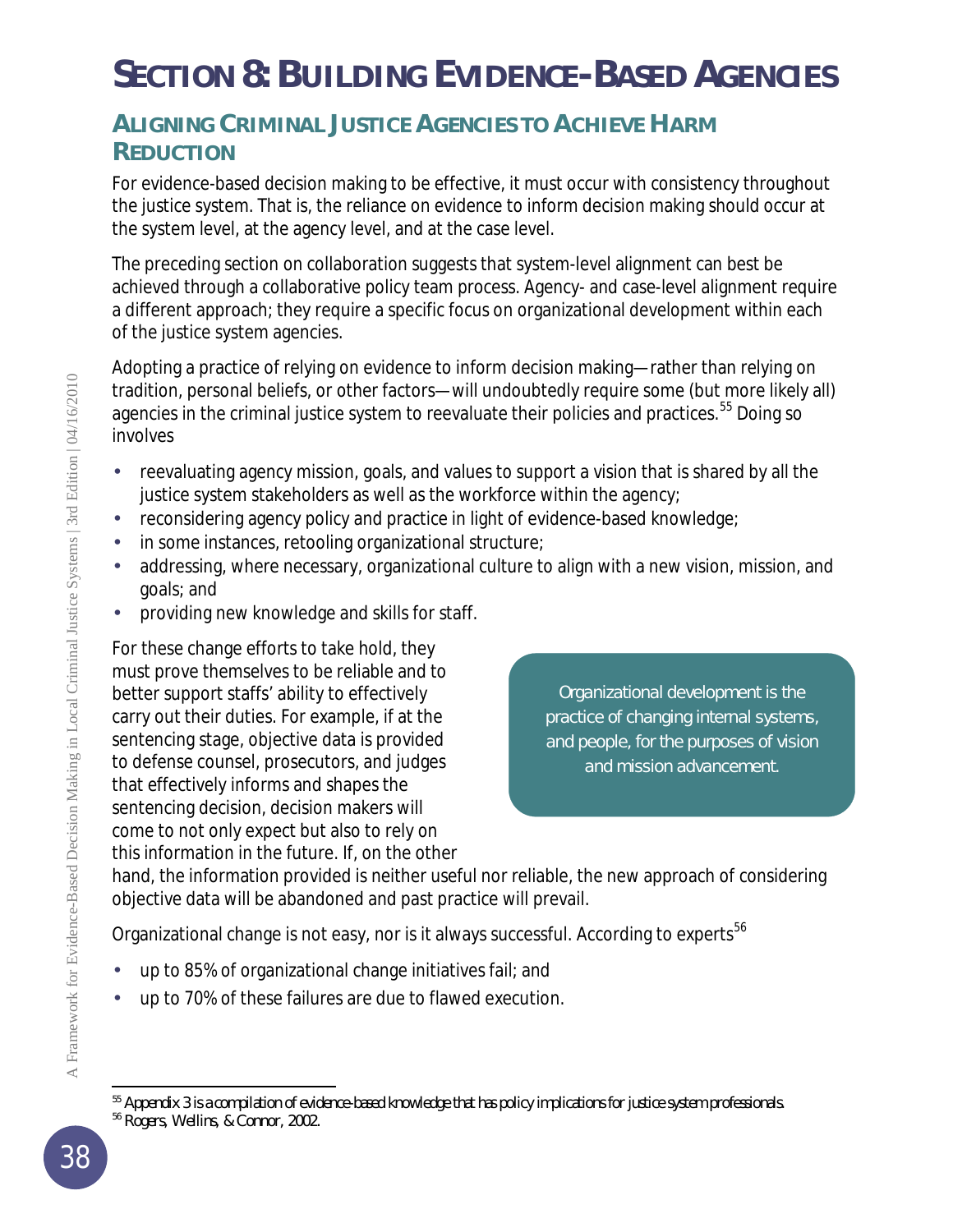#### IHI LESSON #5: MAKE THE NEW EASIER THAN THE OLD

IHI understood that if the practices they were promoting did not appeal to those who would implement them—if they were seen as nothing more than additional work burdens-change would not occur. On the other hand, if the new practices could save staff time and effort and enhance patient safety, staff would be quick to embrace and integrate the new practices. Models for replacing former practices with newer, streamlined approaches were adopted by involving staff in the process. Senior physician Steven Tremain, Contra Costa Regional Medical Center, summarized the results: "We basically exposed people who were hungry to learn how [to achieve better results without additional burden]…and they took it and ran with it. What [we]…created is the belief that it can be done." The lesson for criminal justice?

#### REPLACE CURRENT PRACTICES WITH THOSE THAT ARE MORE EFFECTIVE AND EASIER TO IMPLEMENT.

## **MAKING "WHAT WORKS" WORK**

An enormous investment of public funds is made each year in the name of public safety. The strategic use of those funds can produce a profoundly positive impact, as measured by fewer new victims and fewer new crimes committed by offenders under criminal justice control. However, changing policy and practice at the system, agency, or case level is no simple task, particularly when these changes challenge current philosophies, understandings of the research, and the day-to-day practice routines of agencies and staff. To reach their full potential, evidence-based practices cannot simply be placed alongside past practice or through the piecemeal exchange of one past practice for a new one. Instead, an *evidence-based* decision making process—a systemic approach that uses research to inform decisions at all

levels—offers the greatest promise for recidivism reduction and the potential for a tremendous return: one million fewer victims.

#### **Some Dos and Don'ts of Recidivism Reduction**

- *Do…* Use risk assessment tools: they are the gateway to risk reducing strategies.
- *Do…* Provide evidence-based programming that targets criminogenic needs for medium and higher risk offenders.
- *Do…* Address criminal thinking and problem solving skills.
- *Do…* Respond to misconduct with swiftness and certainty.
- *Do…* Use more carrots than sticks.
- *Do…* Deliver services in natural (community) environments.

*Don't…* Expect sanctions alone to change behavior.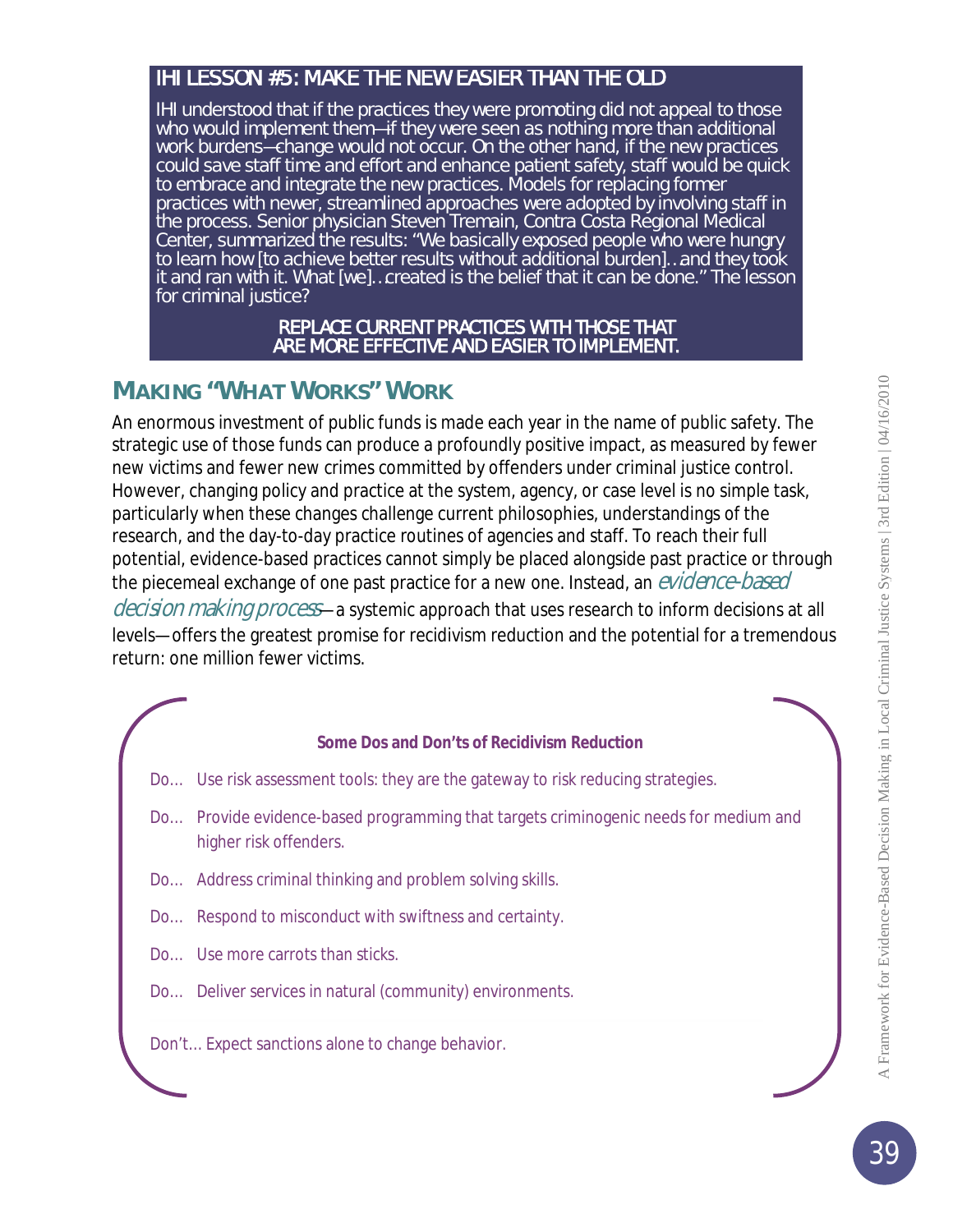## *APPENDIX 1: ADVISORY BOARD MEMBERS: EVIDENCE-BASED DECISION MAKING IN LOCAL CRIMINAL JUSTICE SYSTEMS INITIATIVE*

- Shirley Abrahamson, Chief Justice, Supreme Court of Wisconsin, Madison, Wisconsin
- Suzanne Brown-McBride, Executive Director, California Coalition Against Sexual Assault, Sacramento, California
- Edwin Burnette, Chief Public Defender (former), Cook County Public Defender's Office, Chicago, Illinois
- Gary Christensen, Principal, Corrections Partners, Inc., Clinton Corners, New York
- Gary Darling, Criminal Justice Planning Manager, Larimer County, Fort Collins, Colorado  $\mathcal{L}_{\mathcal{A}}$
- Adrian Garcia, Harris County Sheriff, Houston, Texas à.
- Robert Johnson, Anoka County Attorney, Anoka, Minnesota
- Dale Koch, Senior Judge, Multnomah County Courthouse, Multnomah County Circuit Court, Portland, Oregon
- Sally Kreamer, Director, Fifth Judicial District, Department of Correctional Services, Des Moines, Iowa
- Michael Marcus, Judge, Multnomah County Circuit Court, Portland, Oregon
- Carlos Martinez, Public Defender, Law Offices of the Public Defender, Miami, Florida
- Peggy McGarry, Director, Center on Sentencing and Corrections, Vera Institute, New York, New York
- Geraldine Nagy, Director, Travis County Community Supervision and Corrections Department, Austin, Texas
- Wendy Niehaus, Director, Department of Pretrial Services, Hamilton County, Cincinnati, Ohio
- Michael Planet, Executive Officer, Ventura County Superior Court, Ventura, California
- Ronald Reinstein, Director, Center for Evidence Based Sentencing, Arizona Supreme Court, Phoenix, Arizona
- Susan Shaffer, Director, District of Columbia, Pretrial Services Agency, Washington, D.C.
- P. David Soares, District Attorney, Albany Judicial Center, Office of the District Attorney, Albany, New York
- Mark Thompson, Judicial District Administrator, Hennepin County District Court, Minneapolis, Minnesota
- Roger Warren, President Emeritus, National Center for State Courts, Williamsburg, Virginia
- Thomas White, Director of Operations (former), Court Support Services Division, ä, Connecticut Judicial Branch, Wethersfield, Connecticut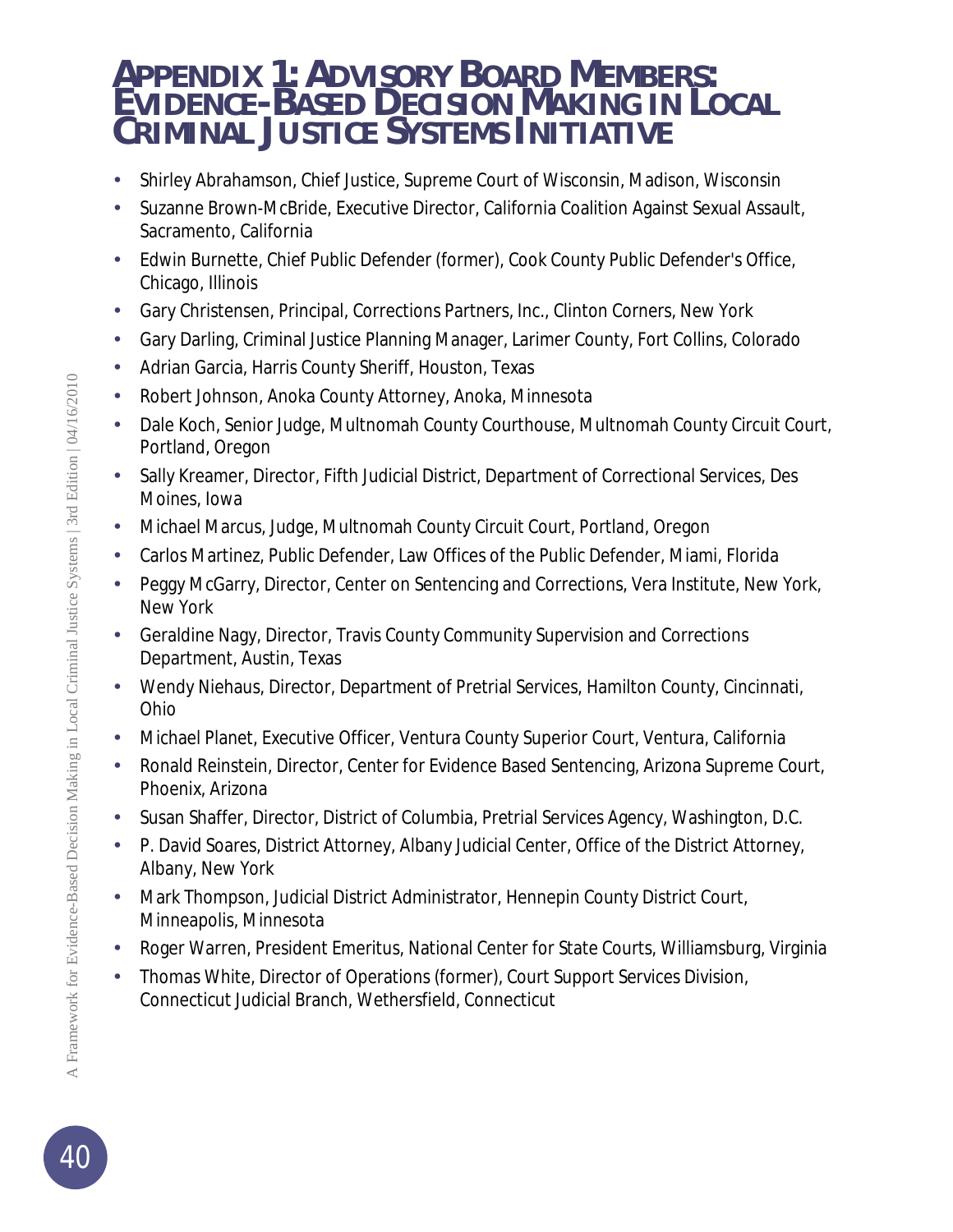## *APPENDIX 2: METHODOLOGY USED TO COMPUTE 1 MILLION FEWER VICTIMS*

This Framework was developed to assist criminal justice system stakeholders in applying evidence to decision making. Applying evidence to decision making can contribute to reductions in the rate of recidivism among offenders and in collateral harm to communities. A specific goal—fewer victims—has been identified as a means to gauge success and galvanize stakeholders around this national initiative. The initiative has established the goal of one million fewer victims.

According to the Bureau of Justice Statistics Sourcebook of Criminal Justice Statistics, <sup>[57](#page-40-0)</sup> in 2003 there were 2,361,193 full-time employees working in federal, state, and local criminal justice systems. The listing includes those involved in corrections (748,250), judicial and legal positions (494,007), and police protection (1,118,936). It does not include part-time employees or those engaged in working directly with offenders in programming (such as non-governmental, contractual service providers in community settings).

## **2.3 MILLION JUSTICE SYSTEM EMPLOYEES**

2.3 million justice system employees means that every day, there are 2.3 million opportunities to reduce harm and the likelihood that an offender will commit another crime. If just *half* of these individuals were to effectively apply evidence-based practices on just one case resulting in one less offender with one less victim, the net effect would be one million fewer victims.

<span id="page-40-0"></span>This Framework and initiative form the basis of the "One Less \_\_\_\_\_\_" campaign because every individual who works in the justice system *can* make a difference. It is nothing less than a call to action.

> One less offender. One less crime. One less victim.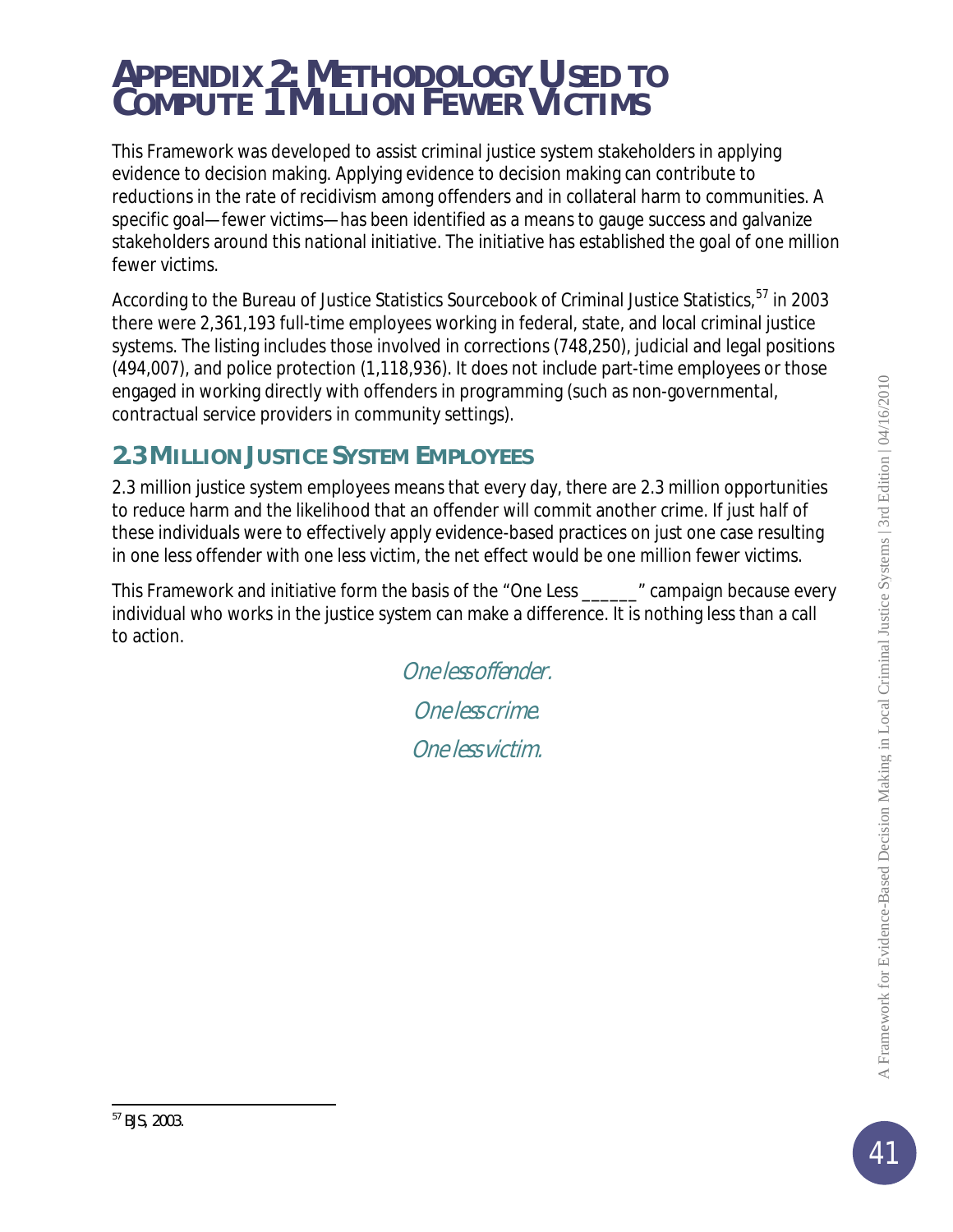# *APPENDIX 3: RESEARCH FINDINGS MATRIX*

The research in this matrix is a snapshot, rather than a thorough review, of all current research on reducing pretrial misbehavior and offender recidivism. The summaries provided here are intended to briefly describe the major conclusions of the research studies. Each of the studies cited has been reviewed by an expert researcher in the criminal justice system for methodological soundness and interpretation of the findings.<sup>[58](#page-41-0)</sup> Many of the studies focus on general populations and may not be generalizable to special populations, such as women offenders, sex offenders, and so on. Readers are encouraged to refer to the source documents for more in-depth detail about the study methodology, how concepts were measured, the study population, and other contextual information that help put the findings into perspective. In addition, certain areas of the criminal justice system have been studied more rigorously than others and as a result there are gaps in the research that will be evident to the reader. For example, there is very little research on police decisions to arrest or issue citations. Also, some of the studies presented here are very recent; others are not because there are no current research studies that have produced better or different results. Finally, new research is published routinely, and readers should be mindful that new studies may have relevant findings that are not included in this matrix.

## **HOW TO READ THE MATRIX**

The research studies have been categorized into one of four categories: What Doesn't Work, What Works, What's Promising, and What's Not Clear.

- The "What Doesn't Work" category includes findings based on rigorous and methodologically sound research that repeatedly shows (either through numerous single studies or meta-analysis studies) that the intervention does not have the intended or desired results.
- The "What Works" category is based on rigorous and methodologically sound research that demonstrates significant positive findings (either through numerous single studies or meta-analysis studies).
- The "What's Promising" category includes findings that show promise but require more rigorous empirical study.
- The final category, "What's Not Clear," includes studies that have conflicting findings (i.e., one study shows something works while another study shows that it doesn't). These findings require additional empirical study.

The first column contains a brief summary of the methodology and major findings that are relevant for evidence-based decision making in the criminal justice system. The second column notes methodological considerations that may impact the generalizability of the findings. The third column highlights the various decision points within the criminal justice system for which the findings are relevant and a summary of possible policy and practice implications.

<span id="page-41-0"></span>j <sup>58</sup> The authors wish to acknowledge the significant contributions of the following researchers, whose reviews appear in whole or in part in this matrix: Melissa Alexander, Timothy Bynum, Ed Latessa, Chris Lowenkamp, Roger Pryzybylski, and Ralph Serin.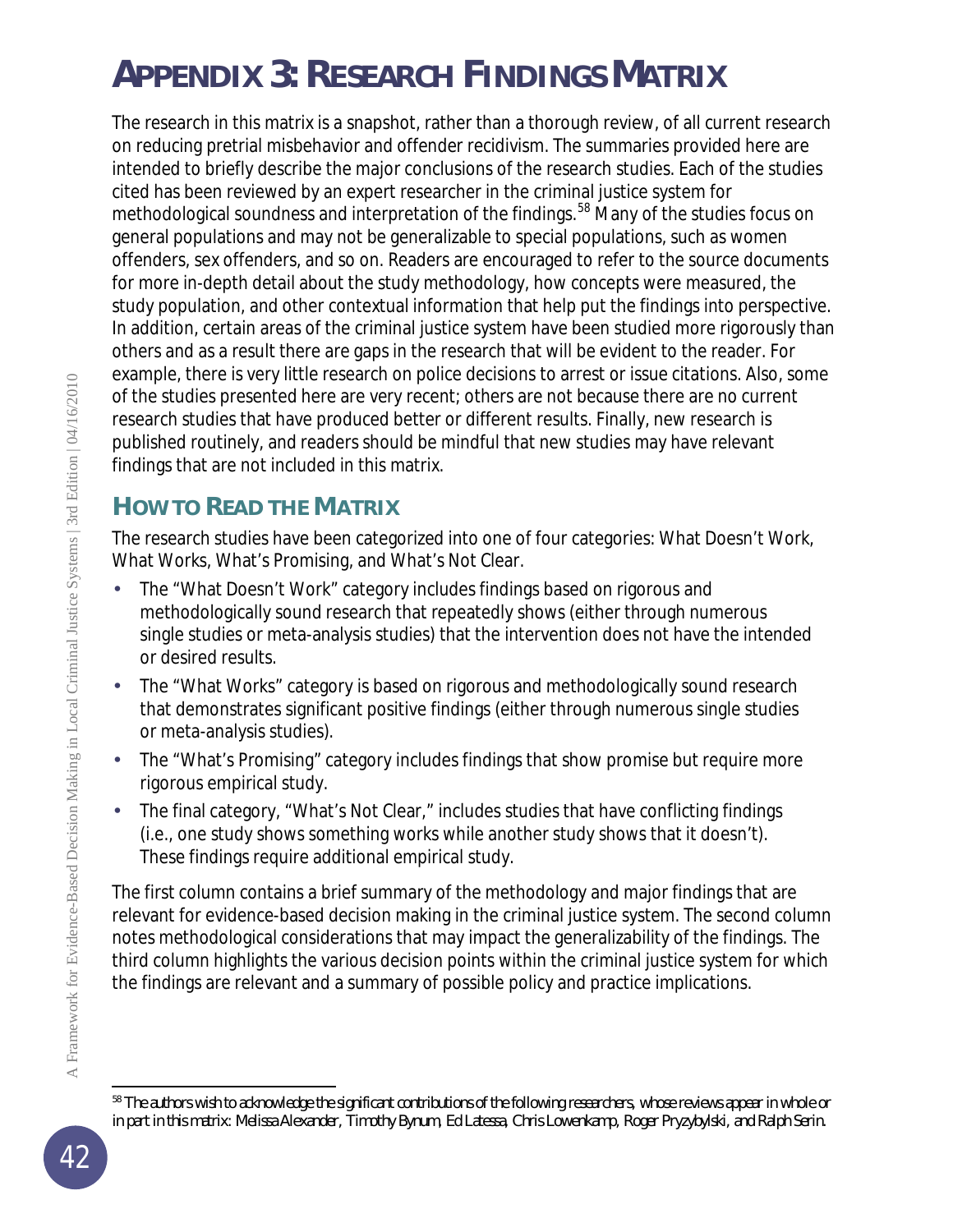## *What Doesn't Work* **In Reducing Pretrial Misbehavior And Offender Recidivism**

| <b>MAJOR RESEARCH FINDINGS</b><br>Rigorous and methodologically sound research and meta-<br>analyses that demonstrate null or negative outcomes                                                                                                                                                                                                                                                                                                                                                                                                               | <b>METHODOLOGICAL</b><br><b>CONSIDERATIONS</b>                                                                                                                                                                                                                                                                                                                                                                                                                                                                                                                                                                                                                                                                                                                                                                          | <b>IMPLICATIONS &amp;</b><br><b>RELEVANT DECISION</b><br><b>POINTS</b>                                                                                                                                                                                                              |
|---------------------------------------------------------------------------------------------------------------------------------------------------------------------------------------------------------------------------------------------------------------------------------------------------------------------------------------------------------------------------------------------------------------------------------------------------------------------------------------------------------------------------------------------------------------|-------------------------------------------------------------------------------------------------------------------------------------------------------------------------------------------------------------------------------------------------------------------------------------------------------------------------------------------------------------------------------------------------------------------------------------------------------------------------------------------------------------------------------------------------------------------------------------------------------------------------------------------------------------------------------------------------------------------------------------------------------------------------------------------------------------------------|-------------------------------------------------------------------------------------------------------------------------------------------------------------------------------------------------------------------------------------------------------------------------------------|
| A review of seven meta-analyses investigating<br>the risk principle (defined as the probability of<br>reoffending) found that providing intense<br>correctional interventions to low risk offenders<br>does not decrease recidivism and may even<br>increase recidivism rates. The reasons cited for<br>failure included exposure of low risk offenders<br>to high risk offenders (i.e., antisocial peers)<br>and disruption of the factors that make them<br>low risk (i.e., strong family ties, job, etc.).<br>Primary Citation: Lowenkamp & Latessa (2004) | None noted.                                                                                                                                                                                                                                                                                                                                                                                                                                                                                                                                                                                                                                                                                                                                                                                                             | Implications:<br>The majority of services<br>and more intensive<br>supervision should be<br>directed to higher risk<br>offenders.<br>· Diversion decisions<br>Plea negotiations<br>· Sentencing<br>recommendations<br>· Sentencing decisions<br>- Community<br>supervision strategy |
| A meta-analysis of 29 studies found that there<br>is no overall effect of boot camps on recidivism<br>(i.e., there was nearly equal odds of<br>recidivating between the boot camp and<br>comparison groups). Juvenile boot camps were<br>less effective overall than adult boot camps.<br>Primary Citation: MacKenzie, Wilson, & Kider<br>(2001)<br>Supporting Citation: Wilson, MacKenzie, &<br>Mitchell (2005)                                                                                                                                              | The study included<br>29 experimental and quasi-<br>experimental studies and used<br>official data and multiple indices<br>of recidivism.<br>There was considerable variation<br>among the studies. In nine<br>studies, boot camp participants<br>had lower recidivism rates than<br>did comparison groups; in eight<br>studies, comparison groups had<br>lower recidivism rates; and in the<br>remaining studies, no significant<br>differences were found.<br>Of the 29 eligible studies, only 9<br>were published in peer-reviewed<br>journals and the year of public-<br>cation was not considered. Also,<br>there was insufficient<br>information on sample<br>demographics (gender, ethnicity)<br>for comparisons, some adult boot<br>camps included juveniles, and<br>programming information was<br>incomplete. | Implications:<br>Boot camps (especially<br>juvenile boot camps) are<br>of doubtful efficacy.<br>Community<br>intervention strategy                                                                                                                                                  |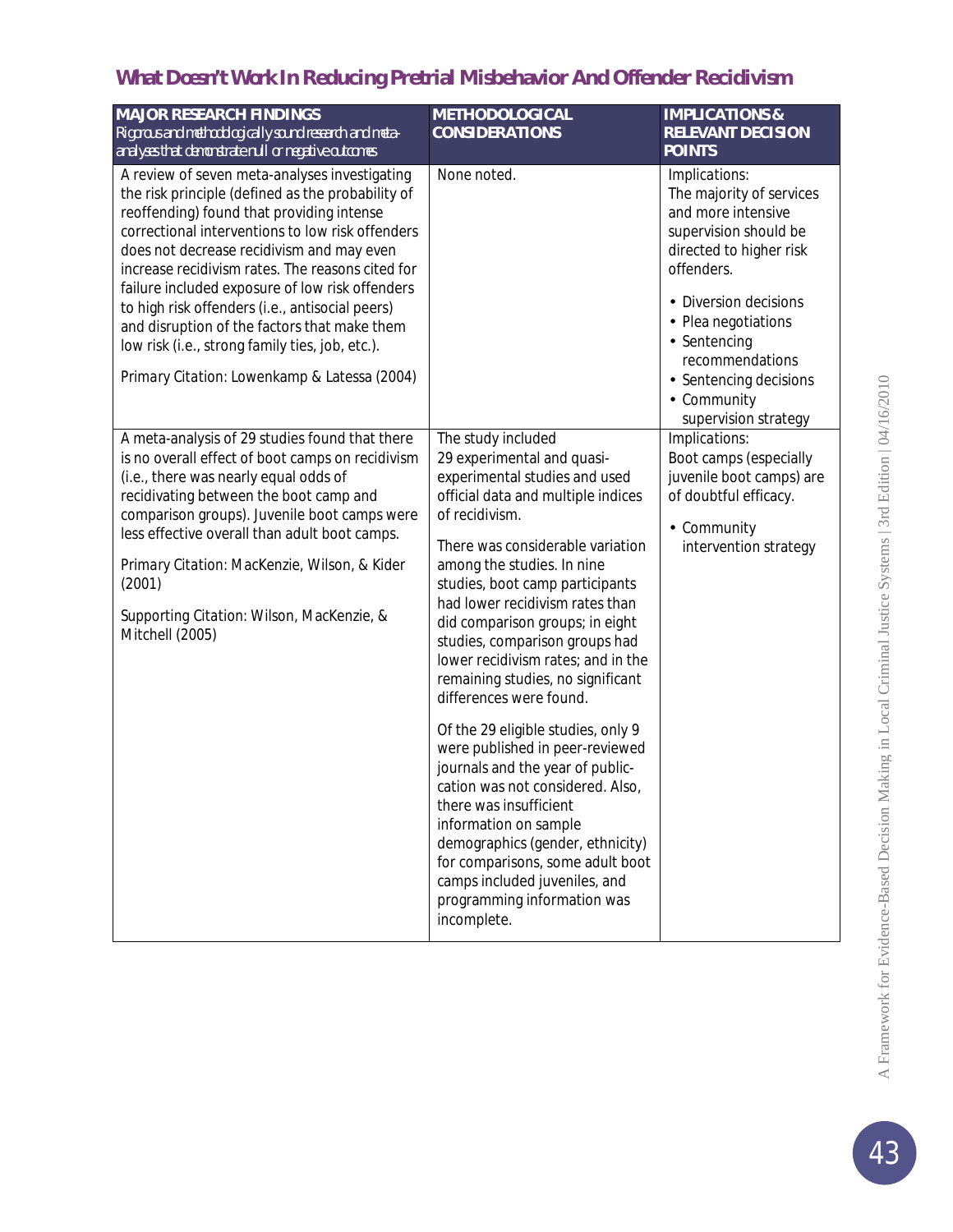## *What Doesn't Work* **In Reducing Pretrial Misbehavior And Offender Recidivism**

| <b>MAJOR RESEARCH FINDINGS</b><br>Rigorous and methodologically sound research and meta-<br>analyses that demonstrate null or negative outcomes                                                                                                                                                                                                                                                                                                                                                                                                                                                                                                                                                                                                                                                                                                                                                                         | <b>METHODOLOGICAL</b><br><b>CONSIDERATIONS</b>                                                                                                                                                                                                                                                                                                                                                                                                                                                                                                  | <b>IMPLICATIONS &amp;</b><br><b>RELEVANT DECISION</b><br><b>POINTS</b>                                                                                                                                                                                                                                  |
|-------------------------------------------------------------------------------------------------------------------------------------------------------------------------------------------------------------------------------------------------------------------------------------------------------------------------------------------------------------------------------------------------------------------------------------------------------------------------------------------------------------------------------------------------------------------------------------------------------------------------------------------------------------------------------------------------------------------------------------------------------------------------------------------------------------------------------------------------------------------------------------------------------------------------|-------------------------------------------------------------------------------------------------------------------------------------------------------------------------------------------------------------------------------------------------------------------------------------------------------------------------------------------------------------------------------------------------------------------------------------------------------------------------------------------------------------------------------------------------|---------------------------------------------------------------------------------------------------------------------------------------------------------------------------------------------------------------------------------------------------------------------------------------------------------|
| A meta-analysis of 117 studies involving<br>442,471 offenders showed that none of the<br>three "treatment" conditions-length of time<br>incarcerated, serving an institutional sentence<br>versus receiving a community-based sanction,<br>and receiving an intermediate sanction-were<br>associated with a reduction in recidivism. In<br>fact, longer time periods in prison were<br>associated with an increase in recidivism,<br>compared to shorter time periods in prison.<br>These effects held across gender, adults/<br>juveniles, race, and risk level of the offender.<br>There was some evidence that more stringent<br>sanctions may affect females more adversely<br>than males.<br>Primary Citation: Smith, Goggin, & Gendreau<br>(2002)                                                                                                                                                                 | To be included in the meta-<br>analysis, the study must have<br>used a follow-up period of at<br>least six months and must have<br>provided sufficient information to<br>calculate an effect size between<br>the sanction and recidivism.<br>Studies of treatment services that<br>also employed a sanction were<br>eligible for inclusion in the<br>analysis.<br>Many of the prison-based studies<br>included in the analysis lacked<br>essential descriptive information<br>regarding study methodology<br>(e.g., conditions of confinement). | Implications:<br>Sanctions on their own<br>do not change offender<br>behavior or reduce<br>recidivism. More severe<br>sanctions (i.e., longer<br>prison sentences) may<br>increase recidivism.<br>Plea negotiations<br>×,<br>Sentencing<br>l,<br>recommendations<br>· Sentencing decisions              |
| Supporting Citations: Gendreau, Goggin, &<br>Cullen (1999); Lipsey & Cullen (2007)                                                                                                                                                                                                                                                                                                                                                                                                                                                                                                                                                                                                                                                                                                                                                                                                                                      |                                                                                                                                                                                                                                                                                                                                                                                                                                                                                                                                                 |                                                                                                                                                                                                                                                                                                         |
| A study of 14 Intensive Supervision<br>Demonstration Programs found that a higher<br>percentage of individuals on ISP were<br>incarcerated during the one year follow-up<br>period than the control group. There were no<br>differences in arrests for new crimes between<br>the treatment and control groups. However,<br>ISP was associated with more technical<br>violations: 81% of the ISP offenders had<br>technical violations compared with 33% of<br>those in the control group. In addition, five<br>times as many ISP offenders were returned to<br>prison for technical violations as compared to<br>the control group (21% compared to 4%). The<br>authors also concluded that ISP did not result<br>in cost savings during the one year follow-up<br>period and that ISP ultimately cost 50% more<br>than traditional probation or parole<br>supervision.<br>Primary Citation: Petersilia & Turner (1993) | Data were collected in each site<br>on offender demographics, prior<br>criminal history, current offense,<br>and dependence and treatment<br>history. Data on services<br>received, participation in<br>treatment and work programs,<br>and recidivism (technical<br>violations, arrests, and<br>incarceration) were collected at<br>the six- and twelve-month points<br>of supervision.                                                                                                                                                        | Implications:<br>Stringent supervision<br>conditions tend to<br>produce more technical<br>violations and more<br>incarceration and do not<br>reduce recidivism by<br>themselves.<br>Plea negotiations<br>Sentencing<br>recommendations<br>· Sentencing decisions<br>- Community<br>supervision strategy |

A Framework for Evidence-Based Decision Making in Local Criminal Justice Systems | 3rd Edition | 04/16/2010 A Framework for Evidence-Based Decision Making in Local Criminal Justice Systems | 3rd Edition | 04/16/2010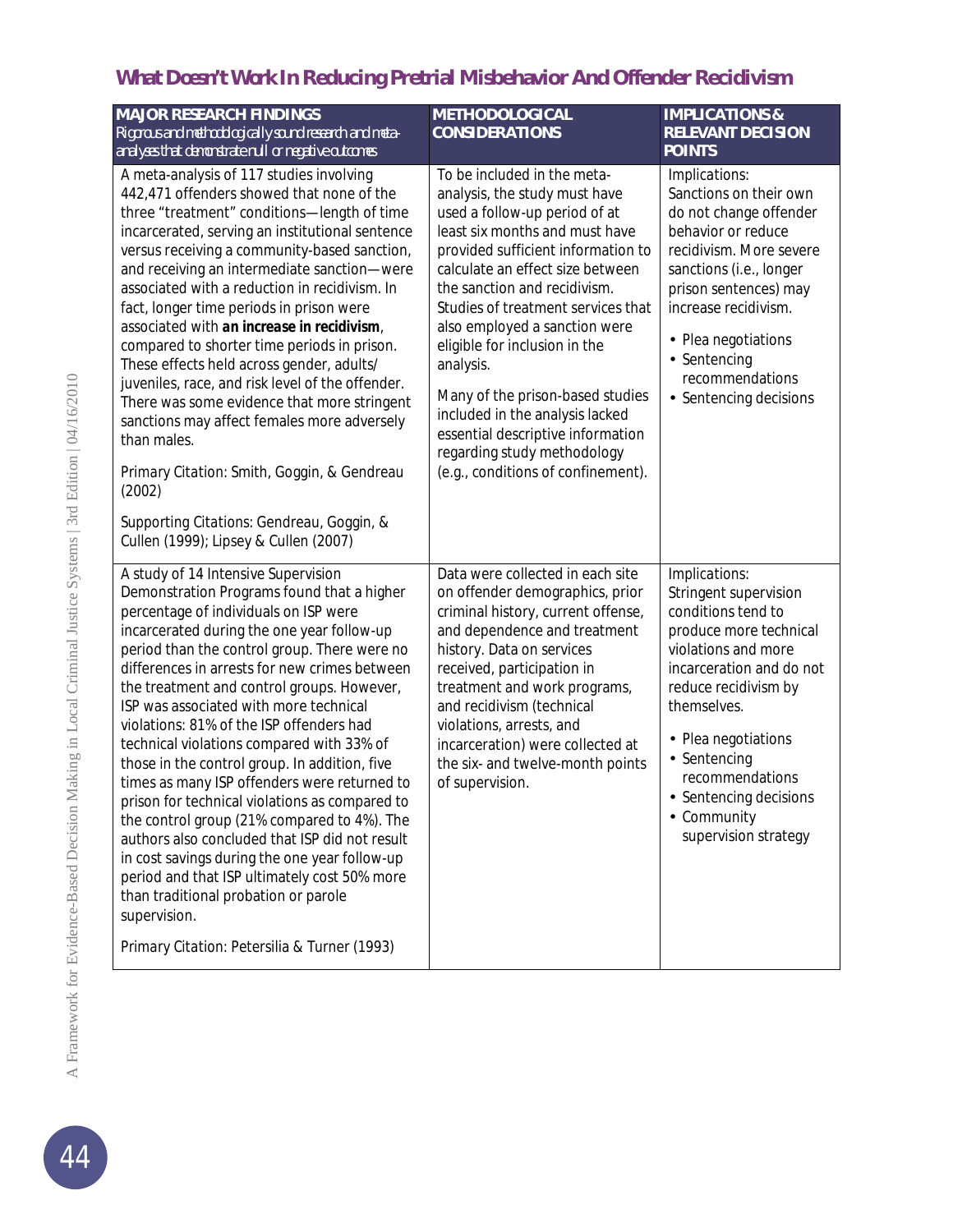## *What Doesn't Work* **In Reducing Pretrial Misbehavior And Offender Recidivism**

| <b>MAJOR RESEARCH FINDINGS</b><br>Rigorous and methodologically sound research and meta-<br>analyses that demonstrate null or negative outcomes                                                                                                                                                                                                                                                                                                 | <b>METHODOLOGICAL</b><br><b>CONSIDERATIONS</b>                                                                                                                                                    | <b>IMPLICATIONS &amp;</b><br><b>RELEVANT DECISION</b><br><b>POINTS</b>                                                                                                                                                                         |
|-------------------------------------------------------------------------------------------------------------------------------------------------------------------------------------------------------------------------------------------------------------------------------------------------------------------------------------------------------------------------------------------------------------------------------------------------|---------------------------------------------------------------------------------------------------------------------------------------------------------------------------------------------------|------------------------------------------------------------------------------------------------------------------------------------------------------------------------------------------------------------------------------------------------|
| A meta-analysis of more than 400 research<br>studies that examined the effects of<br>punishment on recidivism found that<br>punishment produced almost identical effects<br>on recidivism as did no punishment or reduced<br>punishment. This included drug testing,<br>electronic monitoring, fines, intermittent<br>incarceration, restitution, Scared Straight<br>programs, and incarceration.<br>Primary Citation: Gendreau & Goggin (1996) | While all studies included had a<br>comparison group, the criteria for<br>study inclusion were not<br>provided and no controls were<br>added (e.g., quality of research<br>design, dosage, etc.). | Implications:<br>Sanctions on their own<br>do not change offender<br>behavior or reduce<br>recidivism.<br>Plea negotiations<br>٠<br>Sentencing<br>٠<br>recommendations<br>Sentencing decisions<br>٠<br>Community<br>٠<br>intervention strategy |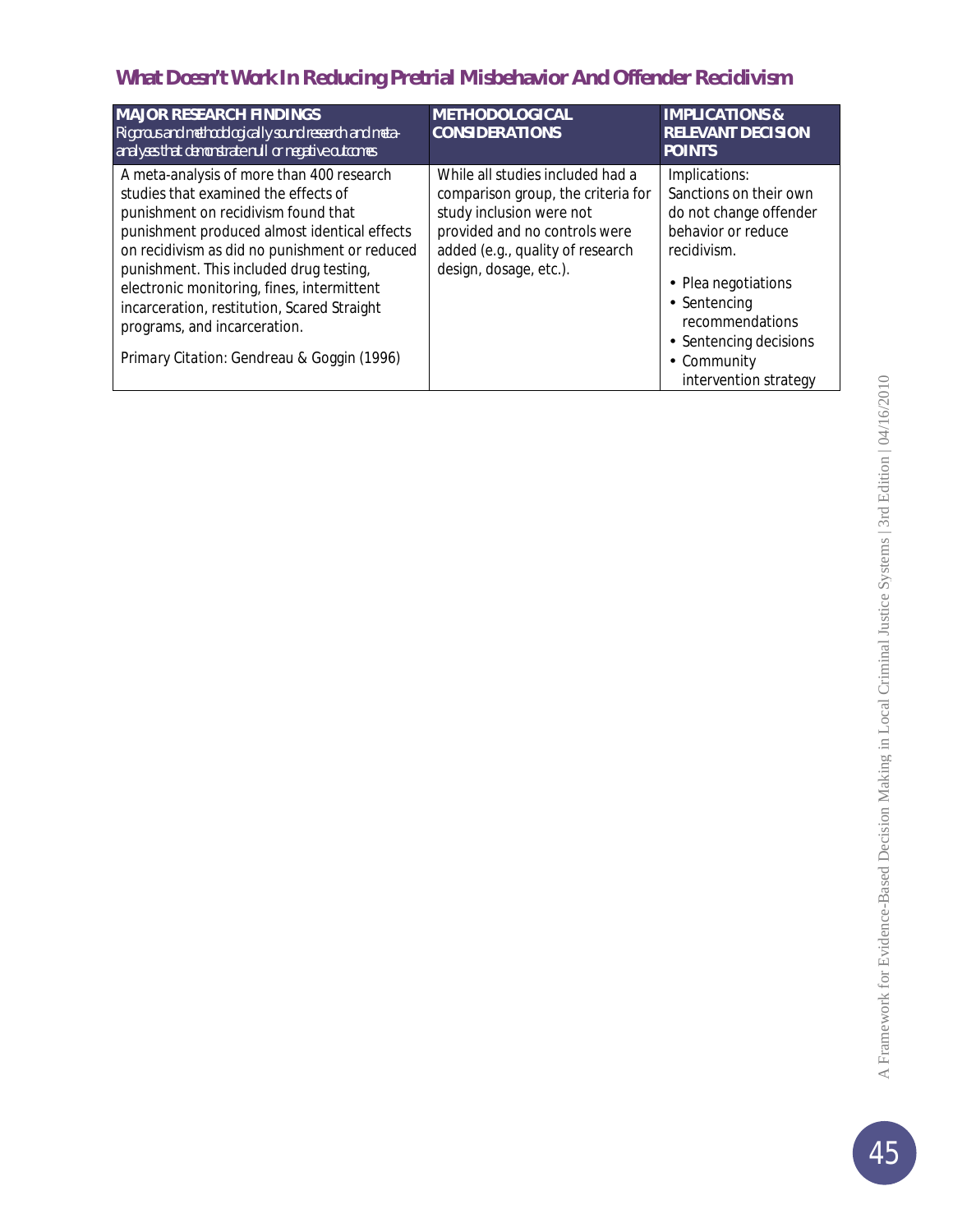| <b>MAJOR RESEARCH FINDINGS</b><br>Rigorous and methodologically sound research and meta-analyses<br>demonstrating significant positive outcomes                                                                                                                                                                                                                                                                                                                                                                                                                                                                                                                                                                                                                                                                                                                                                                                                                                                                                                                                                                                                                                           | <b>METHODOLOGICAL</b><br><b>CONSIDERATIONS</b>                                                                                                                                                                                                                                  | <b>IMPLICATIONS &amp;</b><br><b>RELEVANT DECISION</b><br><b>POINTS</b>                                                                                                                                                                                                                                                                                                          |
|-------------------------------------------------------------------------------------------------------------------------------------------------------------------------------------------------------------------------------------------------------------------------------------------------------------------------------------------------------------------------------------------------------------------------------------------------------------------------------------------------------------------------------------------------------------------------------------------------------------------------------------------------------------------------------------------------------------------------------------------------------------------------------------------------------------------------------------------------------------------------------------------------------------------------------------------------------------------------------------------------------------------------------------------------------------------------------------------------------------------------------------------------------------------------------------------|---------------------------------------------------------------------------------------------------------------------------------------------------------------------------------------------------------------------------------------------------------------------------------|---------------------------------------------------------------------------------------------------------------------------------------------------------------------------------------------------------------------------------------------------------------------------------------------------------------------------------------------------------------------------------|
| Meta-analyses of more than 100 correctional programs and<br>treatment research studies show that the risk of recidivism<br>is greatly reduced (10-30% on average) when attention is<br>paid to dealing with criminogenic needs (dynamic risk<br>factors, e.g., antisocial attitudes and values, antisocial peers,<br>certain personality and temperament traits, family and<br>relational factors, substance abuse, employment, school and<br>occupational training, and the use of personal and leisure time).<br>These studies also found that: the most powerful<br>approaches to changing offender behavior include cognitive<br>behavioral and social learning strategies (e.g., modeling,<br>reinforcement, and skill acquisition) in the context of a<br>quality interpersonal relationship; more intensive levels of<br>treatment are most effective with higher risk offenders (the<br>risk principle); intervention efforts should target multiple<br>criminogenic needs (the need principle); and effective<br>interventions are those that are responsive to the<br>motivation, cognitive ability, and other characteristics<br>of the offender (the responsivity principle). | The authors<br>acknowledge that<br>further meta-analytic<br>review on responsivity<br>is needed, and that<br>understanding of the<br>risk principle is still<br>limited by the relatively<br>few studies that report<br>separate effects for<br>lower and higher risk<br>cases. | Implications:<br>Recidivism is more likely<br>reduced when the<br>justice system focuses<br>on criminogenic needs,<br>uses a cognitive<br>behavioral approach,<br>reserves more intensive<br>services for the higher<br>risk offender, and uses<br>aftercare services.<br>Charging decision<br>Plea negotiations<br>Sentencing decision<br>- Community<br>intervention strategy |
| Further findings include: recidivism reduction effects are<br>slightly greater when community-based services and<br>interventions are delivered in the community as compared<br>to services delivered in residential/institutional settings;<br>aftercare and follow-up services that provide a continuum of<br>care are also necessary to manage and prevent relapse;<br>recidivism slightly increased when inappropriate<br>correctional services were provided (i.e., treatment services<br>that do not adhere to the risk, need, and responsivity<br>principles).                                                                                                                                                                                                                                                                                                                                                                                                                                                                                                                                                                                                                     |                                                                                                                                                                                                                                                                                 |                                                                                                                                                                                                                                                                                                                                                                                 |
| These findings hold across community corrections,<br>residential corrections, diversionary programs, males and<br>females, juvenile and adult corrections, restorative and non-<br>restorative justice programs, different types of treatment,<br>and different types of needs targeted.                                                                                                                                                                                                                                                                                                                                                                                                                                                                                                                                                                                                                                                                                                                                                                                                                                                                                                  |                                                                                                                                                                                                                                                                                 |                                                                                                                                                                                                                                                                                                                                                                                 |
| Primary Citation: Andrews (2007)                                                                                                                                                                                                                                                                                                                                                                                                                                                                                                                                                                                                                                                                                                                                                                                                                                                                                                                                                                                                                                                                                                                                                          |                                                                                                                                                                                                                                                                                 |                                                                                                                                                                                                                                                                                                                                                                                 |
| Supporting Citations: Andrews & Dowden (2007); Andrews<br>et al. (1990); Andrews & Bonta (2006); Bonta (2007)                                                                                                                                                                                                                                                                                                                                                                                                                                                                                                                                                                                                                                                                                                                                                                                                                                                                                                                                                                                                                                                                             |                                                                                                                                                                                                                                                                                 |                                                                                                                                                                                                                                                                                                                                                                                 |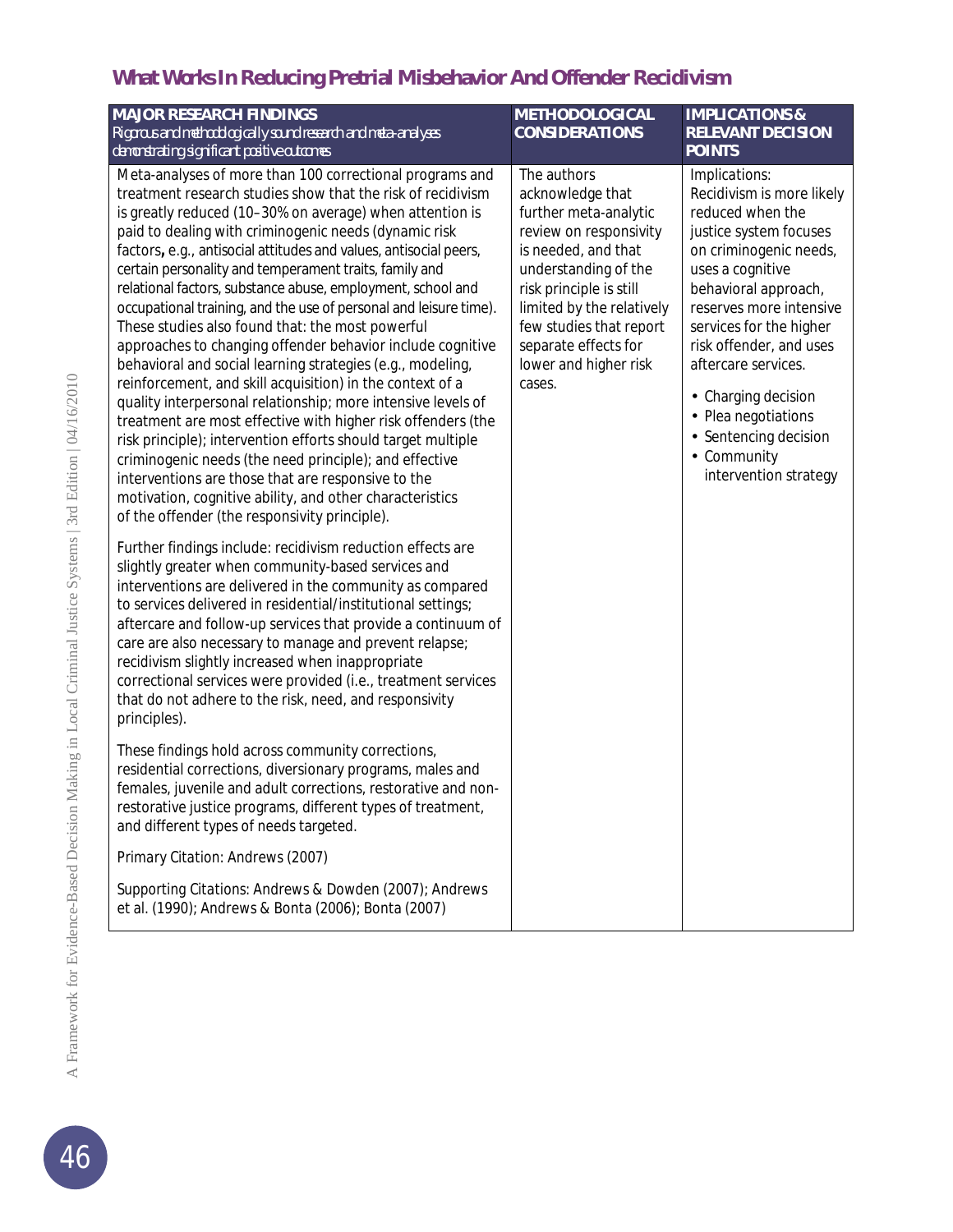| <b>MAJOR RESEARCH FINDINGS</b><br>Rigorous and methodologically sound research and meta-analyses                                                                                                                                                                                                                                                                                                                                                                                                                                                                                                                                                                                                                                                                                                                                                                                                                                                                                                                                                                                                                                                                                                                                                                                                                                                                                                                                                                 | <b>METHODOLOGICAL</b><br><b>CONSIDERATIONS</b> | <b>IMPLICATIONS &amp;</b><br><b>RELEVANT DECISION</b>                                                                                                                                                                                                                                                                                                                                                                                                                                   |
|------------------------------------------------------------------------------------------------------------------------------------------------------------------------------------------------------------------------------------------------------------------------------------------------------------------------------------------------------------------------------------------------------------------------------------------------------------------------------------------------------------------------------------------------------------------------------------------------------------------------------------------------------------------------------------------------------------------------------------------------------------------------------------------------------------------------------------------------------------------------------------------------------------------------------------------------------------------------------------------------------------------------------------------------------------------------------------------------------------------------------------------------------------------------------------------------------------------------------------------------------------------------------------------------------------------------------------------------------------------------------------------------------------------------------------------------------------------|------------------------------------------------|-----------------------------------------------------------------------------------------------------------------------------------------------------------------------------------------------------------------------------------------------------------------------------------------------------------------------------------------------------------------------------------------------------------------------------------------------------------------------------------------|
| demonstrating significant positive outcomes                                                                                                                                                                                                                                                                                                                                                                                                                                                                                                                                                                                                                                                                                                                                                                                                                                                                                                                                                                                                                                                                                                                                                                                                                                                                                                                                                                                                                      |                                                | <b>POINTS</b>                                                                                                                                                                                                                                                                                                                                                                                                                                                                           |
| A meta-analysis of more than 800 rigorous program<br>evaluations found that a number of approaches<br>demonstrated a reduction in recidivism rates, including<br>treatment-oriented intensive supervision (22% reduction)<br>compared to no reduction for surveillance-oriented<br>intensive supervision, cognitive behavioral treatment for sex<br>offenders in prison (15%), vocational education in prison<br>(13%), drug treatment in the community (12%), adult drug<br>courts (11%), and cognitive behavioral programs in general<br>(8%). Cognitive behavioral treatment for low risk sex<br>offenders on probation achieved a 31% reduction in<br>recidivism. Overall, cognitive behavioral approaches were<br>consistently found to be more effective in reducing the<br>recidivism rate across a variety of correctional contexts and<br>offender populations<br>Cost savings were also substantial. Approximate per person<br>cost savings examples include \$11,000 for treatment-<br>oriented intensive supervision, \$13,700 for vocational<br>education in prison, \$10,000 for community drug treatment,<br>and \$10,000 for cognitive behavioral approaches. While<br>the absolute differences in the recidivism rates in some<br>situations may have been modest, even small reductions in<br>the rate can have considerable economic and social benefits.<br>Primary Citations: Aos, Miller, & Drake (2006a); Aos, Miller,<br>& Drake (2006b) | None noted.                                    | Implications:<br>Emphasis should be<br>placed on treatment<br>targets (i.e.,<br>criminogenic needs)<br>using a variety of<br>interventions, especially<br>cognitive behavioral<br>programming. Decisions<br>regarding correctional<br>investments should<br>consider the<br>cost/benefit of the<br>intervention.<br>· Plea negotiations<br>· Sentencing<br>recommendations<br>· Sentencing decisions<br>- Community<br>supervision strategy<br>· Probation/parole<br>violation response |
| A meta-analysis of several hundred studies of criminal<br>justice interventions found that when core correctional<br>practices (e.g., the effective use of authority, modeling and<br>reinforcing prosocial attitudes, teaching concrete problem-<br>solving skills, advocating for community resources, and<br>building a relationship that allows for open communication<br>and respect) were used, particularly in combination with<br>adherence to the risk, need, and responsivity principles,<br>programs had better treatment outcomes than programs<br>that did not use core correctional practices. The findings<br>were particularly true for higher risk cases, programs that<br>targeted criminogenic needs, and clinically appropriate<br>treatment. The findings of the analysis held for various<br>offender and program characteristics. The only core<br>correctional practice that was not associated with significant<br>reductions in rates of reoffending was the effective use of<br>authority.<br>Primary Citation: Dowden & Andrews (2004)<br>Supporting Citations: Bonta et al. (2008); Trotter (1996)                                                                                                                                                                                                                                                                                                                                  | None noted.                                    | Implications:<br>Attention to staff<br>characteristics and skills<br>is necessary to enhance<br>outcomes with<br>offenders.<br>- Community<br>intervention strategy                                                                                                                                                                                                                                                                                                                     |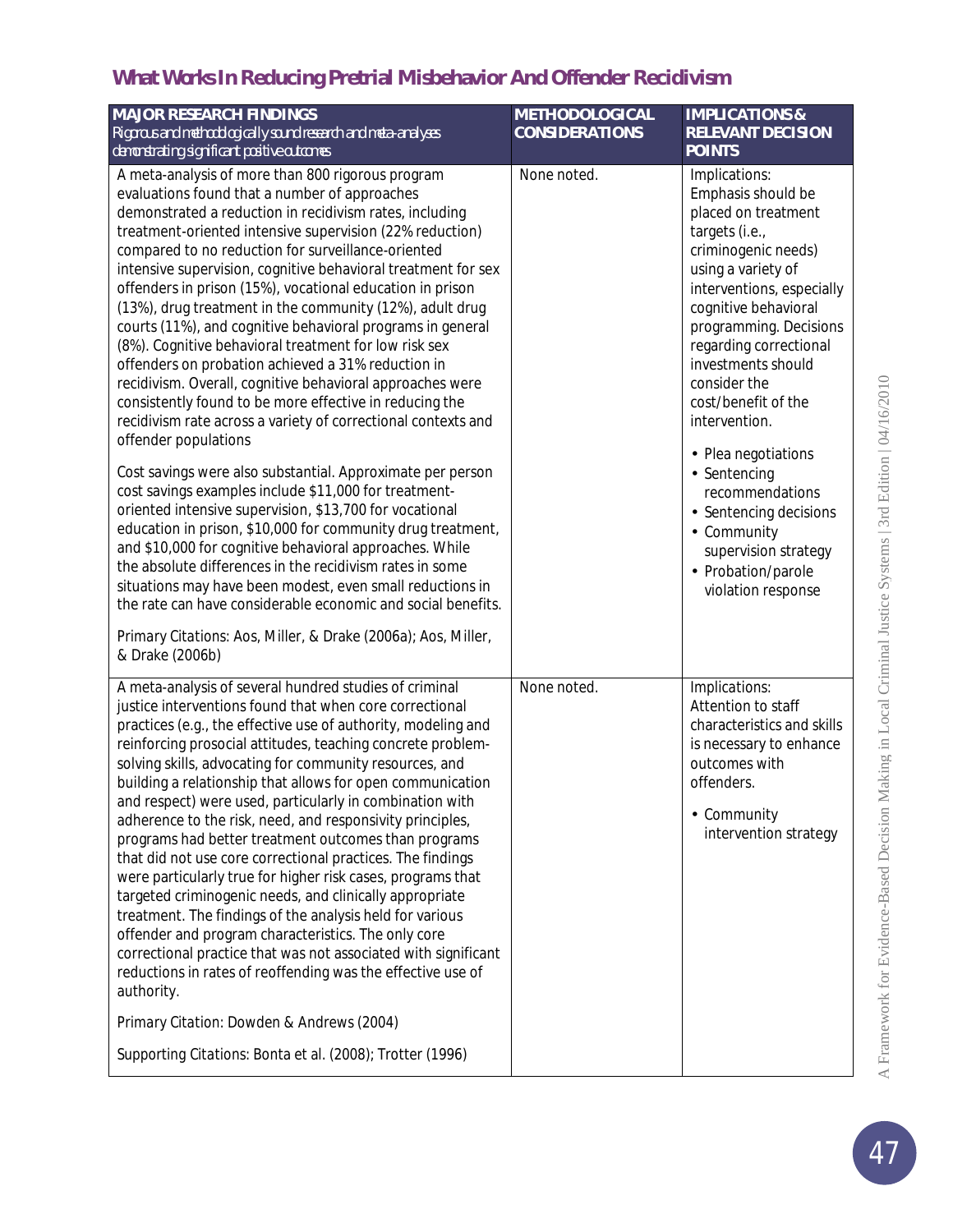| <b>MAJOR RESEARCH FINDINGS</b><br>Rigorous and methodologically sound research and meta-analyses<br>demonstrating significant positive outcomes                                                                                                                                                                                                                                                                                                                                                                                                                                                                                                                                                                                                                                                                                                                                                                                                                                                                                                                                                                                                                    | <b>METHODOLOGICAL</b><br><b>CONSIDERATIONS</b>                       | <b>IMPLICATIONS &amp;</b><br><b>RELEVANT DECISION</b><br><b>POINTS</b>                                                                                                                                                                                                                                                                                 |
|--------------------------------------------------------------------------------------------------------------------------------------------------------------------------------------------------------------------------------------------------------------------------------------------------------------------------------------------------------------------------------------------------------------------------------------------------------------------------------------------------------------------------------------------------------------------------------------------------------------------------------------------------------------------------------------------------------------------------------------------------------------------------------------------------------------------------------------------------------------------------------------------------------------------------------------------------------------------------------------------------------------------------------------------------------------------------------------------------------------------------------------------------------------------|----------------------------------------------------------------------|--------------------------------------------------------------------------------------------------------------------------------------------------------------------------------------------------------------------------------------------------------------------------------------------------------------------------------------------------------|
| A meta-analysis of randomized or quasi-experimental<br>studies found that cognitive behavioral therapy (CBT) is<br>effective in reducing recidivism by as much as 25 to 50%<br>under certain conditions. The effects increased when the<br>treatment dosage was increased, when higher risk offenders<br>were targeted, and when the quality of implementation was<br>monitored. The effects held for all brands of curriculum,<br>adult and juvenile offenders, male and female offenders,<br>and minority/non-minority offenders.<br>Primary Citation: Lipsey, Landenberger, & Wilson (2007)<br>Supporting Citations: Landenberger & Lipsey (2005); Wilson,<br>Bouffard, & MacKenzie (2005)                                                                                                                                                                                                                                                                                                                                                                                                                                                                      | The analysis included a<br>limited number of<br>studies by category. | Implications:<br>Programming dosage<br>should match offenders'<br>risk levels.<br>· Plea negotiations<br>Diversion decisions<br>Sentencing decisions<br>- Community<br>intervention strategy<br>· Probation violation<br>response                                                                                                                      |
| A synthesis of 18 meta-analyses of correctional interventions<br>found similar results with regard to reducing recidivism.<br>Interventions that utilized "intensive criminal sanctioning" or<br>were exclusively deterrence-based tended to be ineffective<br>or even increased recidivism. On the other hand, there were<br>some interventions that were found to reduce recidivism<br>by an average of 25 to 30%. This group of more effective<br>interventions "predominantly employed behavioral and/or<br>cognitive skills training methods." The overall conclusion<br>was that the programs that work best<br>- are founded on an explicit empirically based model of<br>crime causation;<br>- have a sound method of assessing risk of reoffending, and<br>offenders are assigned different levels of service and<br>supervision accordingly;<br>- contain a sound method of assessing criminogenic needs<br>and dynamic risk factors that are linked to offending;<br>· require skilled and structured engagement by staff;<br>utilize cognitive behavioral approaches; and<br>- are delivered by personnel who have adequate training<br>and resources. | None noted.                                                          | Implications:<br>Programs designed to<br>reduce recidivism<br>should be monitored<br>through continuous<br>quality improvement<br>techniques to ensure<br>that the program<br>conditions for<br>behavioral change<br>are met.<br>· Plea negotiations<br>· Sentencing<br>recommendations<br>Sentencing decisions<br>- Community<br>supervision strategy |
| Primary Citation: McGuire (2001)                                                                                                                                                                                                                                                                                                                                                                                                                                                                                                                                                                                                                                                                                                                                                                                                                                                                                                                                                                                                                                                                                                                                   |                                                                      |                                                                                                                                                                                                                                                                                                                                                        |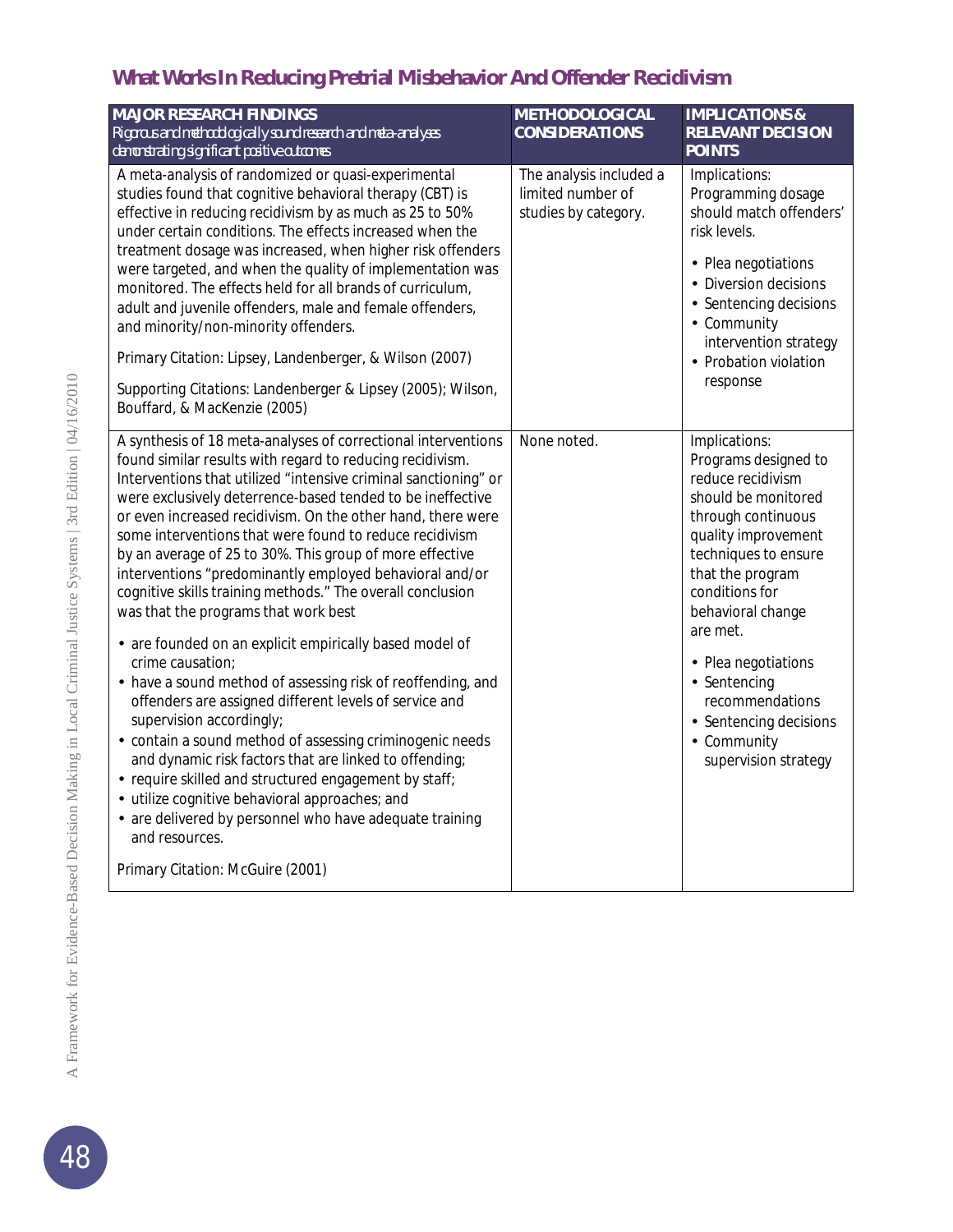| <b>MAJOR RESEARCH FINDINGS</b><br>Studies that show promising outcomes but require more rigorous research                                                                                                                                                                                                                                                                                                                                                                                                                                                                                                                                                                                                                                                                     | <b>METHODOLOGICAL</b><br><b>CONSIDERATIONS</b>                                                                                                                                                                                                                                                                                                                                                                                                      | <b>IMPLICATIONS &amp;</b><br><b>RELEVANT DECISION</b><br><b>POINTS</b>                                                                                                                                                                                                                                                     |
|-------------------------------------------------------------------------------------------------------------------------------------------------------------------------------------------------------------------------------------------------------------------------------------------------------------------------------------------------------------------------------------------------------------------------------------------------------------------------------------------------------------------------------------------------------------------------------------------------------------------------------------------------------------------------------------------------------------------------------------------------------------------------------|-----------------------------------------------------------------------------------------------------------------------------------------------------------------------------------------------------------------------------------------------------------------------------------------------------------------------------------------------------------------------------------------------------------------------------------------------------|----------------------------------------------------------------------------------------------------------------------------------------------------------------------------------------------------------------------------------------------------------------------------------------------------------------------------|
| A study on a sanctions grid used by parole field staff in Ohio<br>to determine the appropriate response to violations of<br>conditions of post-release supervision indicated that<br>moderate and high risk offenders in all supervision categories<br>had a lower likelihood of recidivism after completing a<br>halfway house program. However, low and low/moderate<br>risk offenders recidivated more frequently when they were<br>placed in these higher security settings than into a straight<br>community placement. In addition, offenders in the parole<br>violator category were the only group that experienced a<br>significantly lower level of recidivism across all risk levels<br>when placed in halfway houses.<br>Primary Citation: Andrews & Janes (2006) | Offenders in a halfway<br>house program were<br>tracked for two years<br>post release to<br>determine the<br>baseline recidivism<br>rate and the<br>characteristics of<br>those most likely to<br>succeed. Based on this<br>research, a supervision<br>grid was created to<br>classify offenders into<br>four risk levels and<br>three supervision<br>categories.<br>The article does not<br>provide details on<br>the research<br>methodology. The | Implications:<br>Halfway house<br>interventions with<br>supervision geared to<br>level of risk/need can<br>be effective with<br>higher risk offenders.<br>Low risk offenders<br>may do worse when<br>placed in high<br>security/intensive<br>supervision halfway<br>house programs.<br>Jail or prison release<br>decisions |
|                                                                                                                                                                                                                                                                                                                                                                                                                                                                                                                                                                                                                                                                                                                                                                               | research was<br>conducted with<br>offenders in one state.                                                                                                                                                                                                                                                                                                                                                                                           |                                                                                                                                                                                                                                                                                                                            |
| A randomized experiment exploring drug court monitoring<br>found that offenders assigned to adaptive intervention (i.e., a<br>treatment-oriented response as opposed to a judge-oriented<br>response) were more likely to graduate, had fewer warrants<br>issued, and had more negative drug screens (i.e., clean). The<br>effects were present for both low and high risk offenders,<br>although low risk offenders performed better.<br>Primary Citation: Marlowe et al. (2008)                                                                                                                                                                                                                                                                                             | The sample size was<br>small-31 offenders.<br>In addition, the<br>experiment was<br>conducted in a single<br>drug court, which<br>makes generalization<br>problematic.                                                                                                                                                                                                                                                                              | Implications:<br>Drug courts should be<br>administered with a<br>treatment orientation.<br>Plea negotiations<br>Sentencing decisions<br>- Community<br>intervention<br>strategy<br>Probation violation<br>response                                                                                                         |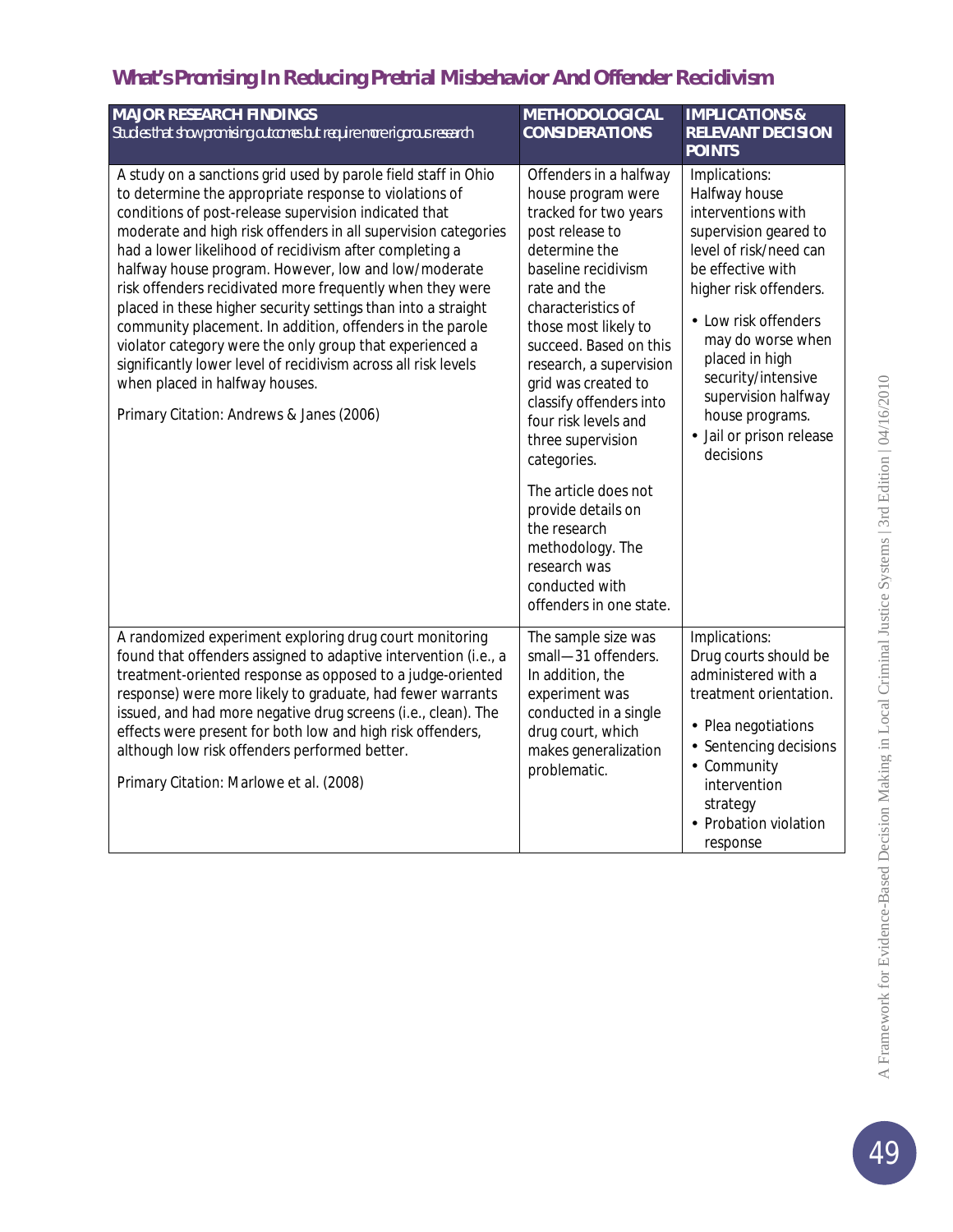| <b>MAJOR RESEARCH FINDINGS</b><br>Studies that show promising outcomes but require more rigorous research                                                                                                                                                                                                                                                                                                                                                                                                                                                                                                                                                                                                                                                                                                                                                                                                                                                                                                                                                                               | <b>METHODOLOGICAL</b><br><b>CONSIDERATIONS</b>                                                                                                                                                                                                                                                       | <b>IMPLICATIONS &amp;</b><br><b>RELEVANT DECISION</b><br><b>POINTS</b>                                                                                                                                                                                                                                                                                                                                       |
|-----------------------------------------------------------------------------------------------------------------------------------------------------------------------------------------------------------------------------------------------------------------------------------------------------------------------------------------------------------------------------------------------------------------------------------------------------------------------------------------------------------------------------------------------------------------------------------------------------------------------------------------------------------------------------------------------------------------------------------------------------------------------------------------------------------------------------------------------------------------------------------------------------------------------------------------------------------------------------------------------------------------------------------------------------------------------------------------|------------------------------------------------------------------------------------------------------------------------------------------------------------------------------------------------------------------------------------------------------------------------------------------------------|--------------------------------------------------------------------------------------------------------------------------------------------------------------------------------------------------------------------------------------------------------------------------------------------------------------------------------------------------------------------------------------------------------------|
| A quasi-experimental study compared outcomes between<br>Breaking the Cycle counties and non-Breaking the Cycle<br>counties with a total sample size of 5,600 adult offenders.<br>(Breaking the Cycle is a community-based drug<br>treatment/intervention program designed to address drug-<br>related crime.) The Breaking the Cycle group had a slight but<br>statistically significant lower likelihood of arrest for any<br>offense and significantly fewer drug arrests overall. In the<br>Breaking the Cycle counties that administered more drug<br>tests and sanctions, offenders with drug conditions had a<br>statistically significant lower likelihood of arrest for any<br>offense and significantly fewer drug arrests.<br>An analysis of the costs and benefits of the Breaking the Cycle<br>program found that it returned \$2.30 to \$5.70 for every dollar<br>invested. The conclusion was that the Breaking the Cycle<br>program is an effective strategy for reducing drug arrests for<br>offenders with drug conditions.<br>Primary Citation: Harrell et al. (2003) | The major limitation<br>is the reliance on<br>secondary data, which<br>limited the analyses<br>(for example, there<br>were no data on<br>treatment utilization).<br>In addition, although<br>some of the findings<br>were statistically<br>significant, most<br>observed differences<br>were modest. | Implications:<br>Programs designed to<br>achieve specific<br>outcomes should be<br>evaluated to<br>determine their<br>effectiveness and<br>overall cost/benefit.<br>Plea negotiations<br>ä,<br>Sentencing<br>recommendations<br>Sentencing decisions                                                                                                                                                         |
| A study of 130 low risk and 57 high risk offenders found<br>strong support for the risk principle in drug courts. High risk<br>offenders (who were scheduled to biweekly status hearings)<br>performed better in drug court than those who were assigned<br>to status hearings as usual (they had more negative drug<br>screens and better attendance at counseling sessions).<br>Primary Citation: Marlowe et al. (2006)<br>Supporting Citations: Lowenkamp, Holsinger, & Latessa (2005)                                                                                                                                                                                                                                                                                                                                                                                                                                                                                                                                                                                               | The sample size for<br>the high risk group<br>was small (57 high risk<br>offenders compared<br>to 130 low risk<br>offenders), and there<br>was limited follow-up<br>on illegal behavior,<br>which limits the ability<br>to generalize about<br>the staying power of<br>the effects.                  | Implications:<br>Drug court<br>participants should be<br>selected based on risk<br>level (i.e., the risk<br>principle holds in drug<br>court settings).<br>Diversion decisions<br>ä,<br>Plea negotiations<br>Sentencing decisions<br>Community<br>intervention<br>strategies                                                                                                                                 |
| A study found that the more time a probation officer spent<br>addressing criminogenic needs and using behavioral<br>techniques with probationers, the lower the rate of<br>recidivism. However, only one third of the probation officers<br>spent a significant amount of time in their sessions discussing<br>these needs. Further, the more time spent discussing the<br>conditions of probation, the higher the recidivism rate. In<br>situations where less than 15 minutes were spent discussing<br>probation conditions, the recidivism rate was 19% compared<br>to 42% when more time was devoted to discussing probation<br>conditions.<br>Primary Citation: Bonta et al. (2008)                                                                                                                                                                                                                                                                                                                                                                                                | This was a single site<br>study and there were<br>problems in<br>implementing the<br>intervention model as<br>designed.                                                                                                                                                                              | Implications:<br>Supervision officers<br>should spend the<br>majority of their time<br>working with<br>offenders on<br>criminogenic needs<br>(rather than focusing<br>on conditions of<br>supervision that are<br>non-criminogenic), use<br>behavioral techniques,<br>and devote at least 15<br>minutes per session to<br>issues related to<br>criminogenic needs.<br>Community<br>٠<br>supervision strategy |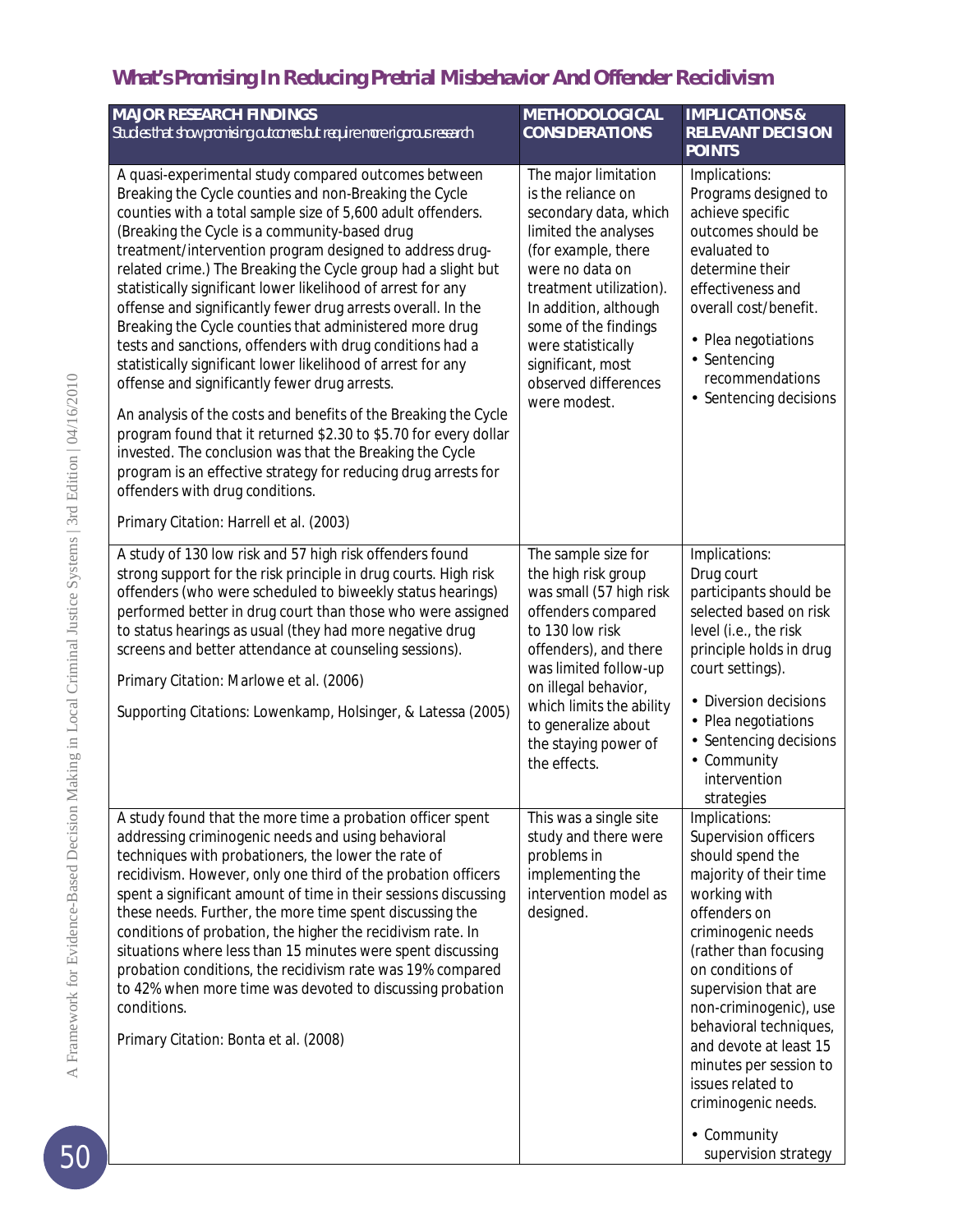| <b>MAJOR RESEARCH FINDINGS</b>                                                                                                                                                                                                                                                                                                                                                                                                                                                                                                                                                                                                                                                                                                                                                                                                                                                                                                                                                                                                                                       | <b>METHODOLOGICAL</b>                                                                                                                                                                                                                                                                                                                                               | <b>IMPLICATIONS &amp;</b>                                                                                                                                                                                                                                                                                                                                            |
|----------------------------------------------------------------------------------------------------------------------------------------------------------------------------------------------------------------------------------------------------------------------------------------------------------------------------------------------------------------------------------------------------------------------------------------------------------------------------------------------------------------------------------------------------------------------------------------------------------------------------------------------------------------------------------------------------------------------------------------------------------------------------------------------------------------------------------------------------------------------------------------------------------------------------------------------------------------------------------------------------------------------------------------------------------------------|---------------------------------------------------------------------------------------------------------------------------------------------------------------------------------------------------------------------------------------------------------------------------------------------------------------------------------------------------------------------|----------------------------------------------------------------------------------------------------------------------------------------------------------------------------------------------------------------------------------------------------------------------------------------------------------------------------------------------------------------------|
| Studies that show promising outcomes but require more rigorous research                                                                                                                                                                                                                                                                                                                                                                                                                                                                                                                                                                                                                                                                                                                                                                                                                                                                                                                                                                                              | <b>CONSIDERATIONS</b>                                                                                                                                                                                                                                                                                                                                               | <b>RELEVANT DECISION</b><br><b>POINTS</b>                                                                                                                                                                                                                                                                                                                            |
| A study found that judges who used bail guidelines were<br>more consistent in their decision making regarding release on<br>recognizance than judges who did not use bail guidelines. The<br>judges who used guidelines were more likely to grant ROR to<br>non-seriously charged defendants and to be more stringent<br>with defendants facing more serious charges than the control<br>group, who lacked this level of consistency in their decisions.<br>In addition, with regard to defendants classified within the<br>cash bail decision group in the guidelines, 65% of the judges<br>who used guidelines set bail in this range, while only 38% of<br>the judges in the control group set bail similarly.<br>The equity of bail decisions involves decision making in which<br>one would expect "similarly situated" defendants to be<br>treated in a similar manner, which was confirmed by this<br>study. The variation in bail amounts was substantially reduced<br>among the judges using guidelines.<br>Primary Citation: Goldkamp & Gottfredson (1985) | This was an<br>experimental study of<br>bail guidelines looking<br>at 960 cases and<br>conducted over a 14-<br>month period. Judges<br>were randomly<br>assigned to an<br>experimental group,<br>which would use bail<br>guidelines, or a<br>comparison group,<br>which would set bail<br>decisions as they had<br>in the past.<br>This was a single site<br>study. | Implications:<br>Providing judicial<br>officers with objective<br>information about<br>offenders'<br>backgrounds and<br>community ties (as<br>well as about the<br>charges against the<br>defendant) coupled<br>with the use of a<br>validated instrument<br>helps produce more<br>equitable and effective<br>pretrial decisions.<br>· Pretrial release<br>decisions |
| A review of 50 studies (of 55 drug courts) found that the<br>recidivism rate (for both drug and non-drug offenses) was<br>lower on average for drug court participants than for those in<br>the comparison group (38% compared to 50%). Three studies<br>that used random assignment and did not have a high<br>participant attrition rate demonstrated a reduction from 50%<br>to 43%. In addition, other studies that used a group of eligible<br>but non-referred offenders as the comparison group also<br>observed a moderate reduction in reoffending.<br>Programs that used either a pre-plea or post-plea model were<br>more effective than those that employed a mixed model.<br>Moreover, programs that offered a clear incentive for<br>completion (e.g., dismissal of charges) had greater success<br>than those that did not. Finally, drug courts that used a single<br>dedicated provider were more successful because they were<br>more likely to use a cognitive behavioral model.<br>Primary Citation: Wilson, Mitchell, & MacKenzie (2006)        | None noted.                                                                                                                                                                                                                                                                                                                                                         | Implications:<br>Drug courts should<br>consider adopting a<br>pre-plea or post-plea<br>model, providing<br>offenders with<br>incentives for<br>completion, and using<br>cognitive behavioral<br>techniques.<br>· Diversion decisions<br>Plea negotiations<br>Sentencing<br>recommendations<br>· Sentencing decisions                                                 |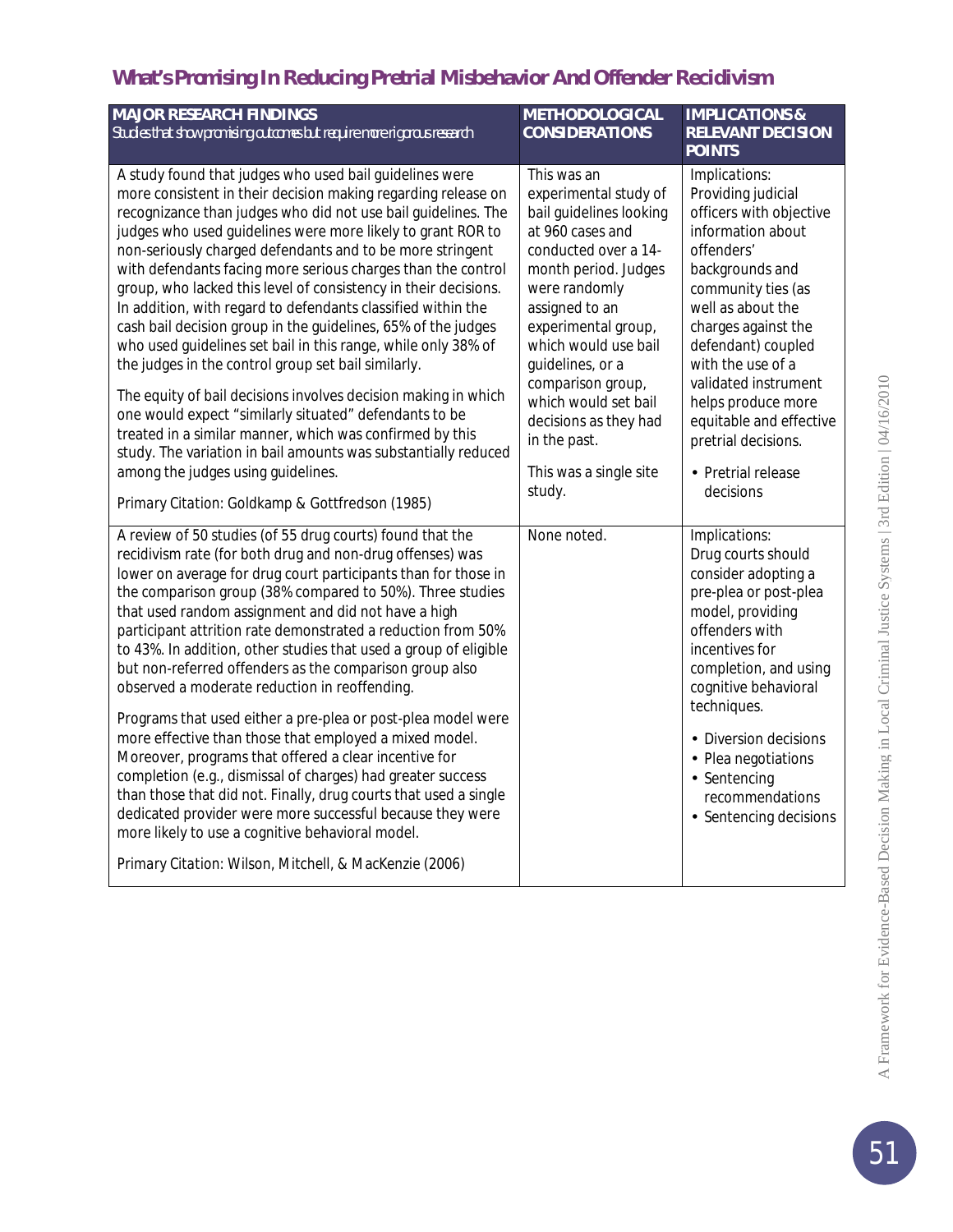| <b>MAJOR RESEARCH FINDINGS</b><br>Studies that show promising outcomes but require more rigorous research                                                                                                                                                                                                                                                                                                                                                                                                                                                                                                                                                                                                                                                                                                                                                                                                                                                                                                                                                                                                                                                                                                                                                                                                                                                | <b>METHODOLOGICAL</b><br><b>CONSIDERATIONS</b>                                                               | <b>IMPLICATIONS &amp;</b><br><b>RELEVANT DECISION</b><br><b>POINTS</b>                                                                                                                                                                                                                                                                                                                                                                                        |
|----------------------------------------------------------------------------------------------------------------------------------------------------------------------------------------------------------------------------------------------------------------------------------------------------------------------------------------------------------------------------------------------------------------------------------------------------------------------------------------------------------------------------------------------------------------------------------------------------------------------------------------------------------------------------------------------------------------------------------------------------------------------------------------------------------------------------------------------------------------------------------------------------------------------------------------------------------------------------------------------------------------------------------------------------------------------------------------------------------------------------------------------------------------------------------------------------------------------------------------------------------------------------------------------------------------------------------------------------------|--------------------------------------------------------------------------------------------------------------|---------------------------------------------------------------------------------------------------------------------------------------------------------------------------------------------------------------------------------------------------------------------------------------------------------------------------------------------------------------------------------------------------------------------------------------------------------------|
| A meta-analysis of 140 studies of community (intermediate)<br>sanctions and 325 studies of incarceration found that, for<br>intermediate sanctions, there appeared to be a "net<br>widening" effect through the targeting of individuals who<br>would not have previously received as severe a sanction. In<br>addition, there was no indication that these more severe<br>sanctions were more effective than traditional community<br>supervision. In the 47 studies of intensive supervision<br>included in this review, there was no difference between the<br>groups, with each having a recidivism rate of 29%. However,<br>there was an indication that the inclusion of a treatment<br>component with the intensive supervision program resulted<br>in a 10% reduction in recidivism.<br>The analysis of whether longer periods of incarceration<br>produced lower recidivism rates included two components:<br>one comparing similar offenders who spent more time<br>(averaging over 30 months) in prison compared with less<br>(averaging less than 17 months) and the second comparing<br>offenders who were sent to prison for a brief time with a<br>similar group not receiving a prison sentence. Neither of<br>these analyses exhibited different effects on recidivism.<br>Primary Citation: Gendreau, Goggin, Cullen, & Andrews (2001) | Methodological rigor<br>was not included as a<br>criterion for inclusion<br>in the meta-analysis.            | Implications:<br>Intermediate<br>sanctions should<br>be utilized with<br>recognition of both<br>their ability to achieve<br>certain outcomes and<br>their limitations, such<br>as accountability as<br>opposed to risk<br>reduction. Careful<br>controls should be put<br>in place when<br>implementing<br>intermediate sanctions<br>to avoid unintended<br>net widening.<br>· Plea negotiations<br>· Sentencing<br>recommendations<br>· Sentencing decisions |
| A meta-analysis of 131 studies for almost 750,000 adult<br>offenders found that the strongest predictors of recidivism<br>proved to be criminogenic need, criminal history/history of<br>antisocial behavior, social achievement, age/gender/race, and<br>family factors. Both static and dynamic predictors proved<br>important. Overall, validated risk assessment instruments<br>proved to be superior to static measures and indices of<br>antisociality. Early family factors and pre-adult antisocial<br>behavior are correlated with recidivism but are rarely<br>included in adult offender risk assessments. Focus on<br>personal distress, social class, and, to a lesser extent,<br>intelligence is contraindicated based on the empirical<br>evidence.<br>Primary Citation: Gendreau, Goggin, & Little (1996)<br>Supporting Citation: Andrews et al. (1990); French &<br>Gendreau (2003)                                                                                                                                                                                                                                                                                                                                                                                                                                                     | The studies included<br>in the meta-analysis<br>had an over-<br>representation of<br>males in their samples. | Implications:<br>Validated risk<br>assessments should be<br>used and include both<br>static and dynamic risk<br>factors.<br>Charging decisions<br>Diversion decisions<br>Plea negotiations<br>· Sentencing<br>recommendations<br>· Sentencing decisions<br>· Community<br>intervention<br>strategy                                                                                                                                                            |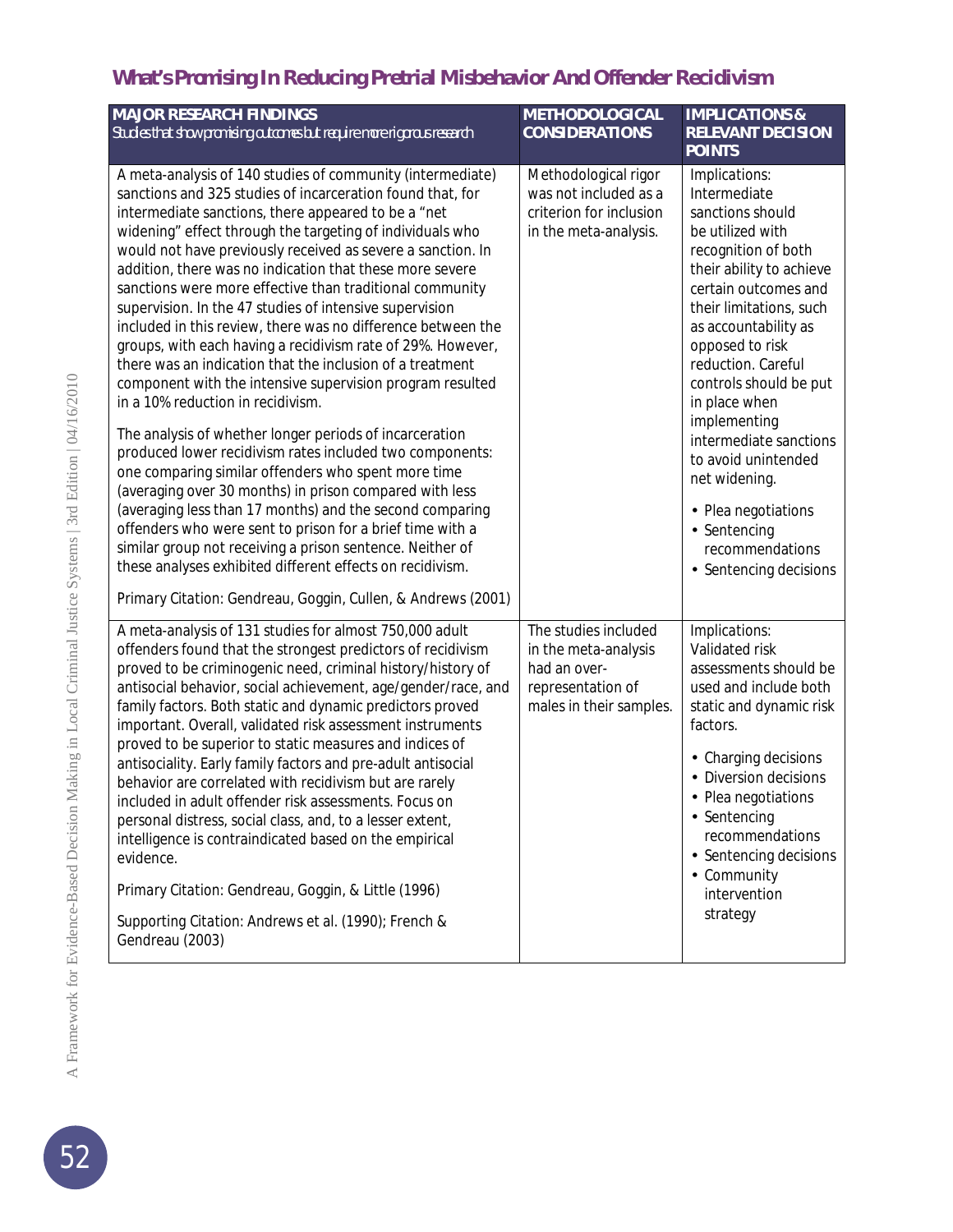| <b>MAJOR RESEARCH FINDINGS</b>                                                                                                                                                                                                                                                                                                                                                                                                                                                                                | <b>METHODOLOGICAL</b>                                                                                                                                                                                                                                                      | <b>IMPLICATIONS &amp;</b>                                                                                                                                                                              |
|---------------------------------------------------------------------------------------------------------------------------------------------------------------------------------------------------------------------------------------------------------------------------------------------------------------------------------------------------------------------------------------------------------------------------------------------------------------------------------------------------------------|----------------------------------------------------------------------------------------------------------------------------------------------------------------------------------------------------------------------------------------------------------------------------|--------------------------------------------------------------------------------------------------------------------------------------------------------------------------------------------------------|
| Studies that show promising outcomes but require more rigorous research                                                                                                                                                                                                                                                                                                                                                                                                                                       | <b>CONSIDERATIONS</b>                                                                                                                                                                                                                                                      | <b>RELEVANT DECISION</b><br><b>POINTS</b>                                                                                                                                                              |
| A meta-analysis of 70 prison-based treatment studies found<br>higher effect sizes resulting from behavioral programs and<br>programs with greater integrity in terms of implementation.<br>In particular, programs that targeted criminogenic needs had<br>increased effects on recidivism, which increased with the<br>number of criminogenic needs targeted. Overall, the study<br>found that misconduct was reduced by about 26% through<br>programming.<br>Primary Citation: French & Gendreau (2003)     | The meta-analysis had<br>few studies of women<br>offenders, and it did<br>not control for factors<br>that have been<br>demonstrated to<br>influence misconduct<br>(i.e., prison<br>overcrowding,<br>population instability<br>through transfers,<br>security level, etc.). | Implications:<br>Enhanced prison<br>management will<br>result through a<br>strategy in which<br>programming has a<br>central role.<br>Sentencing decisions<br>Correctional<br>programming<br>decisions |
|                                                                                                                                                                                                                                                                                                                                                                                                                                                                                                               | The authors note that<br>important offender<br>characteristics (risk,<br>need, misconduct<br>history) may moderate<br>the findings.                                                                                                                                        |                                                                                                                                                                                                        |
| A summary of 30 meta-analyses found that overall treatment<br>reduces recidivism about 9-10%, and slightly higher for<br>"appropriate" services, when the program is matched to the<br>offender's unique traits; community programs have greater<br>effect sizes; there is some influence of age of offenders on<br>recidivism outcome; and larger effect sizes are derived from<br>programs with higher risk offenders.<br>Primary Citation: McGuire (2002)<br>Supporting Citation: French & Gendreau (2003) | This is a summary of<br>evaluation studies and<br>does not have any<br>controls. In addition,<br>evaluations of juvenile<br>programs are over-<br>represented in the<br>summary, as are<br>males.                                                                          | Implications:<br>Treatment<br>programming should<br>be targeted to higher<br>risk offenders and<br>their criminogenic<br>needs, and preferably<br>(though not<br>exclusively) be<br>community based.   |
|                                                                                                                                                                                                                                                                                                                                                                                                                                                                                                               |                                                                                                                                                                                                                                                                            | · Plea negotiations<br>· Sentencing<br>recommendations<br>· Sentencing decisions<br>- Community<br>intervention<br>strategy                                                                            |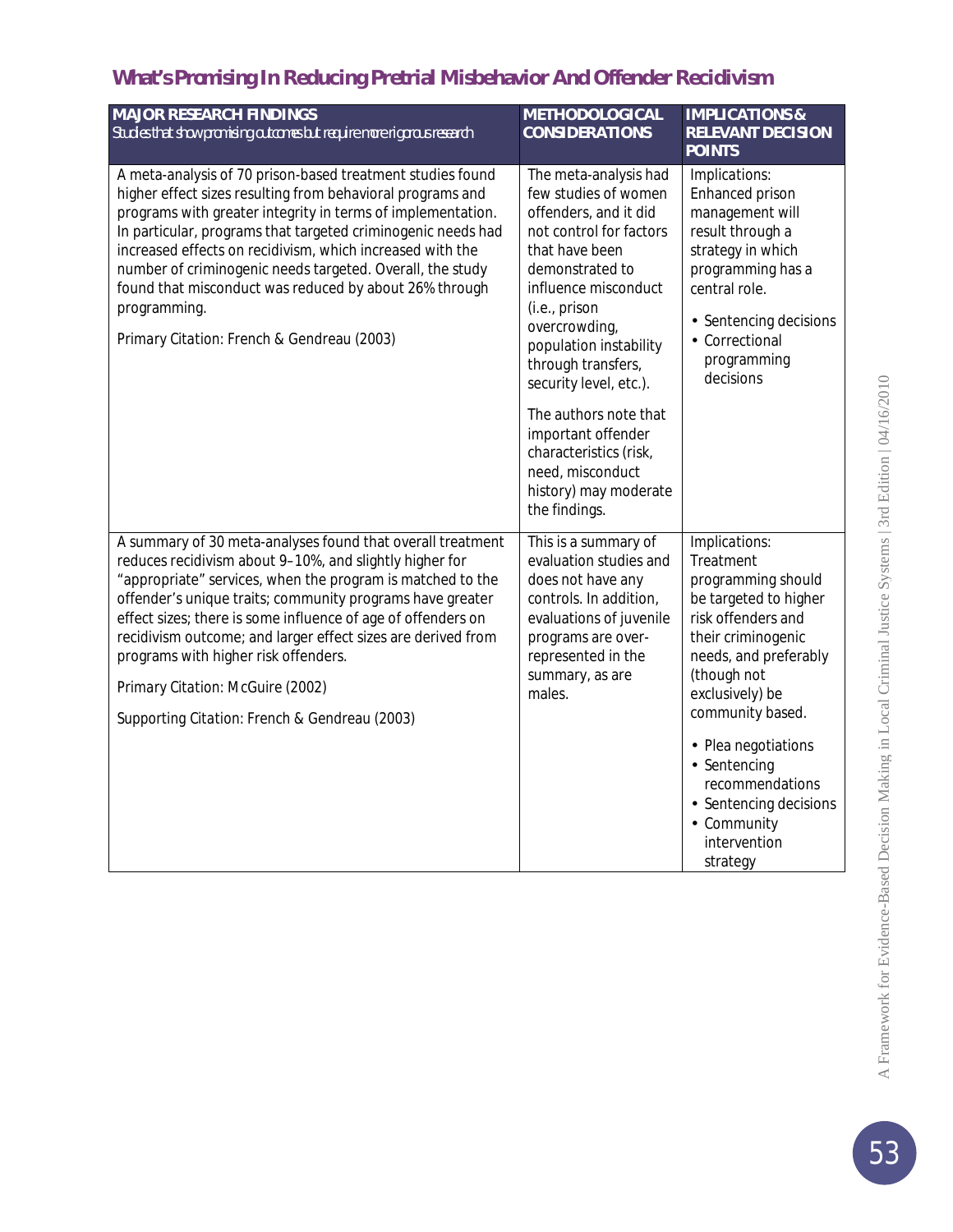| <b>MAJOR RESEARCH FINDINGS</b><br>Studies that show promising outcomes but require more rigorous research                                                                                                                                                                                                                                                                                                                                                                                                                                                                                                                                                                                                                                                                                                                                                                                                                                                                                                                                                    | <b>METHODOLOGICAL</b><br><b>CONSIDERATIONS</b>                                                                                                                                                                                        | <b>IMPLICATIONS &amp;</b><br><b>RELEVANT DECISION</b><br><b>POINTS</b>                                                                                                                                                   |
|--------------------------------------------------------------------------------------------------------------------------------------------------------------------------------------------------------------------------------------------------------------------------------------------------------------------------------------------------------------------------------------------------------------------------------------------------------------------------------------------------------------------------------------------------------------------------------------------------------------------------------------------------------------------------------------------------------------------------------------------------------------------------------------------------------------------------------------------------------------------------------------------------------------------------------------------------------------------------------------------------------------------------------------------------------------|---------------------------------------------------------------------------------------------------------------------------------------------------------------------------------------------------------------------------------------|--------------------------------------------------------------------------------------------------------------------------------------------------------------------------------------------------------------------------|
| The effectiveness of graduated sanctions in deterring non-<br>compliant acts is contingent on the certainty, swiftness, and<br>fairness (consistency and proportionality) of the response. In<br>addition, the supervision process must be proactive and have<br>the following critical elements: (a) it must inform the offender<br>about the behavior that constitutes an infraction and about<br>the potential consequence for that behavior, (b) it must<br>ensure that the judiciary, supervision agents, and other<br>treatment agencies adhere to the sanctioning model, and<br>(c) it must uphold the offender's dignity throughout the<br>process of change. Thus, a sound graduated sanctions model<br>should clearly define infractions, utilize a swift process for<br>responding to infractions, respond to sanctions using a<br>structured sanction menu with consequences, and employ<br>behavioral contracts for offenders with written offender<br>acknowledgement of violation behavior.<br>Primary Citation: Taxman, Soule, & Gelb (1999) | This is not a research<br>project that makes<br>statistical inferences<br>to a larger population;<br>however, the<br>discussion is<br>supported by citation<br>of numerous<br>individual studies.                                     | Implications:<br>Immediacy, fairness,<br>consistency, and<br>proportionality in<br>responding to<br>misbehavior are<br>important.<br>- Community<br>intervention<br>strategy<br>· Probation/parole<br>violation response |
| A study predicting risk using an assessment instrument<br>for pretrial populations examined the following factors:<br>charge type, pending charges, outstanding warrants, prior<br>convictions, prior failures to appear, prior violent convictions,<br>length of time at current residence, employment status, and<br>history of drug abuse. Statistical analysis showed that the<br>instrument seemed to predict equally across gender, race,<br>and geographic location.                                                                                                                                                                                                                                                                                                                                                                                                                                                                                                                                                                                  | There is no measure of<br>association between<br>risk score and<br>outcome (e.g., failure<br>to appear or rearrest).<br>In the Federal study,<br>there were no data<br>on fulfillment of<br>conditions or the<br>quality of services. | Implications:<br>By assessing risk,<br>decision makers are<br>able to base the use of<br>pretrial detention and<br>release conditions on<br>level of risk.<br>Pretrial release<br>decisions                              |
| The study found that not only did the instrument predict for<br>failure to appear (i.e., high risk defendants were less likely to<br>appear), but it also predicted for danger to the community<br>(i.e., higher risk defendants were more likely to be arrested<br>pretrial) and for failure due to technical violations (i.e., higher<br>risk defendants were more likely to have technical violations).                                                                                                                                                                                                                                                                                                                                                                                                                                                                                                                                                                                                                                                   |                                                                                                                                                                                                                                       |                                                                                                                                                                                                                          |
| A similar test in Federal Court found that offenders with<br>different risk levels may respond to pretrial conditions<br>differently. In addition, most conditions did not have an<br>impact on recidivism risk for low risk offenders. This finding is<br>supported by another study of Federal District Court in the<br>District of Columbia.                                                                                                                                                                                                                                                                                                                                                                                                                                                                                                                                                                                                                                                                                                              |                                                                                                                                                                                                                                       |                                                                                                                                                                                                                          |
| Primary Citations: VanNostrand (2003); VanNostrand &<br>Keebler (2009)                                                                                                                                                                                                                                                                                                                                                                                                                                                                                                                                                                                                                                                                                                                                                                                                                                                                                                                                                                                       |                                                                                                                                                                                                                                       |                                                                                                                                                                                                                          |
| Supporting Citation: Winterfield, Coggeshall, & Harrell (2003)                                                                                                                                                                                                                                                                                                                                                                                                                                                                                                                                                                                                                                                                                                                                                                                                                                                                                                                                                                                               |                                                                                                                                                                                                                                       |                                                                                                                                                                                                                          |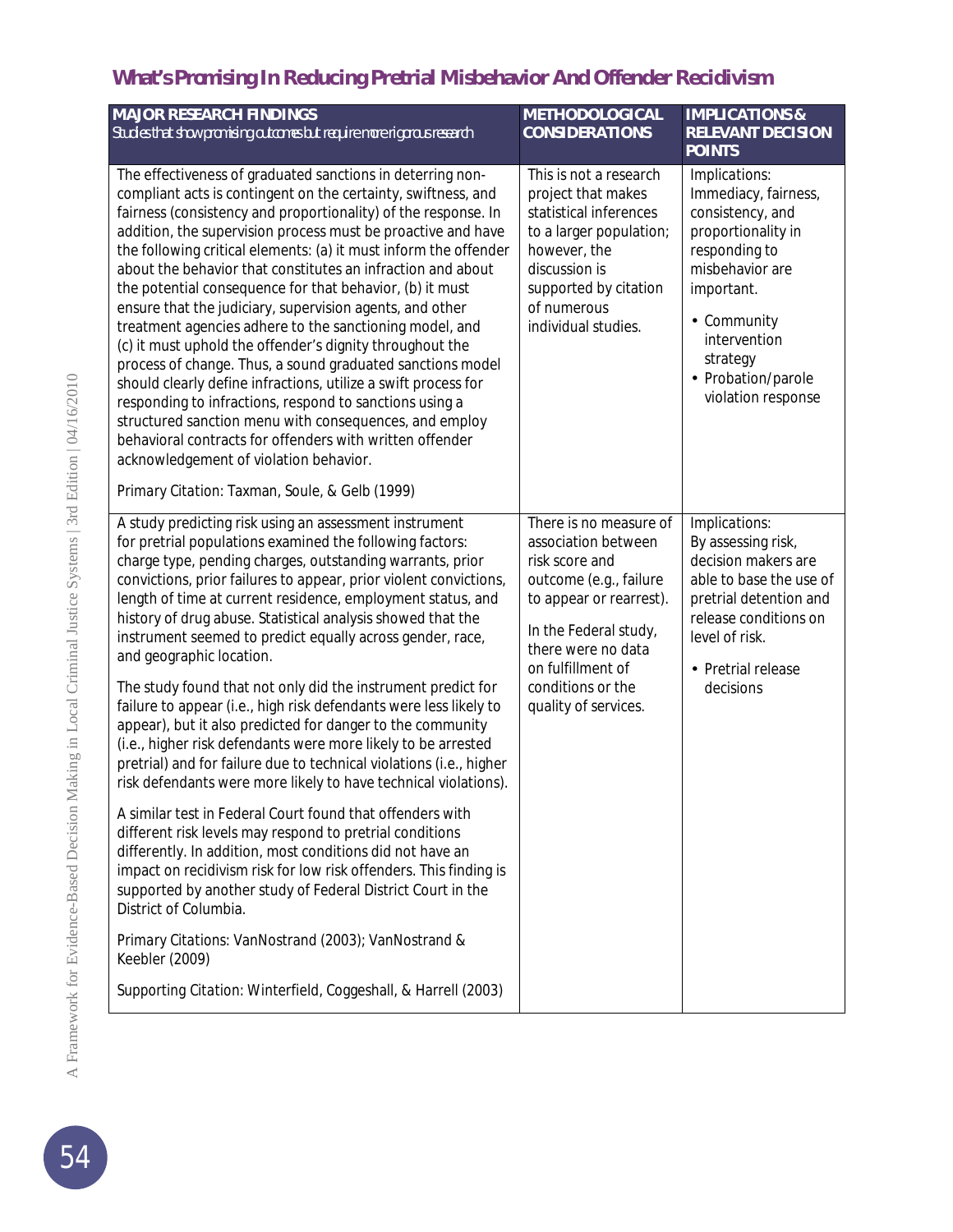## *What's Not Clear* **In Reducing Pretrial Misbehavior And Offender Recidivism**

| <b>MAJOR RESEARCH FINDINGS</b><br>Findings that contradict or conflict with other studies and require additional<br>rigorous research                                                                                                                                                                                                                                                                                                                                                                                                                                                                                                                                                                                                                                                                                                                                                                                                                                                                                      | <b>METHODLOGICAL</b><br><b>CONSIDERATIONS</b>                                                                                                                                                                                                                                                                             | <b>IMPLICATIONS &amp;</b><br><b>RELEVANT DECISION</b><br><b>POINTS</b>                                                                              |
|----------------------------------------------------------------------------------------------------------------------------------------------------------------------------------------------------------------------------------------------------------------------------------------------------------------------------------------------------------------------------------------------------------------------------------------------------------------------------------------------------------------------------------------------------------------------------------------------------------------------------------------------------------------------------------------------------------------------------------------------------------------------------------------------------------------------------------------------------------------------------------------------------------------------------------------------------------------------------------------------------------------------------|---------------------------------------------------------------------------------------------------------------------------------------------------------------------------------------------------------------------------------------------------------------------------------------------------------------------------|-----------------------------------------------------------------------------------------------------------------------------------------------------|
| A study of 2,014 adult and juvenile offenders in five sites found<br>that offenders placed in the Treatment Alternatives to Street<br>Crime (TASC) program had lower drug use in three of the five<br>sites studied. Two of the sites reported fewer drug crimes<br>based on self-report data, and there was no difference in<br>reoffending in three sites. In addition, TASC offenders<br>performed worse in terms of new arrests and technical<br>violations in two sites.<br>Primary Citation: Anglin, Longshore, & Turner (1999)                                                                                                                                                                                                                                                                                                                                                                                                                                                                                      | The follow-up period<br>was only six months.<br>Also, the<br>comparisons of TASC<br>were made to other<br>interventions or<br>probation rather<br>than a treatment/no<br>treatment<br>comparison.                                                                                                                         | Implications:<br>Not applicable<br>· Plea negotiations<br>Sentencing<br>recommendation<br>Sentencing decisions<br>Community<br>supervision strategy |
| A randomized experiment on the effects of drug testing during<br>pretrial release on offender misconduct found there was no<br>statistically significant difference between the treatment and<br>control groups with regard to failure to appear or rearrest. The<br>overall conclusion is that the use of drug testing during the<br>pretrial period did not significantly reduce pretrial misconduct.<br>Primary Citation: Britt, Gottfredson, & Goldkamp (1992)                                                                                                                                                                                                                                                                                                                                                                                                                                                                                                                                                         | There was significant<br>attrition in both<br>study sites. In<br>addition, in one of<br>the sites, 20% of the<br>treatment group did<br>not receive a drug<br>test and, among<br>other individuals, the<br>amount of testing<br>was varied. As such,<br>there are concerns<br>about the integrity of<br>the intervention. | Implications:<br>Not applicable<br>· Pretrial release<br>decisions                                                                                  |
| A study of 1,378 defendants from 12 urban and rural counties<br>in North Carolina found that the seriousness of charges and the<br>presence of codefendants influenced the final disposition. The<br>seriousness of charges affected the severity of the sentence for<br>defendants who were found guilty. The presence of<br>codefendants increased the odds of dismissal for Class 1 felony<br>defendants. Defendants' prior criminal history did not affect<br>odds of dismissal but did increase severity of sentencing. Black<br>defendants charged with Class 2 felonies were more likely to<br>have longer stays in pretrial detention. Longer time in pretrial<br>detention influenced court disposition. Whether the defendant<br>had a private versus public defender did not affect the<br>likelihood of charges being dismissed. Plea bargaining was<br>related to the length of sentence for moderate to high risk<br>groups (where risk is related to detention).<br>Primary Citation: Clarke & Kurtz (1983) | Risk was defined as<br>the probability of<br>detention, not the<br>probability of future<br>reoffending.                                                                                                                                                                                                                  | Implications:<br>Not applicable<br>Charging decisions<br>Plea negotiations<br>Pretrial release<br>÷.<br>decisions                                   |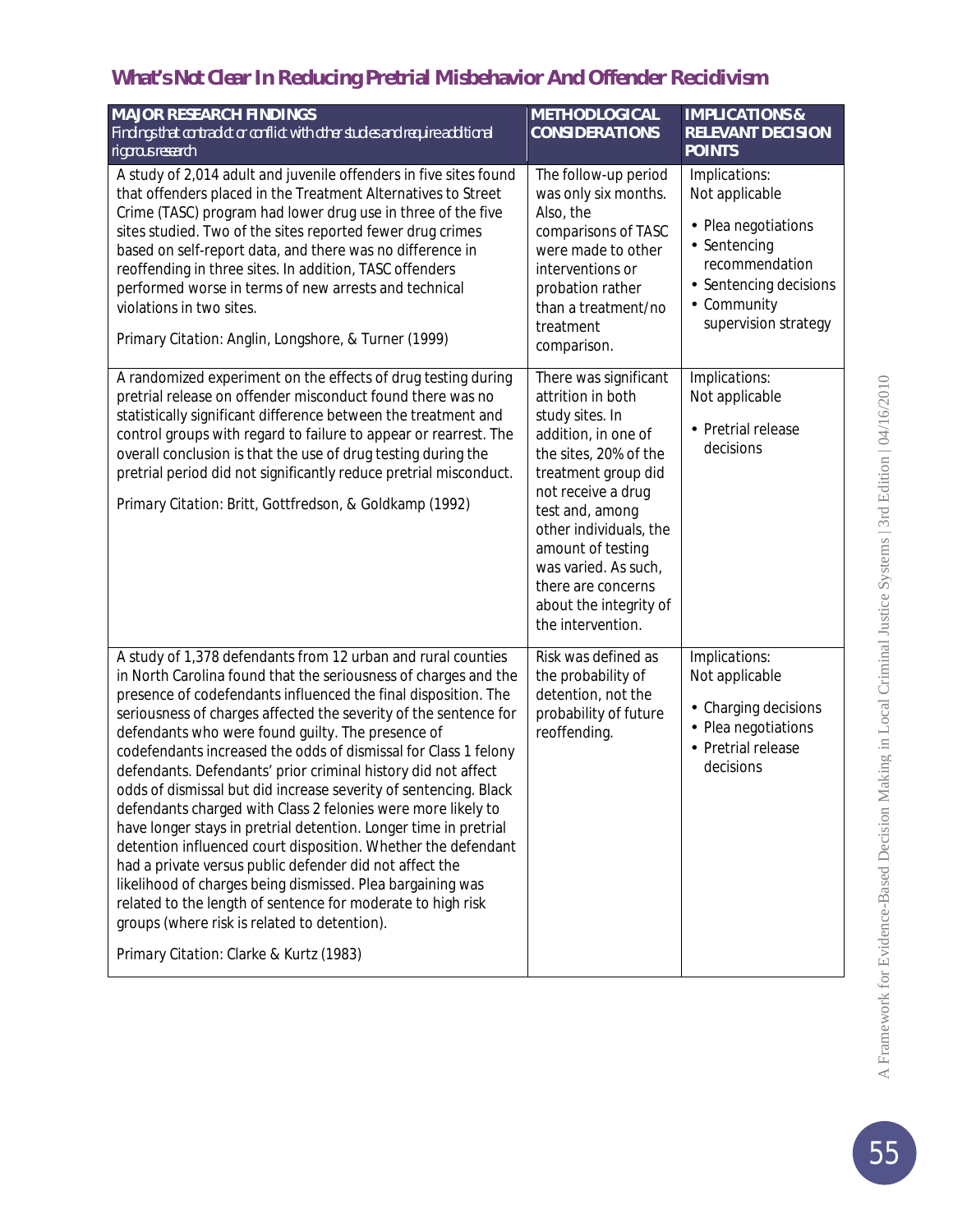## **USING EVIDENCE TO INFORM DECISION MAKING**

Despite their commitment to applying research to decision making, some criminal justice professionals express confusion over how to apply evidence when it conflicts with personal experience. How much emphasis should be placed on research versus experience? This tension is understandable, particularly when research is in opposition to intuition or experience (such as the empirically supported findings that providing programming to lower risk offenders can increase recidivism or that increasing the degree of punishment can increase recidivism). Even when research is not in opposition to beliefs or experience, outcomes are never a 100% guarantee (i.e., some false positives and false negatives are to be expected, regardless of the strength of the evidence), although, when following the evidence, favorable outcomes are more likely to occur than unfavorable outcomes.



**Tension Between Experience and Research**

The model below is presented as a way to reconcile seemingly contradictory understandings. It suggests the following:

- 1. Decision makers begin the decision making process with an understanding of the existing research. In some cases, the relevant research findings will be fairly robust; in others, it will be sparse or absent.
- 2. When the research is insufficient, decision makers defer to promising practice findings. These findings are weaker than research evidence because they either have not been subject to rigorous testing or been replicated; nonetheless, they can provide more external explanatory power than belief or personal experience alone.
- 3. When personal experience conflicts with research evidence/promising practice, decision makers weigh the preponderance of evidence with the strength of experience.
- 4. If the conclusion inferred from the evidence is not followed, decision makers are encouraged to monitor outcomes to determine if the desired results are achieved. Without this, perceptions will neither be affirmed nor challenged and new learning will not result.

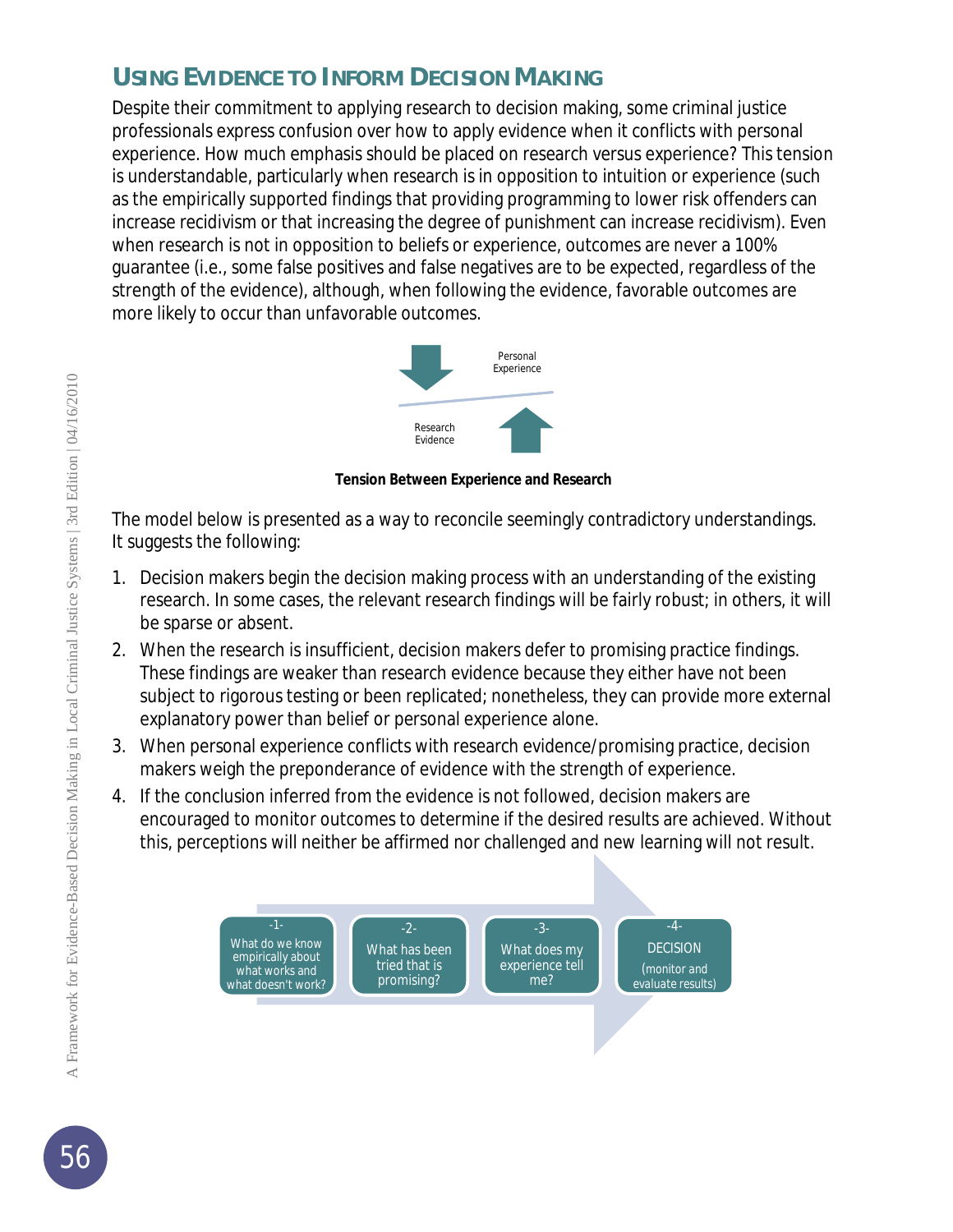## *APPENDIX 4: 2009 ZOGBY INTERNATIONAL PUBLIC OPINION SURVEY*

Zogby International was commissioned by the National Institute of Corrections and its Evidence-Based Decision Making in Local Criminal Justice Systems partners to conduct a telephone survey of likely voters from July 31, 2009 to August 4, 2009. The target sample was 1,005 interviews, with approximately 39 questions asked. Samples were randomly drawn from telephone compact discs of a national listed sample.

Zogby International surveys employ sampling strategies in which selection probabilities are proportional to population size within area codes and exchanges. Up to six calls are made to reach a sampled phone number. Cooperation rates are calculated using one of the American Association of Public Opinion Research's approved methodologies<sup>[59](#page-56-0)</sup> and are comparable to other professional public-opinion surveys conducted using similar sampling strategies.<sup>[60](#page-56-1)</sup> Weighting by region, political party, age, race, religion, and gender is used to adjust for non-response. The margin of error is +/– 3.2 percentage points.

A report from NIC is anticipated in 2010 to more fully describe this study and its results.

j

<span id="page-56-1"></span><span id="page-56-0"></span><sup>59</sup> The American Association of Public Opinion Research, 2009.

<sup>60</sup> Sheppard & Haas, 2003.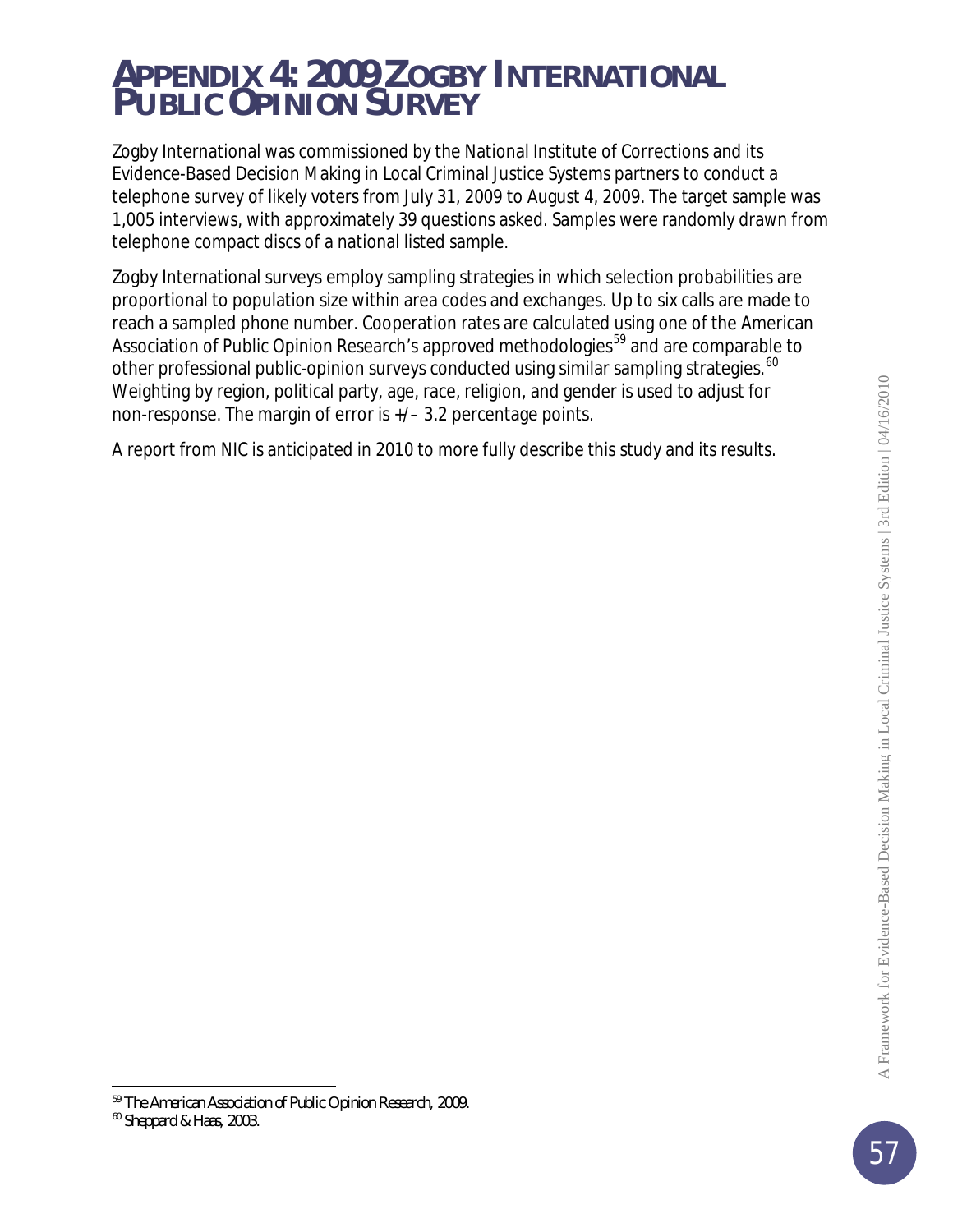# *APPENDIX 5: GLOSSARY OF TERMS*

The terms used in this document have specific meanings within the context of a harm reduction philosophy and an evidence-based decision making model.

- *Criminogenic:* Attributes or characteristics of the individual or his/her environment that produce or tend to produce criminal behavior and recidivism.
- *Data:* A collection of observations or statistics used to measure and analyze interventions.
- *Data-driven:* The ongoing collection and analysis of data to track performance and inform policy and practice.
- *Defendant:* A person who has been formally charged with a crime.
- *Evidence-based:* Conclusions drawn from rigorous research studies that have been replicated numerous times with defined, measurable outcomes about the effectiveness of an intervention or process.
- *Goal:* The desired end result of an effort. ä,
- *Objective:* Measurable, short-term indicators or benchmarks that indicate progress is being made toward the goal.
- *Offender:* A person convicted of a criminal charge.
- *Outcome:* Change that occurs as a result of an action or intervention.
- *Performance measure:* A quantifiable measure that is used to support the decision making process by documenting how well specific functions or processes are carried out.
- *Research:* The systematic analysis of data, using scientific methods, to study the effect of an intervention.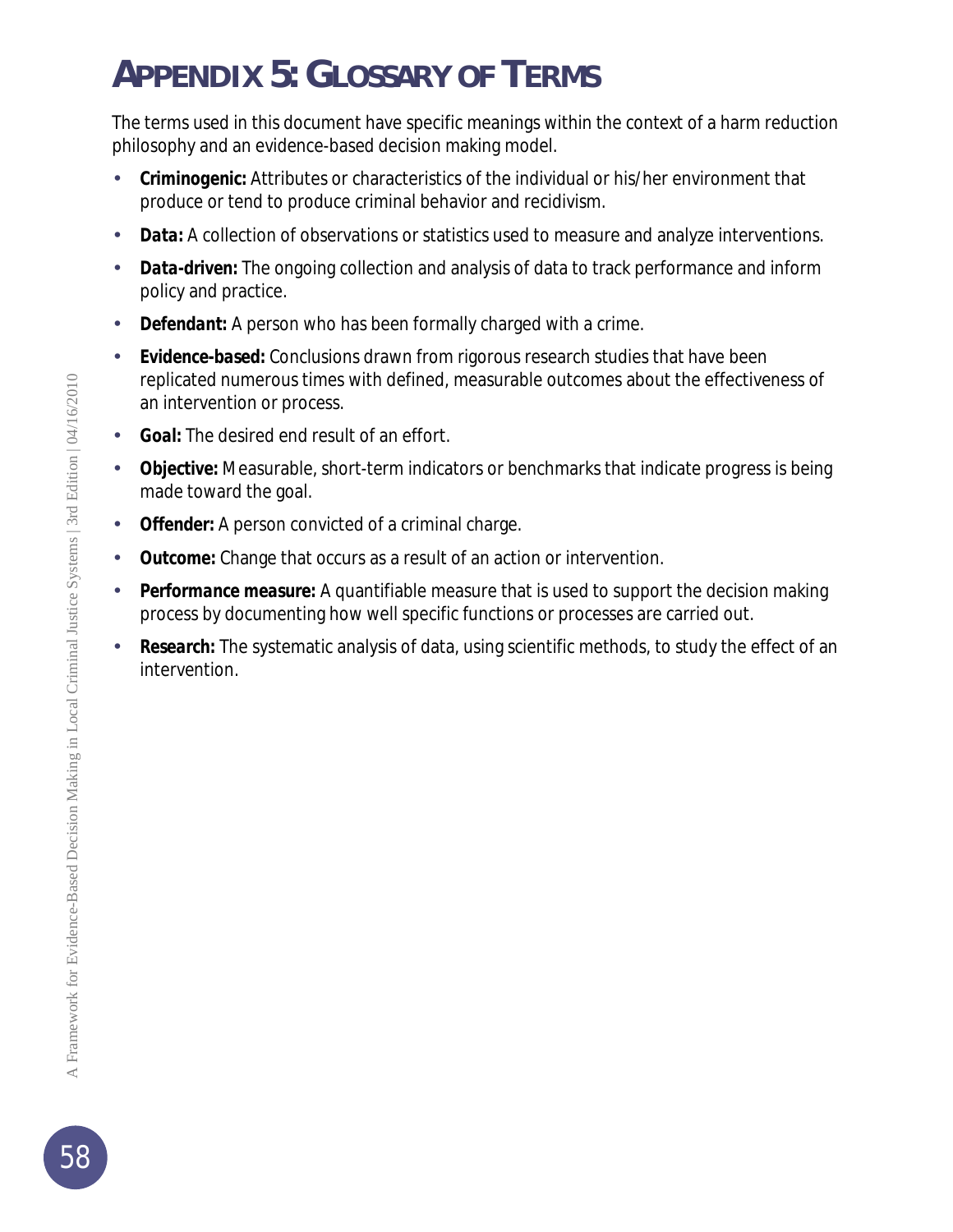## *APPENDIX 6: BIBLIOGRAPHY*

Adler, P. S., Kwon, S., & Heckscher, C. (2008). Perspective—Professional work: The emergence of collaborative community. *Organization Science, 19*(2), 359–376.

The American Association of Public Opinion Research. (2009). *Standard definitions: Final dispositions of case codes and outcome rates of surveys*, p. 38. Retrieved from http://www.aapor.org/AM/Template.cfm?Section=Standard\_Definitions&Template=/ CM/ContentDisplay.cfm&ContentID=1819

American Medical Association. (2002). *AMA principles of medical ethics (2001).* Chicago, IL: Author. Retrieved from http://www.cirp.org/library/statements/ama/

Andrews, D. A. (2007). Principles of effective correctional programs. In L. L. Motiuk and R. C. Serin (Eds.), *Compendium 2000 on effective correctional programming.* Ottawa, ON: Correctional Service Canada. Retrieved from http://www.csc-scc.gc.ca/text/rsrch/compendium/2000/index-eng.shtml

Andrews, D. A., & Bonta, J. (1998). *The psychology of criminal conduct* (2nd ed.). Cincinnati, OH: Anderson Publishing Company.

Andrews, D. A., & Bonta, J. (2006). *The psychology of criminal conduct* (4th ed.). Newark, NJ: Anderson Publishing Company.

Andrews, D. A., & Bonta, J. (2007). *Risk-need-responsivity model for offender assessment and rehabilitation* (2007-06). Ottawa: Public Safety Canada.

Andrews, D. A., Bonta, J., & Wormith, J. S. (2006). The recent past and near future of risk and/or need assessment. *Crime and Delinquency, 52*(1), 7–27.

Andrews, D. A., & Dowden, C. (2007). The risk-need-responsivity model of assessment in human service and prevention and corrections crime prevention jurisprudence. *Canadian Journal of Criminology and Criminal Justice, 49*(4), 439–464.

Andrews, D. A., Dowden, C., & Gendreau, P. (1999). *Clinically relevant and psychologically informed approaches to reduced reoffending: A meta-analytic study of human service, risk, need, responsivity, and other concerns in justice contexts*. Unpublished manuscript. Ottawa, ON: Carleton University.

Andrews, S., & Janes, L. (2006). Ohio's evidence-based approach to community sanctions and supervision. *Topics in Community Corrections: Effectively Managing Violations and Revocations, Annual Issue, 2006*. Washington DC: U.S. Department of Justice, National Institute of Corrections.

Andrews, D. A., Zinger, I., Hoge, R. D., Bonta, J., Gendreau, P., & Cullen, F. T. (1990). Does correctional treatment work? A clinically relevant and psychologically informed meta-analysis. *Criminology, 28*, 369–404.

Anglin, M. D., Longshore, D., & Turner, S. (1999). Treatment Alternatives to Street Crime (TASC): An evaluation of five programs. *Criminal Justice and Behavior, 26*(2), 168–195.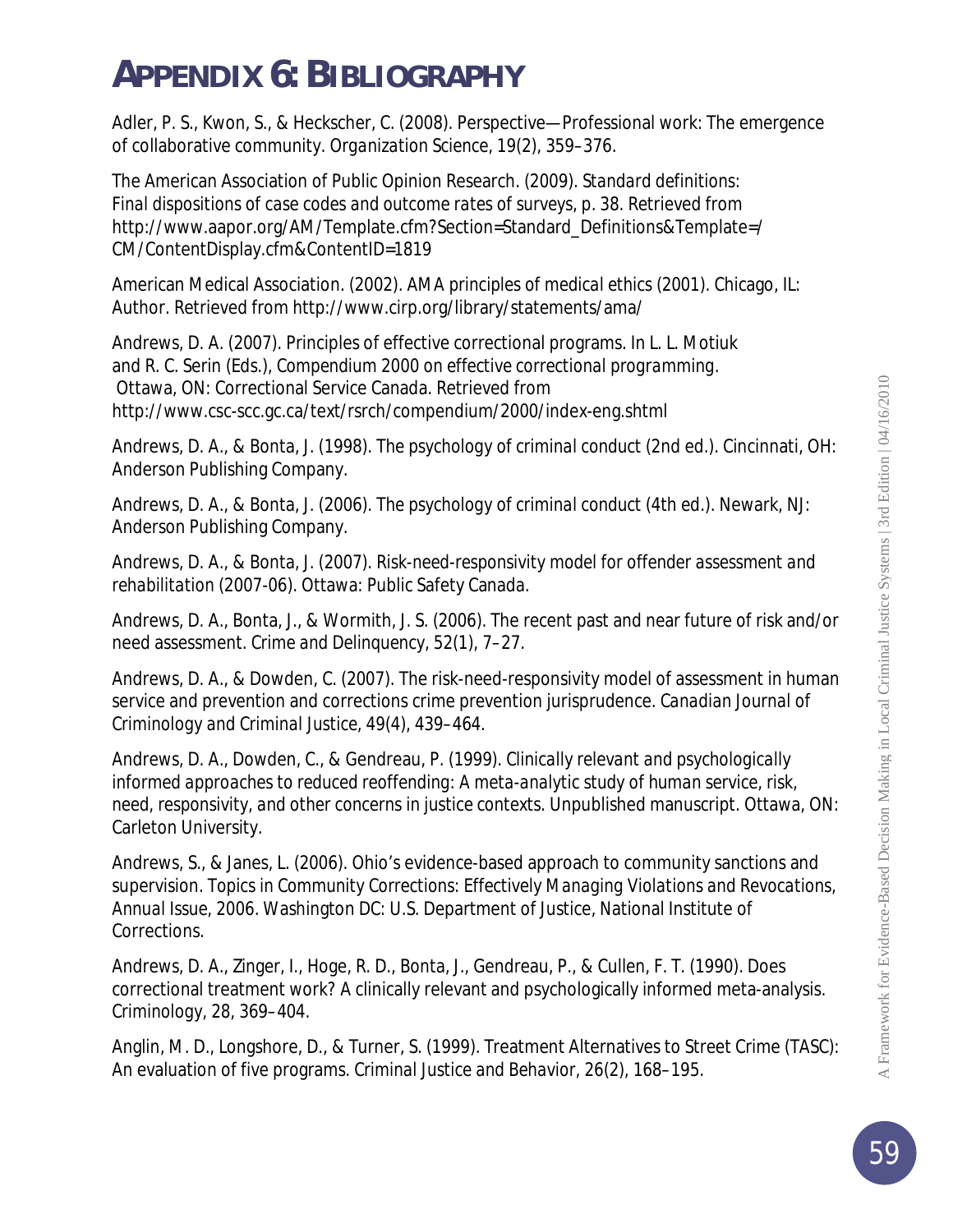Aos, S. (2009). *Changing the sentencing grid? Creating a "crime impact statement" to assist decision making* [PowerPoint slides from June 2009 meeting]*.* Retrieved from www.sgc.wa.gov/Minutes/htm

Aos, S., Miller, M., & Drake, E. (2006a). *Evidence-based adult corrections programs: What works and what does not*. Olympia, WA: Washington State Institute for Public Policy.

Aos, S., Miller, M., & Drake, E. (2006b). *Evidence-based public policy options to reduce future prison construction, criminal justice costs, and crime rates*. Olympia, WA: Washington State Institute for Public Policy.

Aos, S., Phipps, P., Barnoski, R., & Lieb, R. (2001). *The comparative costs and benefits of programs to reduce crime*. Olympia, WA: Washington State Institute for Public Policy.

Bazemore, G., & Schiff, M. (2004). *Juvenile justice reform and restorative justice: Building theory and policy from practice*. Portland, OR: Willan Publishing.

Bonta, J. (2007). Offender assessment: General issues and considerations. In L. L. Motiuk and R. C. Serin (Eds.), *Compendium 2000 on effective correctional programming.* Ottawa, ON: Correctional Service Canada. Retrieved from http://www.csc-scc.gc.ca/text/rsrch/compendium/2000/index-eng.shtml

Bonta, J., Rugge, T., Scott, T., Bourgon, G., & Yessine, A. (2008). Exploring the black box of community supervision. *Journal of Offender Rehabilitation, 47*(3), 248270.

Bonta, J., Wallace-Capretta, S., & Rooney, R. (2000). A quasi-experimental evaluation of an intensive rehabilitation supervision program. *Criminal Justice and Behavior*, 27(3), 312–329.

Bonta, J., Wallace-Capretta, S., Rooney, J., & McAnoy, K. (2002). An outcome evaluation of a restorative justice alternative to incarceration. *Justice Review, 5*(4), 319–338.

Bouffard, J. A., Exum, M. L., & Paternoster, R. (2000). Whither the beast? The role of emotions in a rational choice theory of crime. In S. S. Simpson (Ed.), *Of crime and criminality: Using theory in everyday life.* Thousand Oaks, CA: Pine Forge Press.

Britt, C. L. III., Gottfredson, M. R., & Goldkamp, J. S. (1992). Drug testing and pretrial misconduct: An experiment on the specific deterrent effects of drug monitoring defendants on pretrial release. *Journal of Research in Crime and Delinquency, 29*(1), 62–78.

Bureau of Justice Statistics. (2003). Justice system employment and payroll, table 1.17.2003 [PDF document]. *Sourcebook of Criminal Justice Statistics Online.* Retrieved from http://www.albany.edu/sourcebook/pdf/t1172003.pdf

Bureau of Justice Statistics. (2007). *Felony sentences in state courts, 2004.* Washington, DC: U.S. Department of Justice, Office of Justice Programs.

Bureau of Justice Statistics. (2008). *Criminal victimization, 2007.* Washington, DC: U.S. Department of Justice, Office of Justice Programs.

Bureau of Justice Statistics. (2009). *Felony sentences in state courts, 2006—Statistical tables.* Washington, DC: U.S. Department of Justice, Office of Justice Programs.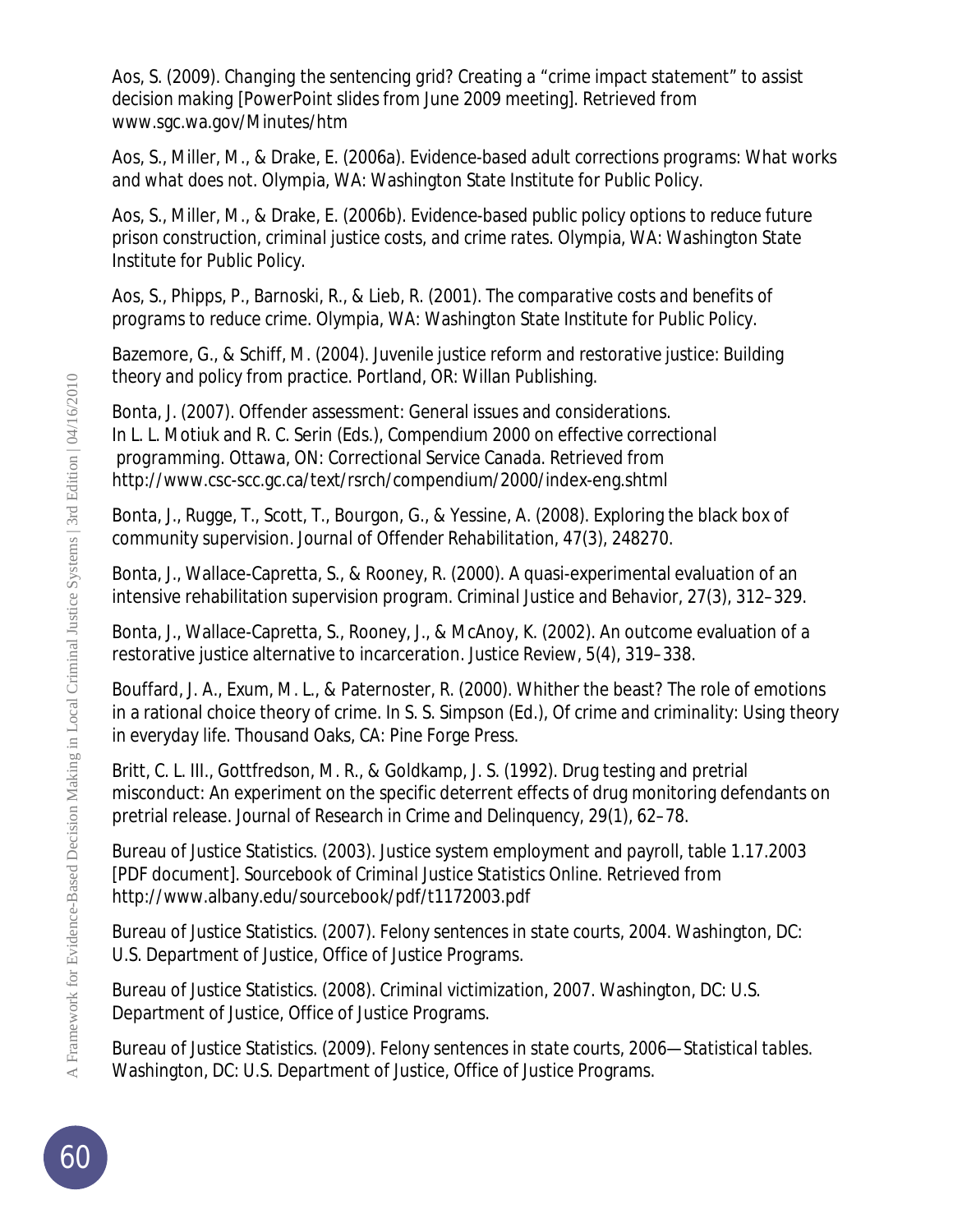Burke, P. B. (2004). *Parole violations revisited: A handbook on strengthening parole practices for public safety and successful transition to the community*. Washington, DC: U.S. Department of Justice, National Institute of Corrections. Retrieved from http://www.nicic.org/library/019833

Clark, S. H., & Kurtz, S. T. (1983). The importance of interim decisions to felony trial court dispositions. *Journal of Criminal Law and Criminology, 74,* 476–518.

Clear, T. R., & Sumter, M. T. (2002). Prisoners, prison, and religion: Religion and adjustment to prison. *Journal of Offender Rehabilitation, 35,* 127–159.

Cohen, T. H., & Reaves, B. A. (2006). *Felony defendants in large urban counties, 2002*. Washington, DC: U.S. Department of Justice, Bureau of Justice Statistics. Retrieved from http://bjs.ojp.usdoj.gov/index.cfm?ty=pbdetail&iid=896

Cohen, T. H., & Reaves, B. A. (2008). *Pretrial release of felony defendants in state courts*. Washington, DC: U.S. Department of Justice, Bureau of Justice Statistics.

Collins, J. C., & Porras, J. I. (1997). *Built to last: Successful habits of visionary companies.* New York, NY: HarperCollins.

Committee on Quality Healthcare in American, Institute of Medicine. (2000). *To err is human: Building a safer health system* L. T. Kohn, J. M. Corrigan, & M. S. Donaldson, (Eds.). Washington, DC: The National Academies Press.

The Commonwealth Fund. (2006). *Saving lives, raising hopes*. Retrieved from http://www.commonwealthfund.org/Content/From-the-President/2006/Saving-Lives--Raising-Hopes.aspx

Cullen, F. T., & Gendreau, P. (2000). Assessing correctional rehabilitation: Policy, practice, and prospects. In J. Horney (Ed.), *Criminal justice 2000: Policies, processes, and decisions of the criminal justice system*. Washington, DC: U.S. Department of Justice, National Institute of Justice.

Demuth, S. (2003). Racial and ethnic differences in pretrial release decisions and outcomes: A comparison of Hispanic, Black, and White felony arrestees. *Criminology*, *41,* 873–907.

Dowden, C. (1998). *A meta-analytic examination of the risk, need and responsivity principles and their Importance within the rehabilitation debate*. Unpublished master's thesis. Ottawa, ON: Carleton University, Department of Psychology.

Dowden, C., & Andrews, D. A. (2004). The importance of staff practice in delivering effective correctional treatment: A meta-analytic review of core correctional practice. *International Journal of Offender Therapy and Comparative Criminology*, *48*(2), 203–214.

Drake, E. K., & Barnoski, R. (2008). *Increasing earned release from prison: Impacts of 2003 law on recidivism and criminal justice costs*. Olympia, WA: Washington State Institute for Public Policy.

Egelko, S., Galanter, M., Dermatis, H., & DeMaio, C. (1998). Evaluation of a multisystems model for treating perinatal cocaine addiction. *Journal of Substance Abuse Treatment*, *15*(3), 251–259.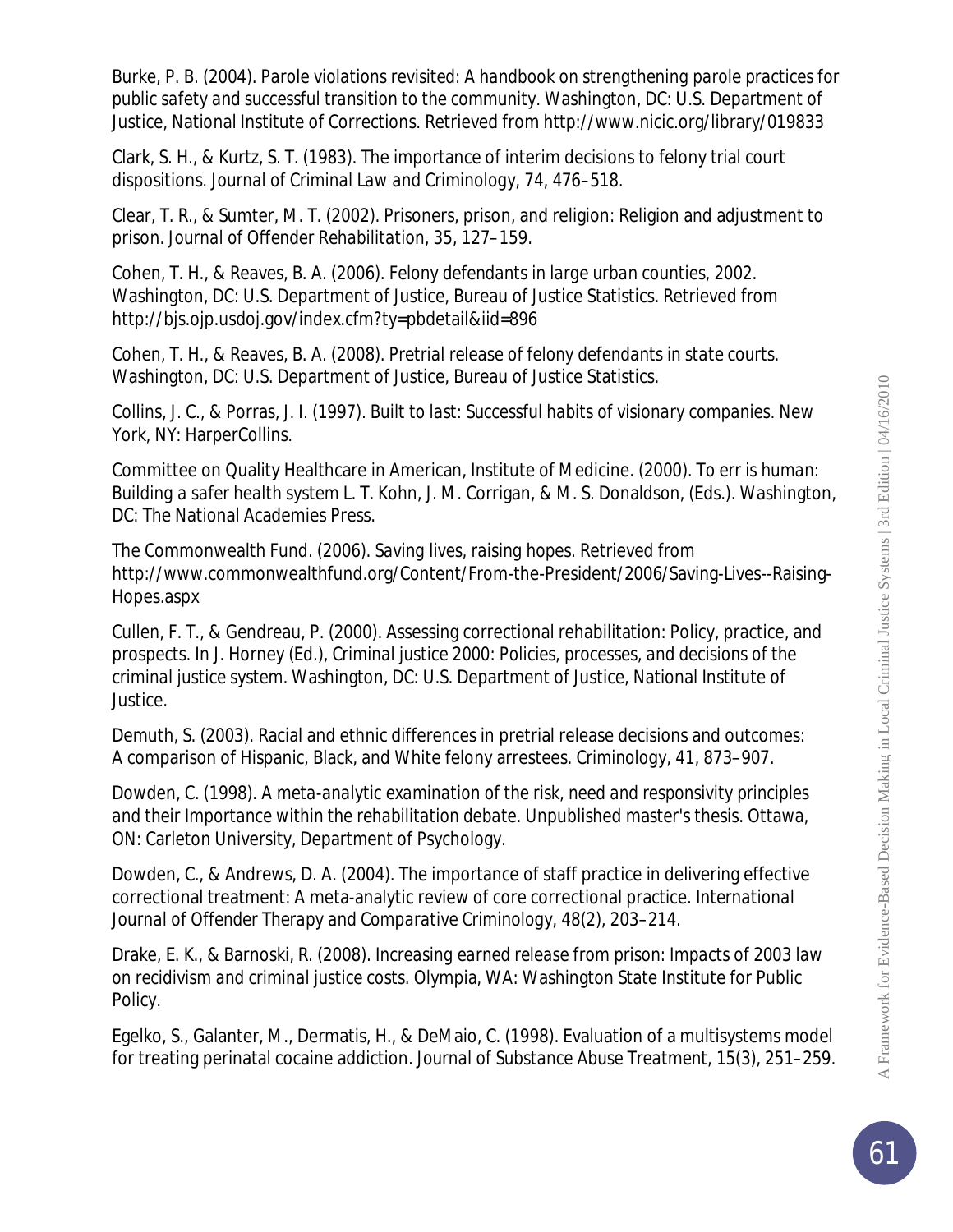Emrick, C. D., Tonigang, J. S., Montgomery, H., & Little, L. (1993). *Alcoholics Anonymous: Opportunities and alternatives.* New Brunswick, NJ: Alcohol Research Documentation, Inc., Rutgers Center of Alcohol Studies.

Exum, M. L. (2002). The application and robustness of the rational choice perspective in the study of intoxicated/angry intentions to aggress. *Criminology*, *40,* 933–966.

Federal Bureau of Investigation. (2002). Crime in the United States, 2002. *Uniform Crime Reports.* Washington, DC: Author. Retrieved from http://www.fbi.gov/ucr/02cius.htm

French, S., & Gendreau, P. (2003). *Safe and humane corrections through effective treatment* [PDF document]. Ottawa, ON: Correctional Service of Canada. Retrieved from http://www.csc-scc.gc.ca/text/rsrch/reports/r139/r139\_e.pdf

Galanter, M. (1993). *Network therapy for alcohol and drug abuse: A new approach in practice*. New York, NY: Basic Books.

Gendreau, P., & Goggin, C. (1996). Principles of effective programming with offenders. *Forum on Corrections Research*, *8*(3), 38–40.

Gendreau, P., Goggin, C., & Cullen, F. (1999). *The effects of prison sentences on recidivism*. Ottawa, ON: Solicitor General of Canada.

Gendreau, P., Goggin, C., Cullen, F. T., & Andrews, D. (2001). The effects of community sanctions and incarceration on recidivism. In L. L. Motiuk and R. C. Serin (Eds.), *Compendium 2000 on effective correctional programming: Volume 1*. Ottawa, ON: Correctional Service of Canada.

Gendreau, P., Goggin, C., & Little, T. (1996). *Predicting adult offender recidivism: What works!*  (1996-07). Ottawa, ON: Solicitor General of Canada.

Gendreau, P., Little, T., & Goggin, C. (1996). A meta-analysis of adult offender recidivism: What works? *Criminology, 34,* 575–607.

Goldkamp, J. S. (1979). *Two classes of accused: A study of bail and detention in America*. Cambridge, MA: Ballinger.

Goldkamp, J. S., & Gottfredson, M. (1985). *Guidelines for bail: The Philadelphia experiment*. Philadelphia, PA: Temple University Press.

Goldkamp, J. S., & White, M. D. (2006). Restoring accountability in pretrial release: The Philadelphia pretrial release supervision experiments. *Journal of Experimental Criminology, 2*(2), 143–181.

Grasmack, H. G., & Bryjak, G. J. (1980). The deterrent effect of perceived severity of punishment. *Social Forces*, 59, 471–491.

Gray, C. (2002). *Ethics and judges' evolving roles off the bench: Serving on governmental commissions.* Des Moines, IA: American Judicature Society.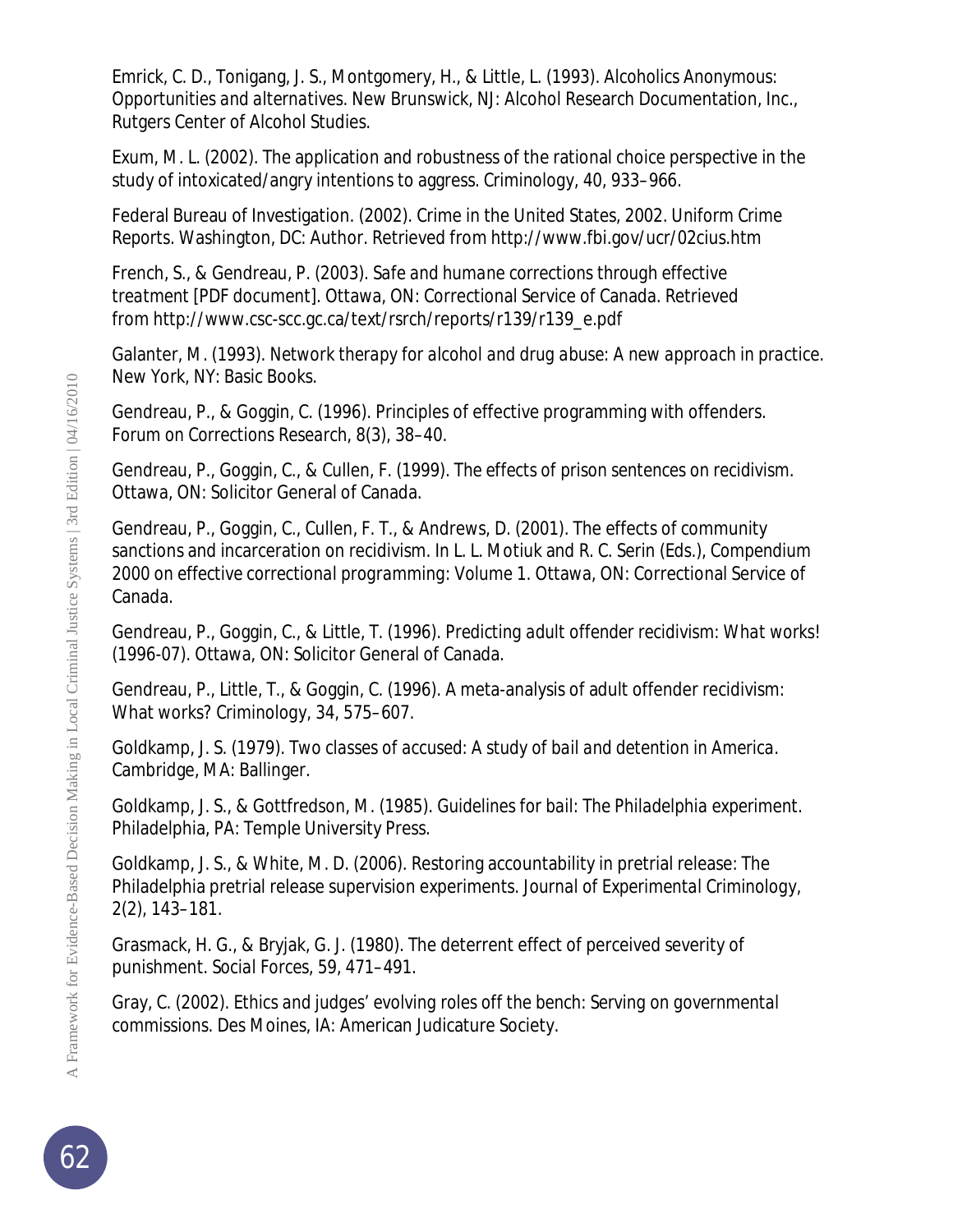Grove, W. M., & Meehl, P. E. (1996). Comparative efficiency of informal (subjective, impressionistic) and formal (mechanical, algorithmic) prediction procedures: The clinicalstatistical controversy. *Psychology, Public Policy and Law*, *2,* 293–323.

Grove, W. M., Zald, D. H., Lebow, B. S., Snitz, B. E., & Nelson, C. (2000). Clinical versus mechanical prediction: A meta-analysis. *Psychological Assessment*, *12,* 19–30.

Harrell, A., Roman, J., Bhati, A., & Parthasarathy, B. (2003). *The impact evaluation of the Maryland Break the Cycle initiative*. Washington, DC: The Urban Institute.

Harris, M.K. (1986). *The goals of community sanctions* [PDF document]*.* Washington, DC: U.S. Department of Justice, National Institute of Corrections. Retrieved from http://www.nicic.org/pubs/pre/004569.pdf

Harris, P. M. (2006). What community supervision officers need to know about actuarial risk assessment and clinical judgment. *Federal Probation, 70*(2). Retrieved from http://www.uscourts.gov/fedprob/September\_2006/assessment.html

Hay, C. (2001). An exploratory test of Braithwaite's reintegrative shaming theory. *Journal of Research in Crime and Delinquency, 38*(2), 132–153.

Heckscher, C., & Adler, P. S. (Eds.). (2006). *The firm as a collaborative community: Reconstructing trust in the knowledge economy*. Oxford, UK: Oxford University Press.

Henggeler, S. W., Schoenwald, S. K., Borduin, C. M., Rowland, M. D., & Cunningham, P. B. (1998). *Multisystemic treatment of antisocial behavior in children and adolescents*. New York, NY: Guilford.

Higgins, H., & Silverman, K. (1999). *Motivating behavior change among illicit-drug abusers: Research on contingency management interventions*. Washington, DC: American Psychological Association.

Hughes, T., & Wilson, D. J. (2003). *Reentry trends in the United States: Inmates returning to the community after serving time in prison.* Washington, DC: U.S. Department of Justice, Bureau of Justice Statistics.

Hughes, T., Wilson, D., & Beck, A. (2001). *Trends in state parole, 1990–2000.* Washington, DC: U.S. Department of Justice, Bureau of Justice Statistics.

LaFountain, R., Schaufer, R., Strickland, S., Rafery, W., Bromage, C., Lee, C., & Gibson, S. (2008). *Examining the work of state courts, 2007.* Williamsburg, VA: National Center for State Courts.

Landenberger, N. A., & Lipsey, M. W. (2005). The positive effects of cognitive-behavioral programs for offenders: A meta-analysis of factors associated with effective treatment. *Journal of Experimental Criminology, 1,* 451–476.

Langan, P., & Levin, D. (2002). *Recidivism of prisoners released in 1994.* Washington, DC: U.S. Department of Justice, Bureau of Justice Statistics.

Larson, C., & LaFasto, F. (1989). *Teamwork: What must go right/What can go wrong.* Newbury Park, CA: Sage Publications.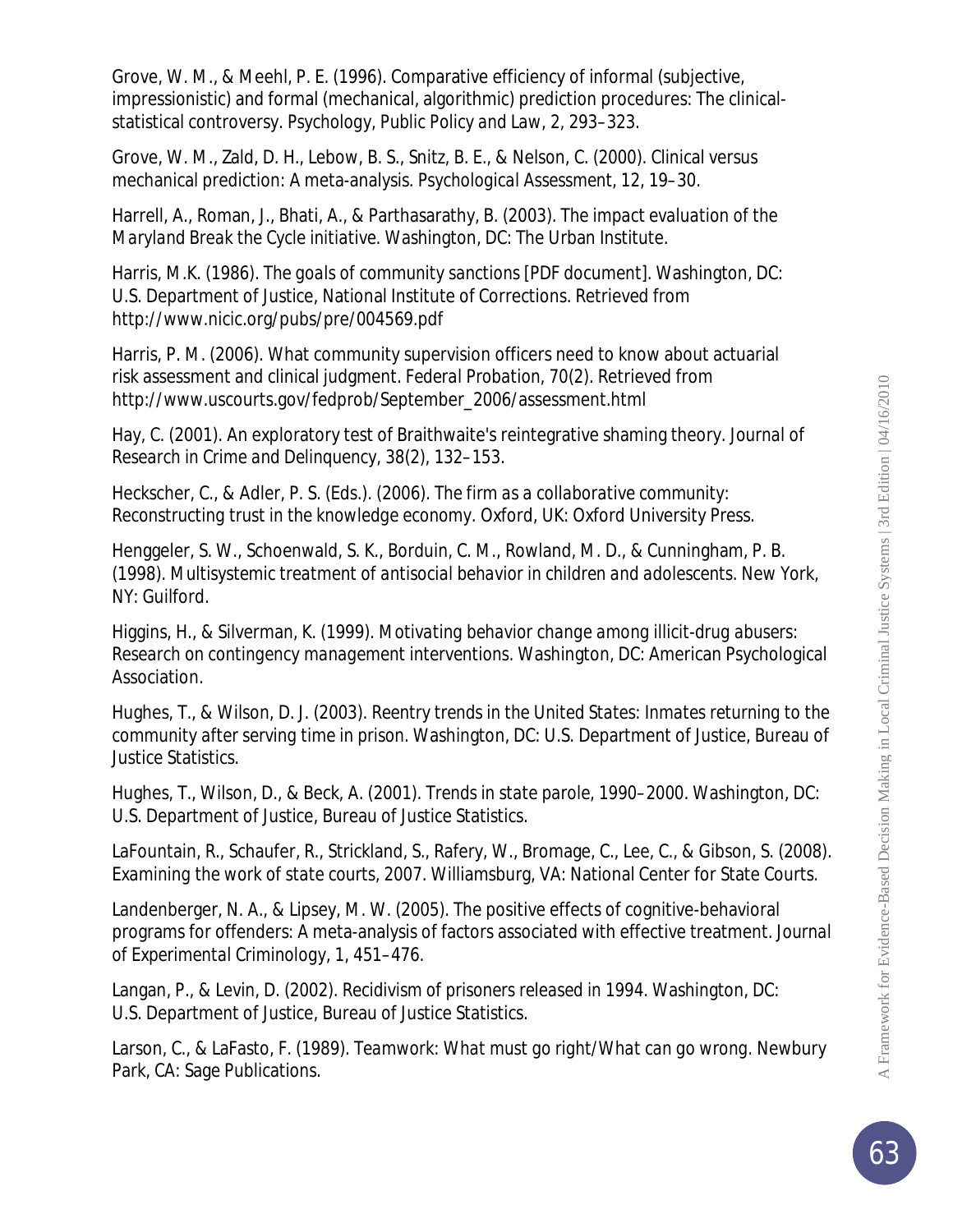Latessa, E., Cullen, F. T., & Gendreau, P. (2002). Beyond professional quackery: Professionalism and the possibility of effective treatment. *Federal Probation*, *66*(2), 43–49.

Lewis, M. (2003). *Moneyball: The art of winning an unfair game*. New York, NY: W.W. Norton & Company, Inc.

Lind, E. A., & Tyler, T. R. (1988). *The social psychology of procedural justice.* New York, NY: Springer.

Lipsey, M. W., & Cullen, F. T. (2007). The effectiveness of correctional rehabilitation: A review of systematic reviews. *Annual Review of Law and Social Science, 3,* 297–320.

Lipsey, M. W., & Landenberger, N. (2006). Cognitive-behavioral interventions. In B. Welsh and D. P. Farrington (Eds.), *Preventing crime: What works for children, offenders, victims, and places.* Dordrecht, Netherlands: Springer.

Lipsey, M. W., Landenberger, N.A., & Wilson, S. J. (2007). *Effects of cognitive-behavioral programs for criminal offenders* (Campbell Collaboration Systematic Reviews 2007-06) [PDF document]. Retrieved from www.campbellcollaboration.org/lib/download/143/

Lowenkamp, C., & Latessa, E. (2004). Understanding the risk principle: How and why correctional interventions can harm low-risk offenders. *Topics in Community Corrections, Annual Issue 2004: Assessment Issues for Managers.* Washington, DC: U.S. Department of Justice, National Institute of Corrections.

Lowenkamp C. T., Latessa E. J., & Holsinger, A. M. (2006). The risk principle in action: What have we learned from 13,676 offenders and 97 correctional programs? *Crime and Delinquency, 52*, 77–93.

Lowenkamp, C. T., Latessa, E. J., & Smith, P. (2006). Does correctional program quality really matter? The impact of adhering to the principles of correctional intervention. *Criminology and Public Policy, 5,* 201–220.

Lowenkamp, C., Pealer, J., Smith, P., & Latessa, E. (2007). Adhering to the risk and need principles: Does it matter for supervision-based programs? *Federal Probation, 70*(3). Retrieved from http://www.uscourts.gov/fedprob/December\_2006/adhering.html

MacDuffie, J. P., & Helper, S. (2006). Collaboration in supply chains: With and without trust. In C. Heckscher and P. S. Adler (Eds.), *The firm as a collaborative community: Reconstructing trust in the knowledge economy* (pp. 417–466). New York, NY: Oxford University Press.

MacKenzie, D. L. (1997). Criminal justice and crime prevention. In L. W. Sherman, D. Gottfredson, D. MacKenzie, J. Eck, P. Reuter, & S. Bushway (Eds.), *What works, what doesn't, what's promising! A report to the United States Congress*. Washington, DC: U.S. Department of Justice, National Institute of Justice.

MacKenzie, D. L., Brame, R., McDowall, D., & Souryal, C. (1995). Boot camp prisons and recidivism in eight states. *Criminology, 33,* 327–357.

MacKenzie, D. L., Wilson, D. B., & Kider, S.B. (2001). Effects of correctional bootcamps on offending. *The Annals of the American Academy of Political and Social Science*, *578,* 126–143.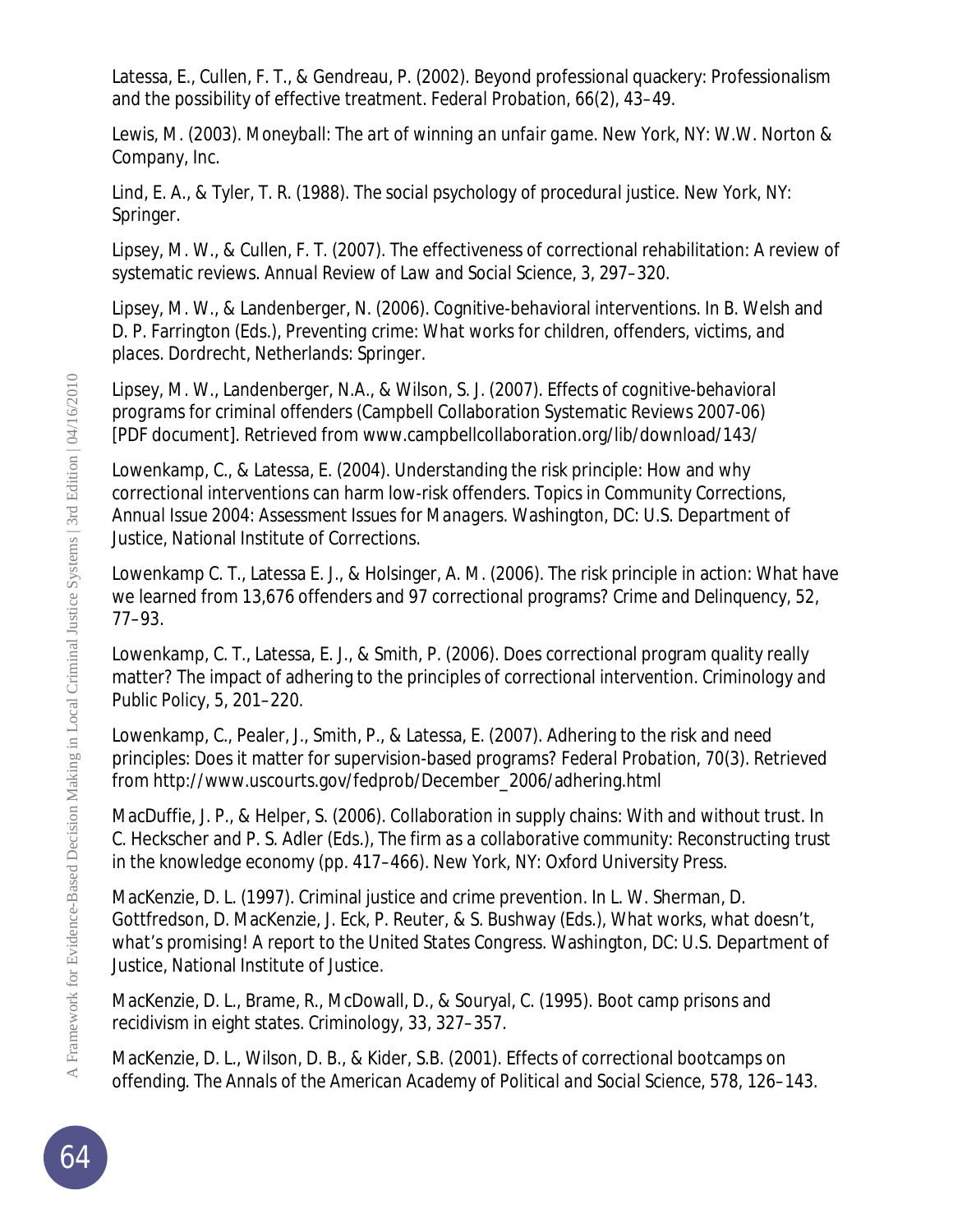Marlowe, D. B., Festinger, D. S., Arabia, P. L., Dugosh, K. L., Benasutti, K. M., Croft, J. R., & McKay, J. R. (2008). Adaptive interventions in drug court: A pilot experiment. *Criminal Justice Review, 33,* 343–360.

Marlowe, D. B., Festinger, D. S., Lee, P. A., Dugosh, K. L., & Benasutti, K. M. (2006). Matching judicial supervision to clients' risk status in drug court. *Crime and Delinquency, 52,* 52–76.

Matsueda, R. L., Kreager, D. A., & Huizinga, D. (2006). Deterring delinquents: A rational choice model of theft and violence. *American Sociological Review, 71,* 95–122.

McGuire, J. (2001). What works in correctional intervention? Evidence and practical implications. In G. Bernfeld, D. P. Farrington, & A. Lescheid (Eds.), *Offender rehabilitation in practice: Implementing and evaluating effective programs*. Chichester, UK: John Wiley & Sons.

McGuire, J. (2002). Integrating findings from research reviews. In J. McGuire (Ed.), *Offender rehabilitation and treatment: Effective practice and policies to reduce re-offending*. Chichester, UK: John Wiley & Sons.

Meyers, R. J, Miller, W. R., Smith, J. E., & Tonnigan, S. (2002). A randomized trial of two methods for engaging treatment refusing drug users through concerned significant others. *Journal of Consulting and Clinical Psychology, 70*(5), 1182–1185.

Meyers, R. J., & Smith, J. E. (1997). Getting off the fence: Procedures to engage treatmentresistant drinkers. *Journal of Substance Abuse Treatment*, *14,* 467–472.

Nagin, D. S. (1998). Criminal deterrence research at the outset of the twenty-first century. In M. Tonry's (Ed.), *Crime and Justice: A Review of Research*, *23*, 1–42.

National Association of Criminal Defense Lawyers. (2009). *Minor crimes, massive waste: The terrible toll of America's broken misdemeanor courts.* Washington, DC: Author.

National Research Council, Committee on Community Supervision and Desistance from Crime. (2007). *Parole, desistance from crime, and community integration*. Washington, DC: The National Academies Press.

Nichols, J., & Ross, H. L. (1990). Effectiveness of legal sanctions in dealing with drinking drivers. *Alcohol, Drugs, and Driving* 6(2), 33–60.

O'Connor, T., & Perryclear, M. (2002). Prison religion in action and its influence on offender rehabilitation*. Journal of Offender Rehabilitation*, *35*(3/4), 11–33.

Osborne, D., & Gaebler, T. (1992). *Reinventing government: How the entrepreneurial spirit is transforming the public sector*. Reading, MA: Addison-Wesley.

Paternoster, R. (1989). Decisions to participate in and desist from four types of common delinquency: Deterrence and the rational choice perspective. *Law and Society Review*, 23(1), 7–40.

Peters, T. J., & Austin, N. (1986). *A passion for excellence: The leadership difference*. New York, NY: Warner Books.

Peters, T. J., & Waterman, R. H. (2004). *In search of excellence: Lessons from America's best run companies.* New York, NY: HarperCollins Business.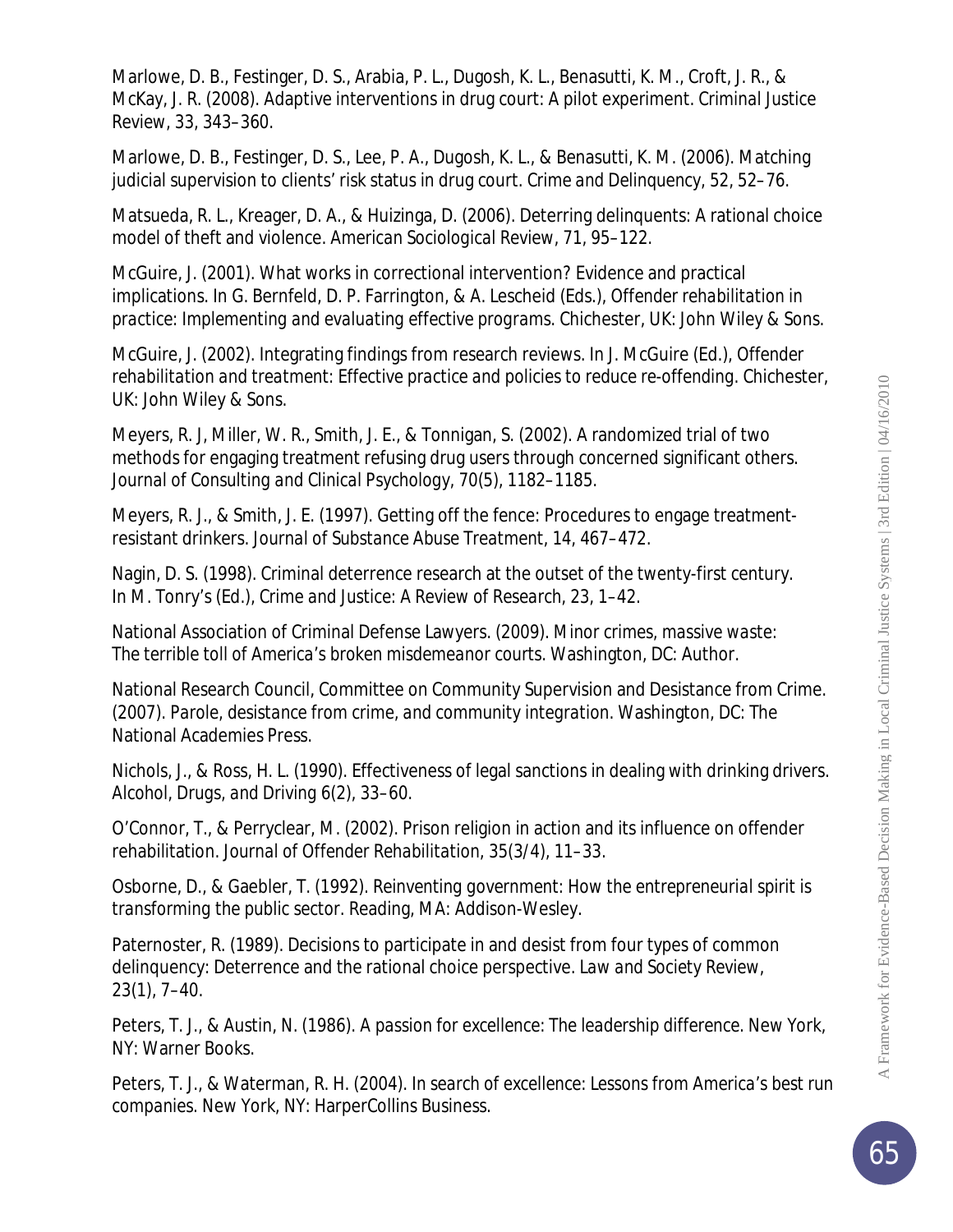Petersilia, J. (1999). A decade of experimenting with intermediate sanctions: What have we learned? *Perspectives*, *23*(1), 39–44.

Petersilia, J. (2004). What works in prisoner reentry? Reviewing and questioning the evidence. *Federal Probation*, *68*(2), 3–9.

Petersilia, J. (2007). Employ behavioral contracting for 'earned discharge' parole. *Criminology and Public Policy*, *6*(4), 807–814.

Petersilia, J., & Turner, S. (1993). Intensive probation and parole. In M. Tonry (Ed.), *Crime and justice: A review of the research, Volume 17.* Chicago, IL: University of Chicago Press.

Piquero, A. R., & Pogarsky, G. (2002). Beyond Stafford and Warr's reconceptualization of deterrence: Personal and vicarious experiences, impulsivity, and offending behavior. *Journal of Research in Crime and Delinquency, 39*(2), 153–186.

Pogarsky, G. (2002). Identifying deterrable offenders: Implications for deterrence research. *Justice Quarterly*, *19*(3), 431–452.

Pogarski, G. (2007). Deterrence and individual differences among convicted offenders. *Journal of Quantitative Criminology, 23*(1), 59–74.

Porter, M. E. (1985). *Competitive advantage*. New York, NY: Free Press.

Rhine, E. (1993). *Reclaiming offender accountability: Intermediate sanctions for probation and parole violators*. Laurel, MD: American Correctional Association.

Rogers, R. W., Wellins, R. S., & Conner, D. R. (2003). *Building competitive advantage by maximizing human resource initiatives* [PDF document]*.* Pittsburgh, PA: Development Dimensions International. Retrieved from http://www.ddiworld.com/pdf/ddi\_realization\_whitepaper.pdf

Senge, P. (2006). *The fifth discipline: The art and practice of the learning organization* (2nd ed.). New York, NY: Doubleday.

Shapiro, C., & Schwartz, M. (2001). Coming home: Building on family connections.

*Corrections Management Quarterly, 5*(3), 52–61.

Sheppard, J. M., & Haas, S. (2003). *Cooperation tracking study: April 2003 update*. Cincinnati, Ohio: The Council for Marketing and Opinion Research (CMOR).

Smith, P., Gendreau, P., & Swartz, K. (2009). Validating the principles of effective intervention: A systematic review of the contributions of meta-analysis in the field of corrections. *Victims and Offenders*, *4,* 148–169.

Smith, P., Goggin, C., & Gendreau, P. (2002). *The effects of prison sentences and intermediate sanctions on recidivism: General effects and individual differences* [PDF document]*.* Retrieved from http://ww2.ps-sp.gc.ca/publications/corrections/200201\_Gendreau\_e.pdf

Spelman, W. (1994). *Criminal incapacitation.* New York, NY: Plenum Press.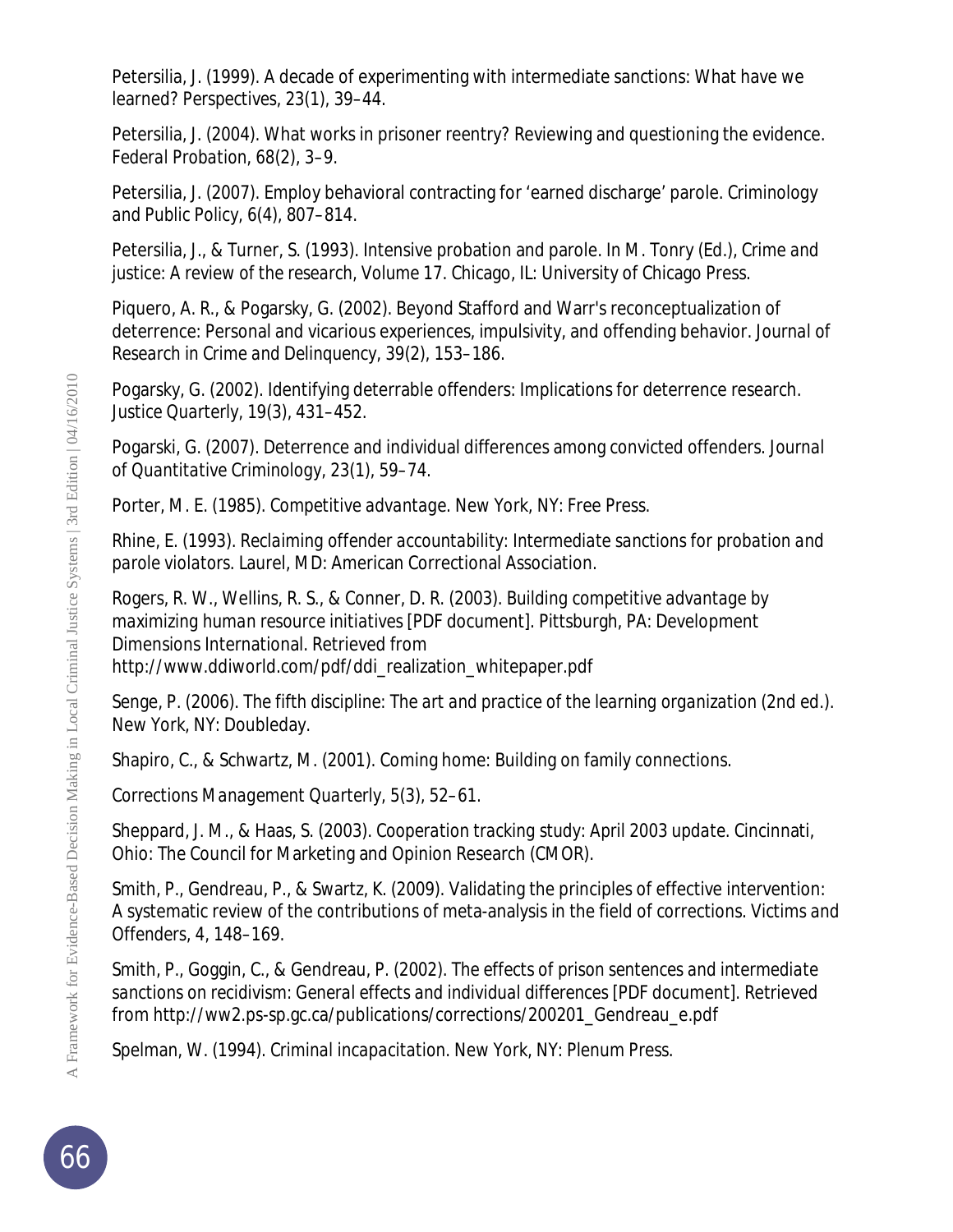Stafford, M. C., & Warr, M. (1993). A reconceptualization of general and specific deterrence. *Journal of Research in Crime and Delinquency, 30,* 123–135.

Stanford Graduate School of Business. (2008). *Institute for Healthcare Improvement: The campaign to save 100,000 lives* (Case: L-13, January 21, 2008).

Stroker, R. (2006). *Five reasons why judges should become more involved in establishing, leading, and participating on collaborative, policy-focused teams.* Silver Spring, Maryland: Center for Effective Public Policy.

Taxman, F., Soule, D., & Gelb, A. (1999). Graduated sanctions: Stepping into accountable systems and offenders. *Prison Journal, 79*(2), 182–204.

Taylor, S., & Martin, G. (2006). State and local agencies partner to manage violations of supervision in Oregon. *Topics in Community Corrections: Effectively Managing Violations and Revocations, Annual Issue, 2006*. Washington, DC: U.S. Department of Justice, National Institute of Corrections.

Tonry, M. (1996). *Sentencing matters.* New York, NY: Oxford University Press.

Tonry, M. (1997). *Intermediate sanctions in sentencing guidelines.* Washington, DC: U.S Department of Justice, National Institute of Justice.

Tyler, T. R. (2000). Social justice: Outcome and procedure. *International Journal of Psychology*, *35*(2), 117–125.

Tyler, T. R. (2007). Procedural justice and the courts. *Court Review*, *44,* 26–31.

Tyler, T. R., & Huo, Y. J. (2002). *Trust in the law: Encouraging public cooperation with the police and courts.* New York, NY: Russell Sage Foundation.

Umbreit, M. S. (1998). Restorative justice through victim-offender mediation: A multi-site assessment. *Western Criminology Review, 1*(1). Retrieved from http://wcr.sonoma.edu/v1n1/umbreit.html

VanNostrand, M. (2003). *Assessing risk among pretrial defendants in Virginia: The Virginia Pretrial Risk Assessment Instrument*. Richmond, VA: Virginia Department of Criminal Justice Services.

VanNostrand, M., & Keebler, G. (2009). *Pretrial risk assessment in the Federal Court for the purpose of expanding the use of alternatives to detention.* Washington, DC: U.S. Department of Justice, Office of the Federal Detention Trustee. Retrieved from http://www.nicic.org/Library/023758

Von Hirsch, A. (1993). *Censure and sanctions*. Oxford, UK: Oxford University Press.

Warren, R. (2007). *Evidence-based practice to reduce recidivism: Implications for state judiciaries*. Washington, DC: U.S. Department of Justice, National Institute of Corrections.

Wilson, D., Bouffard, L. A., & MacKenzie, D. L. (2005). Quantitative review of structured, grouporiented, cognitive-behavioral programs for offenders. *Criminal Justice and Behavior*, *32*(2), 172–204.